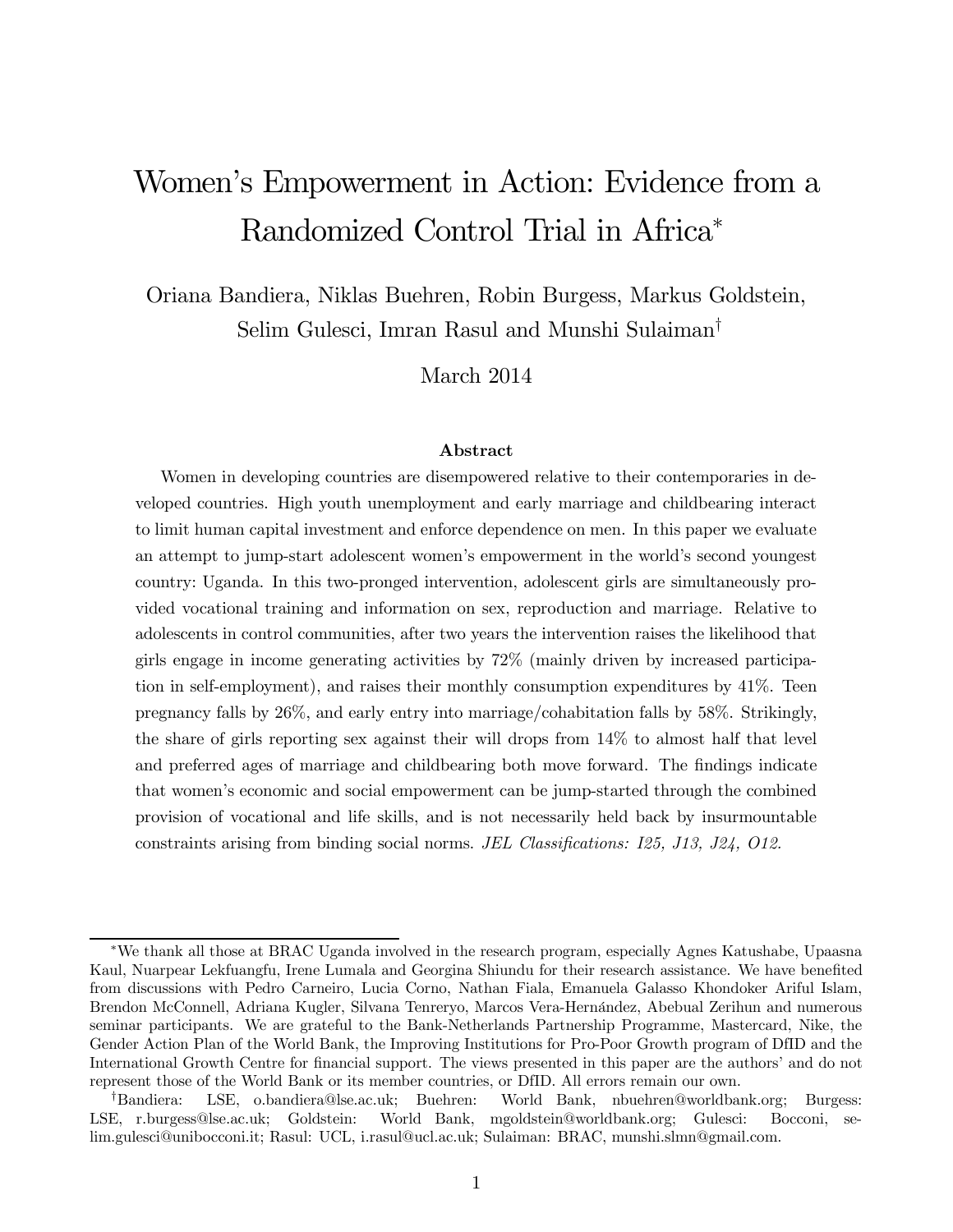## 1 Introduction

Women's empowerment has three core dimensions: political empowerment, economic empowerment, and control over one's body. In today's developed countries, the historic process of economic empowerment, and to a lesser extent, control over the body, mostly preceded universal suffrage [Doepke and Tertilt 2009, Fernandez 2013]. This situation is almost entirely reversed in many developing countries today: universal suffrage for women was typically achieved at independence, yet empowerment along economic and reproductive dimensions has progressed far more slowly and might even be reversing in some parts of the developing world [Doepke *et al.* 2012].

In these countries, female labor force participation is strikingly low and the majority of women have children and marry at much younger ages relative to their contemporaries in developed nations [World Bank 2007, Doepke *et al.* 2012, Duflo 2012]. The type of technological advances that drove demand for female labor in the developed nations have spread less far in the developing world [Goldin 2006], access to contraceptive methods, which enable control over reproduction and facilitate human capital investment, is more limited [Goldin and Katz 2002] and violence towards women is more prevalent and acceptable  $[Doepke~et~al.~2012].<sup>1</sup>$  Many women in these countries appear trapped in an equilibrium where the phenomena of low human capital investment and labor force participation and limited control over their bodies reinforce each other, leading to dependence on men for opportunities.

The key question is then whether jump-starting women's human capital accumulation can set them on a trajectory towards a better equilibrium, or whether such circumstances are maintained by binding social norms, or individual preferences, that cannot easily be shifted or relaxed by policy interventions [Field *et al.* 2010]. This is the research question at the heart of our analysis. To provide evidence on the matter, we evaluate a program that provides adolescent girls an opportunity to accumulate two types of human capital: vocational skills to enable them to start small-scale income generating activities, and life skills to help to make informed choices about sex, reproduction and marriage.

Targeting adolescents is key to empowering women. As dependence on parents comes to a close during adolescence, there is a central tension between whether women choose to delay childbearing and pursue some form of career, or become dependent on men (either as a wife or via temporary relationships). This is the period when women become fertile and when human capital investments critical to careers are taking place, or not. A lack of future labor market opportunities can reduce the incentives for young girls to invest in their human capital [Jensen 2012], leading to early marriage and childbearing, and potentially increasing their dependency on older men [Dupas 2011]. In turn, teen pregnancy and early marriage are likely to have a decisive impact on the ability of young girls to accumulate human capital, and limit their future labor

<sup>&</sup>lt;sup>1</sup>Indeed, Anderson and Ray [2010, 2012] point to violence towards women as a major cause of missing women among older cohorts in the developing world.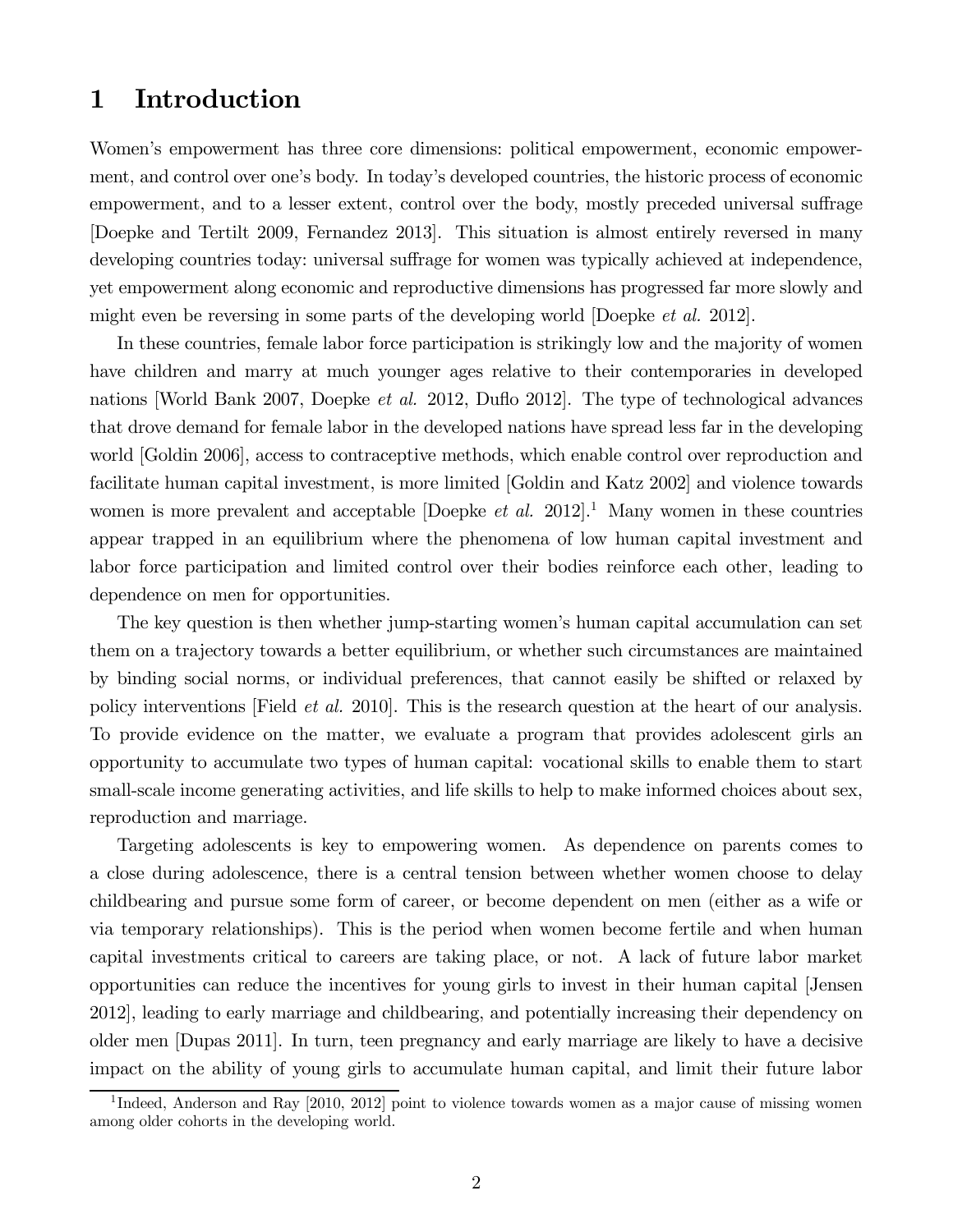force participation [Field and Ambrus 2008, Bruce and Hallman 2008].<sup>2</sup> Economic empowerment and control over the body thus interact in a powerful way during adolescence. In consequence, interventions targeted towards girls at this stage of their life cycle might have higher returns than later timed interventions.

Whether or not adolescent girls can avoid early marriage and pregnancy and pursue meaningful careers will not only affect the quality of their individual lives but also influence the trajectory of economic development within a country, and can ultimately feedback into the further reinforcement of women's' control over their bodies [Du‡o 2012]. Breaking women out of this low-empowerment equilibrium has become a priority for policy makers in developing countries because of burgeoning youth populations and concerns over high rates of youth unemployment.<sup>3</sup> This is true throughout Sub-Saharan Africa and especially in Uganda, the focus of this study. Uganda has the second lowest median age of all countries and the highest child dependency ratio as shown in Figure 1A [UNAIDS 2010]. Uganda also has one of the highest rates of young women out of the labor force (86% vs. 58% in 14 Sub-Saharan countries). For those in the labor force, Figure 1B shows women tend to have higher unemployment rates than men, and this is especially pronounced in the youngest age cohorts. Finally, as Figure 1C highlights, relative to their contemporaries in richer economies, the fertility rate of Ugandan women is three to four times higher and the gap is most pronounced among adolescents aged 15 to 19.<sup>4</sup>

Against this background, the program we evaluate aims to break the vicious circle between low labor force participation and high fertility by kick-starting human capital accumulation along two dimensions through the provision of: (i) vocational skills to enable adolescent girls to start small-scale income generating activities; (ii) life skills to build knowledge enabling girls to make informed choices about sex, reproduction and marriage. In contrast to most skills programs, the intervention is delivered from designated 'adolescent development clubs' rather than in schools,

<sup>4</sup>Demographic and Health Survey data indicates 38% of the 52 million women aged 20-24 in developing countries were married before age 18 [Mensch *et al.* 2005] and these girls are often subject to unprotected sex. Girls aged 15-24 are almost 8 times more likely than men to be HIV positive in Sub-Saharan Africa [Bruce and Hallman 2008, UNAIDS 2010, Dupas 2011]. Unprotected heterosexual intercourse together with the onward transmission of HIV to newborn and breast-fed babies is responsible for the vast majority of new HIV infections in the region.

<sup>&</sup>lt;sup>2</sup>Baird *et al.* [2011] document that marriage and schooling are mutually exclusive activities in Malawi, and Ozier [2011] provides similar evidence from Kenya. In Bangladesh, Field and Ambrus [2008] show that each additional year that marriage is delayed is associated with .3 additional years of schooling and 6.5% higher literacy rates.

<sup>&</sup>lt;sup>3</sup>The number of young people in the developing world is increasing: one billion people on the planet are aged between 15 and 24 and reside in a developing country, an increase of 17% since 1995. Nowhere is this phenomenon more pronounced than in Sub-Saharan Africa, where 60% of the population is now aged below 25 [World Bank 2009]. Youths face severe economic challenges, as they account for most of the region's poor and unemployed: in sub-Saharan Africa, 60% of the total unemployed are aged 15-24, and on average 72% of the youth population live on less than \$2 per day. The continued rise in the numbers of young people in the global population has led policy makers to consider responses to what has now become termed the 'youth bulge' [World Bank 2007]. The central policy challenge is to provide increasing numbers of young people the skills and job opportunities to enable them to lead fulfilled and economically self-reliant lives in adulthood. There are a parallel set of concerns, emphasized more in the sociology and political science literatures, is that ever rising numbers and proportions of young people in developing countries will be a key factor driving alienation, social unrest and demands for political reforms, as has been observed throughout North Africa and the Middle East recently [Fuller 1995, Goldstone 2002].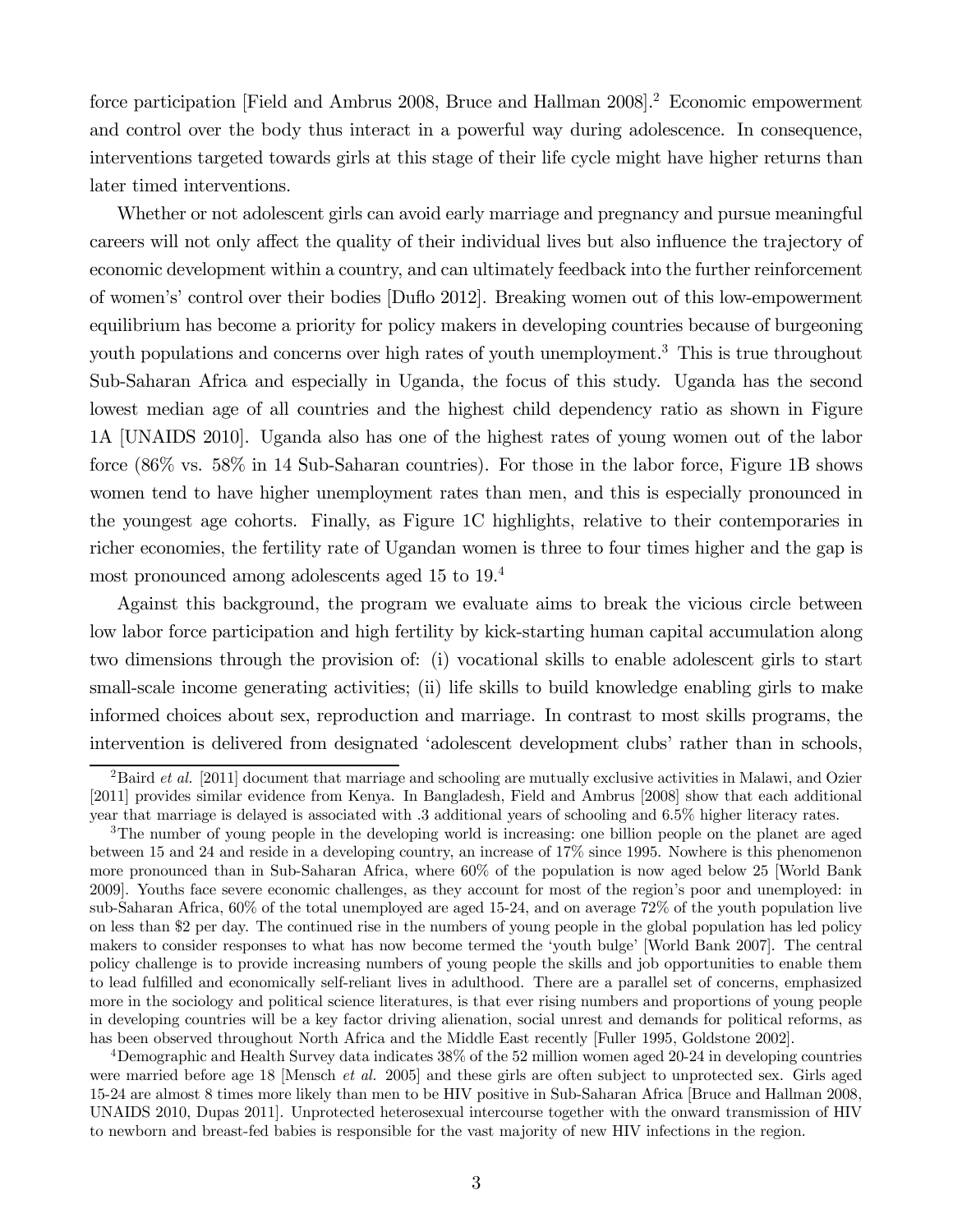and can thus reach school drop-outs as well as girls currently enrolled in school.

The program was developed in another country, Bangladesh, where female disempowerment is also a major issue. Between 1993 and 2013 BRAC, one of the worlds largest NGOs, started almost 40 000 clubs that have reached one million adolescent girls. We worked with BRAC to evaluate the program in an African setting where women face similar challenges to those faced in Bangladesh. Our aim is to examine whether combining vocational and life skills can empower Ugandan women along economic and reproductive dimensions. To date BRAC has started 1200 clubs in Uganda which have reached 50,000 girls. BRAC has also started the program in Tanzania, South Sudan and Sierra Leone and it has been emulated by other NGOs in other African countries. There is thus a sense that an idea that originated in Bangladesh is now spreading across the African subcontinent where it may become a significant force for female empowerment.

We collaborated with BRAC to randomly assign the clubs across communities in our evaluation sample. In treatment and control communities we surveyed a representative sample of adolescent girls at baseline and two years later. Our evaluation is based on a panel of 4 800 adolescent girls. Participation is voluntary and unrelated to other BRAC activities. Participation rates are then informative of the latent demand for the vocational and life skills on offer. The take-up rate is 21%, suggesting that a sizeable share of eligible girls are not held back by binding social norms over women's' labor force participation, teen childbearing and marriage.

Our findings indicate the combined provision of vocational and life skills through the program leads to quantitatively substantial advances in economic and social empowerment for adolescent girls in treated communities relative to girls in control communities. In terms of economic empowerment, ITT estimates imply girls in treated communities are 7pp more likely to engage in income generating activities relative to girls in control communities: this corresponds to a 72% increase in engagement in such activities over the baseline. This is almost entirely driven by additional engagement in self-employment activities. These labor market changes are accompanied by significant increases in monthly consumption expenditures (by  $41\%$  of their baseline value) and significant reductions in self-reported anxieties about finding a good job in adulthood.

Despite the fact that girls currently enrolled in school are also eligible for the program, we find no reduction in school enrollment rates among eligibles. Rather, girls who have previously dropped out are 8pp more likely to want to *re-enrol* into school. Hence, promoting the empowerment of girls through vocational and life skills training, appears to be complementary to girls' contemporaneous incentives to invest in formal education.

The program significantly improves control over the body for adolescent girls: there is a  $26\%$ reduction in rates of early childbearing, and a 58% reduction in rates of marriage/cohabitation. Most dramatically, the share of adolescent girls reporting having had sex unwillingly is 6pp lower in treatment vs. control communities, starting from a baseline level of 14%. This is perhaps the clearest marker that the combination of life skills and vocational training successfully improves the adolescent girls' relationships quality. In line with the hypothesis that the life skills training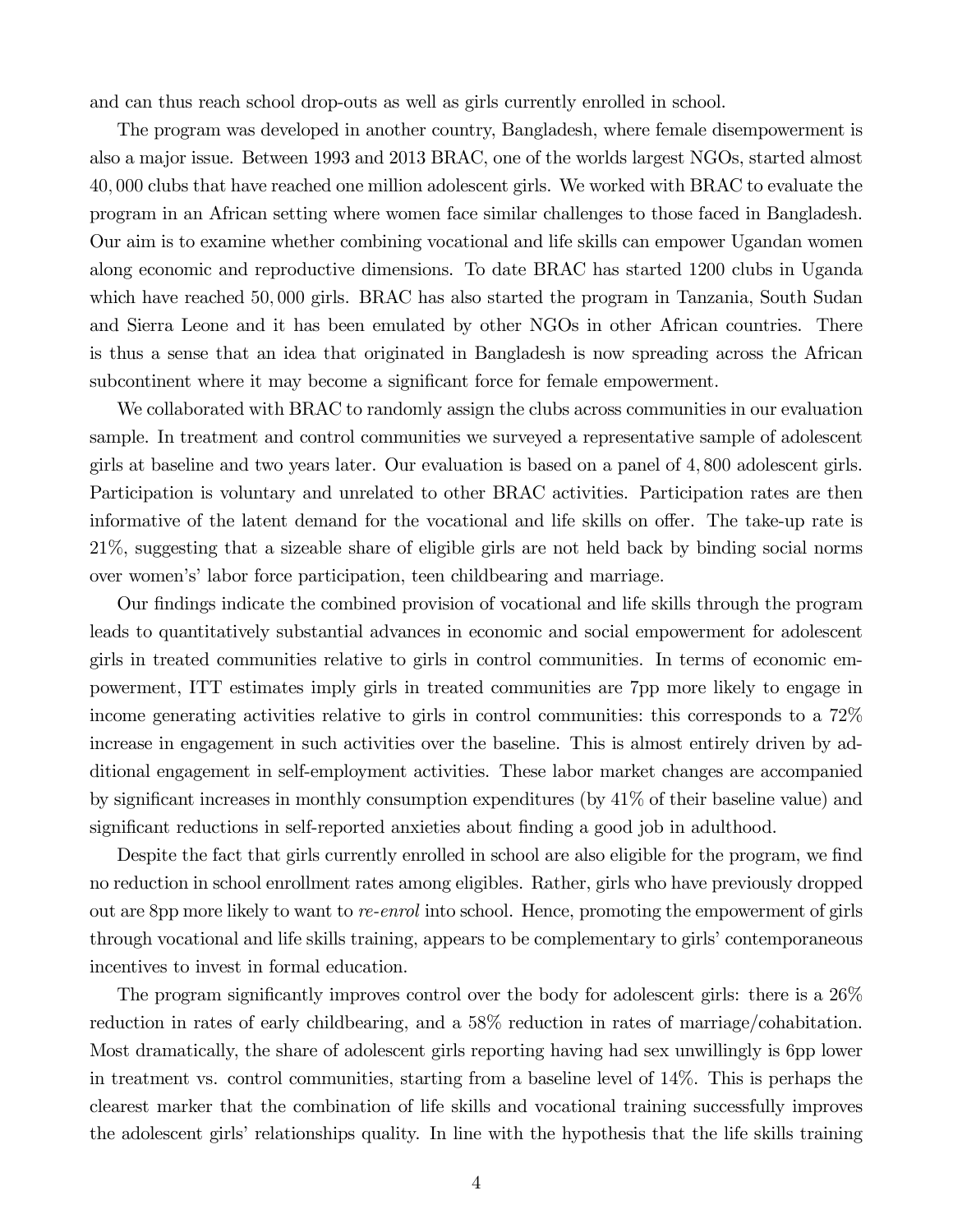underpins these changes, knowledge related to HIV and pregnancy significantly improves and self-reported condom usage increases by 28% over baseline levels,

Finally, we evaluate changes in girls' expectations for ages at marriage and expected fertility, as well as aspirations for their own daughters (and sons). We find that among unmarried adolescent girls, suitable ages at marriage significantly increase, desired fertility drops by  $7\%$  (corresponding to around 2 of a standard deviation). The program thus offers potential to set into motion processes and beliefs that delay age at first marriage and child-bearing. As such, these girls' lives might then improve along dimensions that have been shown to be associated with such delays such as improved marriage quality, increased decision-making within households and reduced exposure to domestic violence [Goldin and Katz 2002, Jensen and Thornton 2003, Field and Ambrus 2008]. Girls' expectations about their *own daughter's* age at marriage also increase, offering a mechanism through which such impacts on social empowerment might be compounded into a virtuous cycle over generations.

Taken together our findings indicate that low levels of human capital are key to limiting women's labor force participation and control over the body in this context. The fact that the program changes girls' lives on dimensions of economic and social empowerment in a short span of time casts doubt on the hypothesis that slow changing social norms are insurmountable hurdles that keep women out of the labor force and push them towards teen pregnancy and early marriage.

Our paper contributes to the literature evaluating the impact of mostly single-pronged lifeskills and vocational training interventions, that are two major policy instruments being utilized to address economic and health challenges for youth around the developing world. As a body of randomized-control trials suggest, these single-pronged programs have met with, at best, rather mixed success [Gallant and Maticka-Tyndale 2004, Cornish and Campbell 2009, McCoy *et al.* 2010, Card *et al.* 2011, Groh *et al.* 2012].

Our findings complement a small body of research that use large-scale randomized control trials to provide evidence on the *interlinkages* between economic and reproductive challenges that adolescent girls face in developing countries. Closely related to our work, Duflo *et al.* [2012] also investigate a two-pronged intervention: a school-based HIV prevention program in Kenya coupled with subsidies to attend school, and present evidence highlighting the joint determination of schooling and pregnancy outcomes for adolescent girls. The idea that improvements in income generating activities among girls might reduce teen pregnancy and marriage is in line with the nascent literature using field experiments to estimate income elasticities of these outcomes.<sup>5</sup>

The paper is organized as follows. Section 2 details the adolescent club intervention and its implementation. Section 3 describes the research design, data and estimation strategy. Section

 ${}^{5}$ For example, Baird *et al.* [2011] find that a cash transfer of \$10 per month conditional on school attendance for adolescent girls in Malawi led to significant declines in early marriage, teenage pregnancy and self-reported sexual activity after a year. As in our work, this highlights the efficacy of providing adolescent girls information on how to reduce their exposure to pregnancy risks, is larger when reinforced by program components that *simultaneously* empower girls to lead economically independent lives.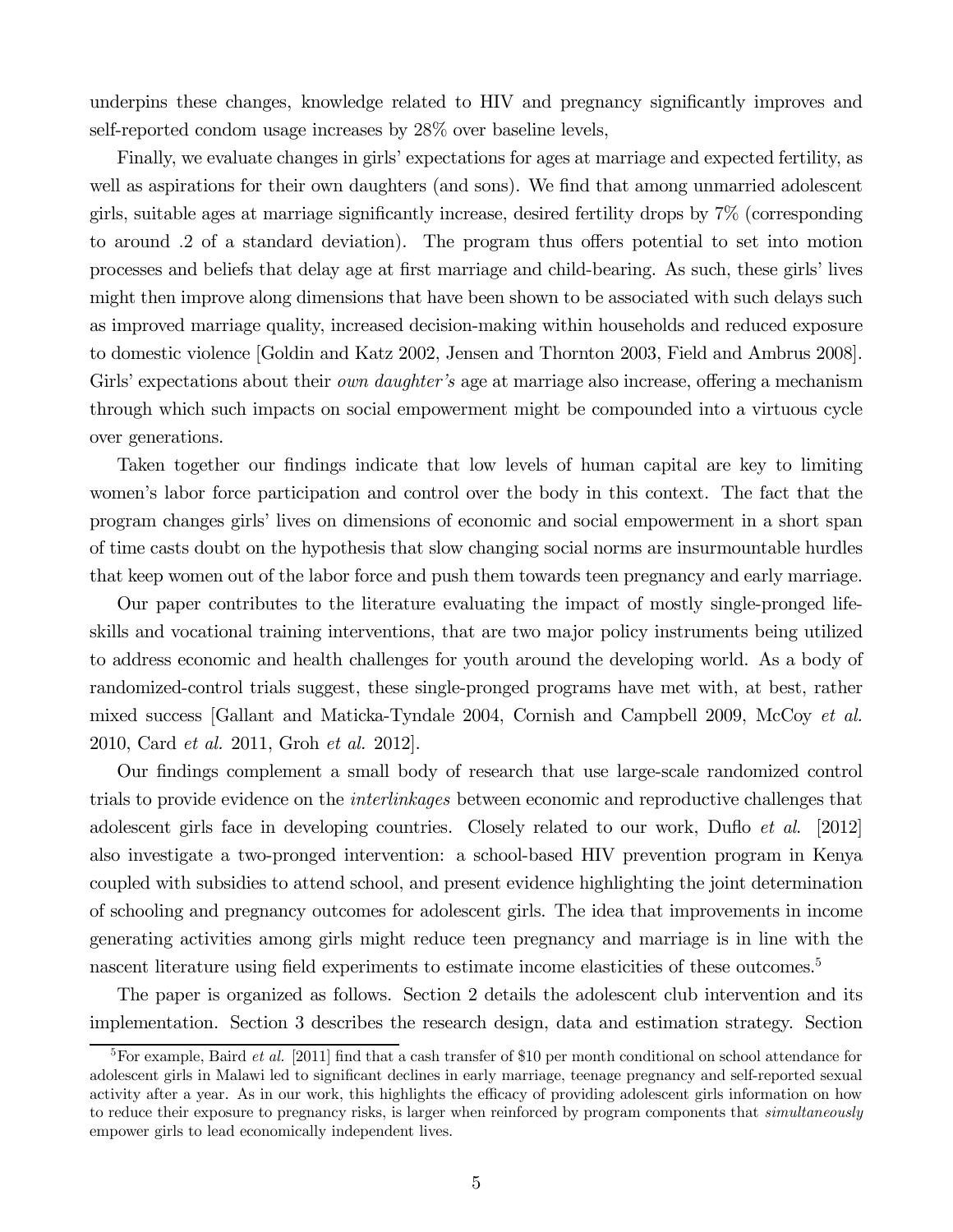4 presents estimates of the program's two-year impacts on income generating activities, on sex, reproduction and marriage, and on adolescent girls' aspirations. It also provides a cost-benefit analysis of the program. Section 5 discusses the broader implications of our findings for polices designed to address the economic and reproductive challenges facing the ever growing numbers of young people in the developing world today. The Appendix presents robustness checks dealing with multiple inference, heterogeneous treatment effects and sample attrition.

## 2 Background

The Empowerment and Livelihood for Adolescents (ELA) program is designed to improve the lives of adolescent girls through a twin-pronged provision of skills. The program is implemented by the NGO, BRAC Uganda.<sup>6</sup> In contrast to school-based information campaigns on adolescent health, the ELA program operates through adolescent development clubs, a fixed meeting place in each community. Clubs are typically open five afternoons per week and timed so that girls enrolled full-time in school can attend. Club activities are led by a female mentor. Mentors are selected by program staff from within the community, tend to be slightly older than the target population of girls, and receive a small lump-sum payment for their work. They are prepared for their role during a week-long initiation program, as well as monthly refresher courses. The fact that mentors are close in age to mentees and have often successfully confronted challenges related to economic and social empowerment is likely to facilitate the transfer of knowledge.

Club participation is voluntary and unrelated to participating in other BRAC activities. Eligibility is based on gender and age: only adolescent girls aged between 14 and 20 are permitted to participate. Given the difficulties of verifying ages in this setting and the demand for club activities arising from other girls, in practice some girls outside of the 14-20 age range also attend the clubs. The two forms of skills training provided in the ELA program are life skills training, and vocational skills training, both of which take place within the clubs. In addition, the clubs also host popular recreational activities such as reading, staging dramas, singing, dancing and playing games. As such, the clubs serve as a protected local space in which adolescent girls can meet, socialize, privately discuss issues of concern and to continue to develop their skills.<sup>7</sup>

The vocational skills training comprises a series of courses on income generating activities. Although many of the skills are applicable for either wage or self-employment, more focus is placed on the adolescent girls establishing small-scale enterprises of their own. Courses relating to a broad range of income generating activities are provided including hair-dressing, tailoring,

<sup>6</sup>The ELA program has now been scaled-up by BRAC to operate in Tanzania, Sierra Leone and South Sudan. Other organizations have also scaled-up the ELA model to countries in Sub-Saharan Africa and South Asia. Our results are likely to have external validity to these settings where girls' economic and social empowerment also start out at very low levels.

<sup>&</sup>lt;sup>7</sup>There is a nominal fee the girls are encouraged to pay to attend although in practice, this is often waived. Hence binding credit constraints are unlikely to be the main driving force behind non-participation.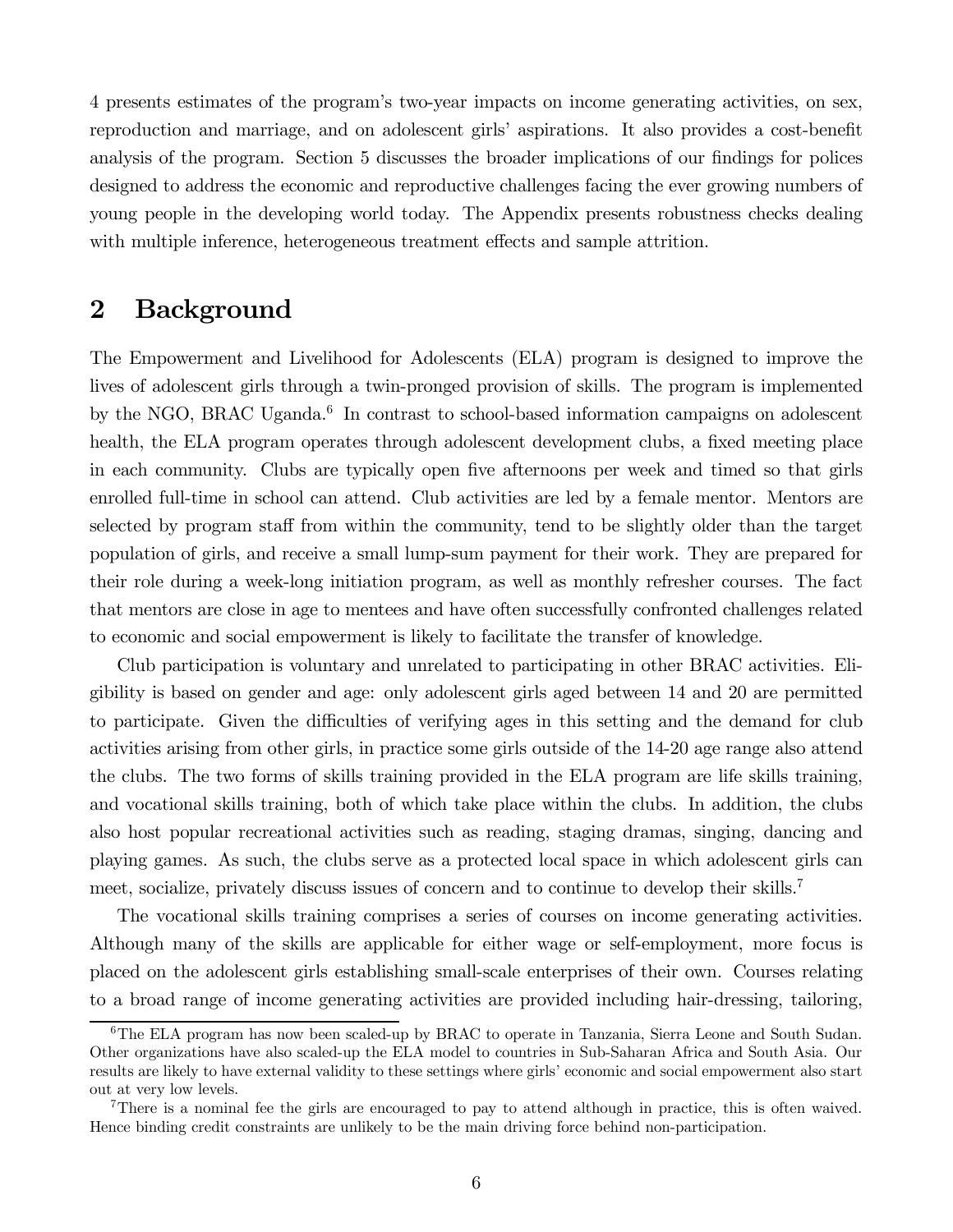computing, agriculture, poultry rearing and small trades operation.

The vocational training modules are taught by entrepreneurs engaged in the respective activities or by hired professionals as well as BRAC's own agriculture and livestock program staff. These courses are supplemented by financial literacy courses covering budgeting, financial services, negotiation and accounting skills. The process of matching girls to income generating activities is partly demand-driven, but account is also taken of the girl's educational level, the local business environment and demand for such services. The overarching aim of the vocational skills component of the program is to aid the economic empowerment of adolescent girls.

The key topics covered in the life skills training sessions include sexual and reproductive health, menstruation and menstrual disorders, pregnancy, sexually transmitted infections, HIV/AIDS awareness, family planning, rape; other sessions cover enabling topics such as management skills, negotiation and conflict resolution, and leadership among adolescents; a final class of life skills training focuses on providing girls with legal knowledge on women's issues such as bride price, child marriage and violence against women. These life skills training sessions are conducted either by the trained mentors and/or BRAC's own professional staff.<sup>8</sup> The overarching aim of the life skills component of the program is to socially empower girls by enhancing the control that adolescent girls have over their own bodies.

Two further points are of note. First, given the age range of targeted girls, some of them are enrolled in school, others have graduated, while others have dropped out. Although the clubs operate outside of school times, emphasis is still placed on ensuring girls do not drop out of school, or reduce the hours they devote to studying, in order to join the club and engage in its activities. We later provide evidence the program had no adverse impact on the educational investments of participants, and indeed the evidence suggests that the two activities might be complements.

Second, the current evaluation examines the impacts of the program on outcomes related to income generating activities, sex, childbearing and marriage/cohabitation two years after the initiation of the ELA program in treated communities. Subsequently, the program has expanded to include a (randomly assigned) microfinance component, that offers participating older adolescents the opportunity to take on credit in order to capitalize on their entrepreneurial potential and newly acquired skills during the vocational training. At the time of this evaluation, adolescent club participants were unaware of the potential future offer of microfinance. BRAC staff were also unaware of which clubs would be randomly assigned to receive microfinance. Thus the evaluation we conduct is based solely on the provision of vocational skills and life skills training over the first two years of the program. We later confirm that the anticipation of microfinance does not drive any of our core findings.

<sup>8</sup>The skills provided overlap those studied in the separate literature on basic business skills training [Field *et al.* 2010, Drexler *et al.* 2010, Karlan and Valdivia 2010] and earlier studies focused on health-related education programmes [Gallant and Maticka-Tyndale 2004, Cornish and Campbell 2009, Dupas 2011]. We later review our findings relative to each of these literatures.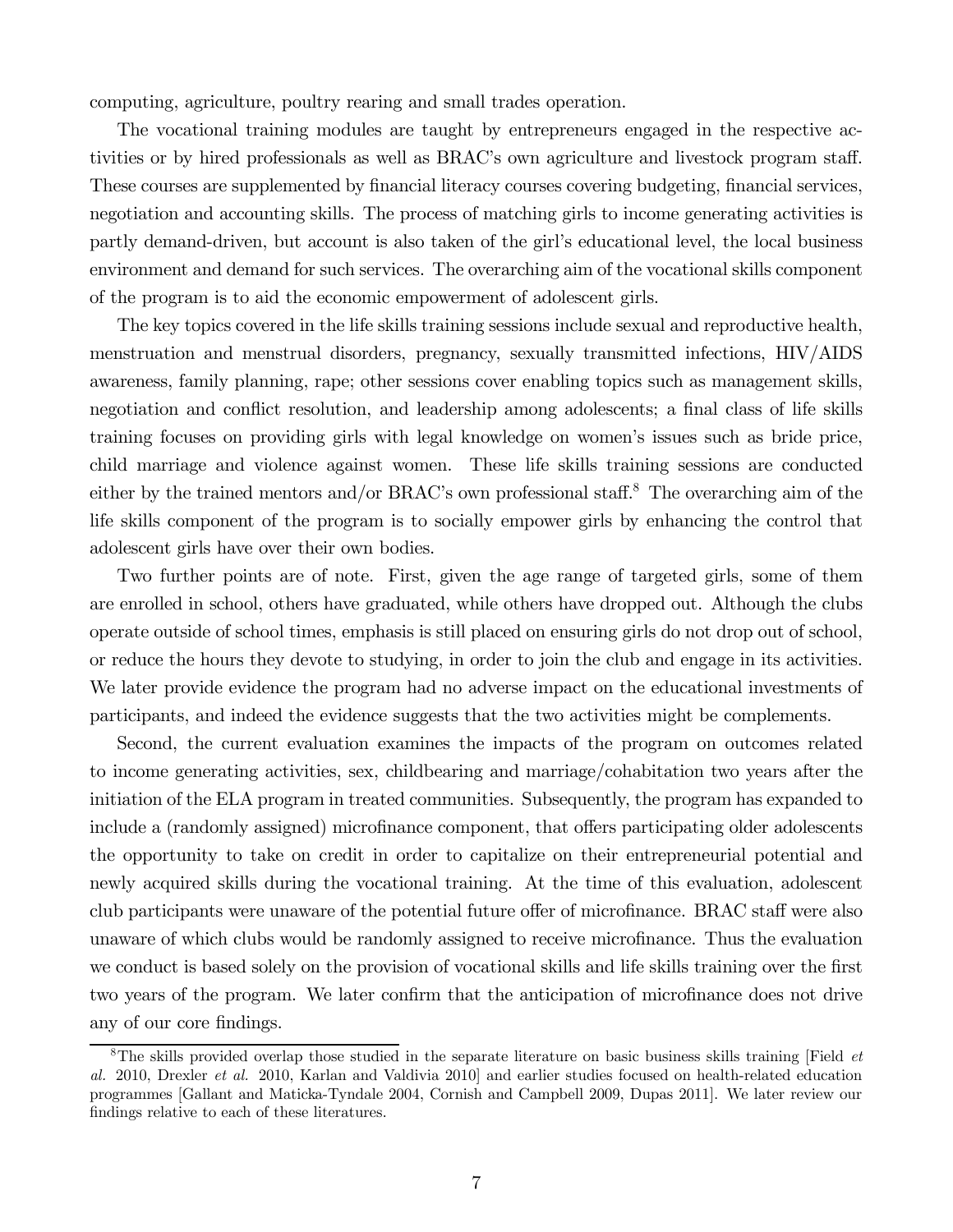## 3 Design, Data and Estimation

#### 3.1 Research Design

We evaluate the ELA program using a randomized control trial. BRAC has established branch o¢ces throughout Uganda, ten of which were chosen for the evaluation. Five of these branches are located in the urban or semi-urban regions of Kampala and Mukono; the other branches are located in the mostly rural region around Iganga and Jinja. In each branch, fifteen communities with the potential to host an ELA club were identified. From this list, ten locations within each branch office were randomly assigned to the receive the treatment, i.e. to set up a club and deliver the ELA program, with the remaining five locations randomly assigned as controls. In each treatment community, a single club was opened up. Hence, the research design delivers 100 treatment and 50 control communities, stratified by branch office.<sup>9</sup>

The practicalities of program implementation led to possible non-compliance with the research design: an adolescent girl resident in a control community wishing to attend a club in a treated community is always able to do so.<sup>10</sup> However, in practice the number of participants from control communities is negligible, and such non-compliance biases the estimated impact towards zero. Of course in treated communities, as club participation is voluntary, not all eligible girls will comply with the design and decide to take-up the offer of receiving the ELA program. We therefore later estimate both ITT and TOT impacts.

### 3.2 Data, Attrition and Descriptives

The primary data sources are a baseline survey administered to adolescent girls conducted at baseline, and a follow-up survey two years after the ELA program is initiated. Baseline interviews were conducted from March to June 2008. The vast majority of ELA clubs were established between June and September 2008, and the follow-up survey was fielded from March to June 2010. The questionnaire covers topics including: (i) those directly related to the vocational skills component, such as financial literacy, analytical ability, labor market and income generating activities; (ii) those related directly to the life skills component, such as engagement in sex, childbearing and marriage/cohabitation, HIV related knowledge; (iii) other margins such as educational investments, time use, expenditures, and further measures of economic and social empowerment.

In total, at baseline 5,966 adolescents were surveyed: 3,964 reside in treatment communities, and 2,002 girls in controls, with an average of 39.9 (39.7) girls being surveyed in each rural (urban)

<sup>9</sup>For exposition purposes, we will refer to *communities* as the unit of randomization. For the rural branches these correspond to villages. For the branches located in urban or semi-urban regions of Kampala and Mukono, the randomized units often correspond to smaller urban areas or slums.

 $10$  In some urban areas, the distance to the nearest club might be quite similar in treatment and control communities. In rural locations, although BRAC places much emphasis on finding suitable club locations in the center of treatment locations, inevitably some clubs are located in more peripheral village locations – due to a lack of available space in the village centre.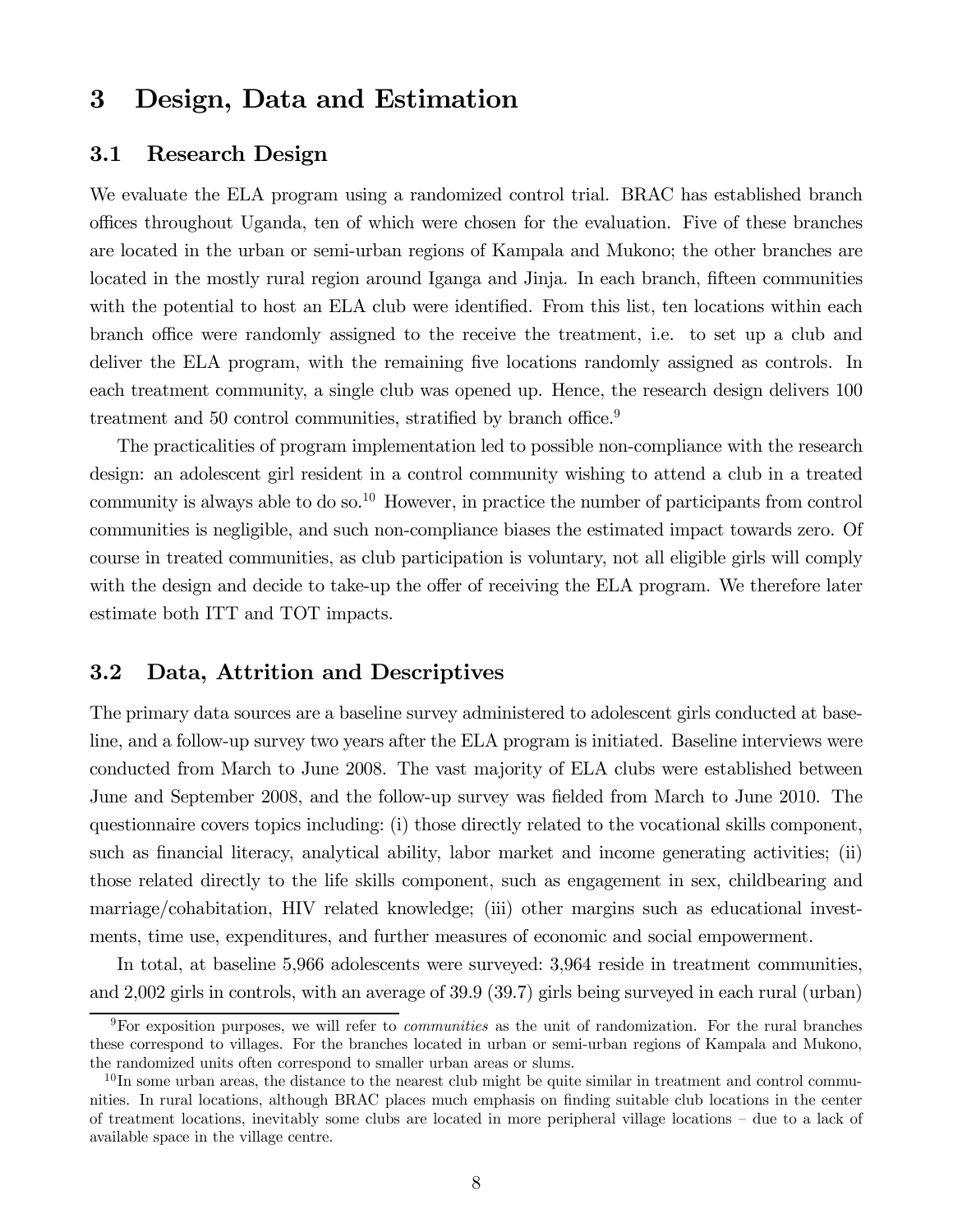community. Despite the high degree of geographic mobility of girls in Uganda in this age range, 4 888 adolescents were tracked to follow-up, corresponding to a two-year tracking-rate of 82%. This is comparable to tracking rates from studies in similar contexts.<sup>11</sup>

Table A1 shows the correlates of two-year attrition. The dependent variable is a dummy equal to one if the girl attrits. Column 1 shows that residing in a treatment community does not predict attrition. Column 2 shows this to be robust within branch, and Column 3 shows that the result holds conditioning on individual characteristics at baseline. Moreover, none of these characteristics: age, current enrollment in school, being married/cohabiting or having children, themselves predict attrition. Column 4 examines how individual characteristics differentially relate to attrition between treated and control communities. We find no evidence that some adolescent girls in treated communities are differentially likely to attrit by age, current enrollment, whether they are married/cohabiting at baseline, nor by whether they have children at baseline. This result continues to hold when attrition is predicted using a probit specification as shown in Column 5. We later present robustness checks on our core findings that account for attrition.

#### 3.2.1 Baseline Characteristics

Table 1 shows the baseline characteristics of adolescent girls, by treatment status. Panel A shows that girls in our sample are on average 16 years old. Panel B presents evidence on an index of 'gender empowerment', scaled from 0 to 100. This is based on multiple questions relating to gender roles in labor markets, education and household chores. A higher index value corresponds to girls believing that tasks should be gender neutral or more equally split by genders.<sup>12</sup> In control communities, the index average is just 32 (out of 100). Panel B also contains evidence on girls own assessment of their entrepreneurial ability which is  $72$  (out of 100).<sup>13</sup>

Despite this, Panel C shows that only 6% of girls report being self-employed in control com-

<sup>&</sup>lt;sup>11</sup>Friedman *et al.* [2011] achieve an effective tracking rate of nearly  $80\%$  after four years for a sample of Kenyan females of similar ages to those we study. Dufto *et al.* [2012] report an attrition rate of 49% from during their follow-up six to seven years after the initial interview in their sample of female Kenyans (aged 14 at baseline). Second-round intensive tracking lifts the effective tracking rate to  $89\%$ .

<sup>&</sup>lt;sup>12</sup>The empowerment index is a variable that cumulates the number of times a respondent answers "Both/Same" to the following questions: "Who should earn money for the family?", "Who should have a higher level of education in the family?", "Who should be responsible for washing, cleaning and cooking?", "If there is no water pump or tap, who should fetch water?", "Who should be responsible for feeding and bathing children?", "Who should help the children in their studies at home?" and "Who should be responsible for looking after the ill persons?" The other possible answers given to the respondent were "Male" and "Female". The index is then re-scaled such that 100 indicates that the respondent answered that both sexes should be responsible for the mentioned activities.

<sup>&</sup>lt;sup>13</sup>The entrepreneurial index consists of cumulative ranks (scaled from one to ten with ten being the highest) of the following activities: "Run your own business", "Identify business opportunities to start up new business", "Obtain credit to start up new business or expand existing business", "Save in order to invest in future business opportunities", "Make sure that your employees get the work done properly", "Manage financial accounts", "Bargain to obtain cheap prices when you are buying anything for business (inputs)", "Bargain to obtain high prices when you are selling anything for business (outputs)", "Protect your business assets from harm by others", "Collecting the money someone owes you". We then re-scale the sum of these scores to run from 0 to 100.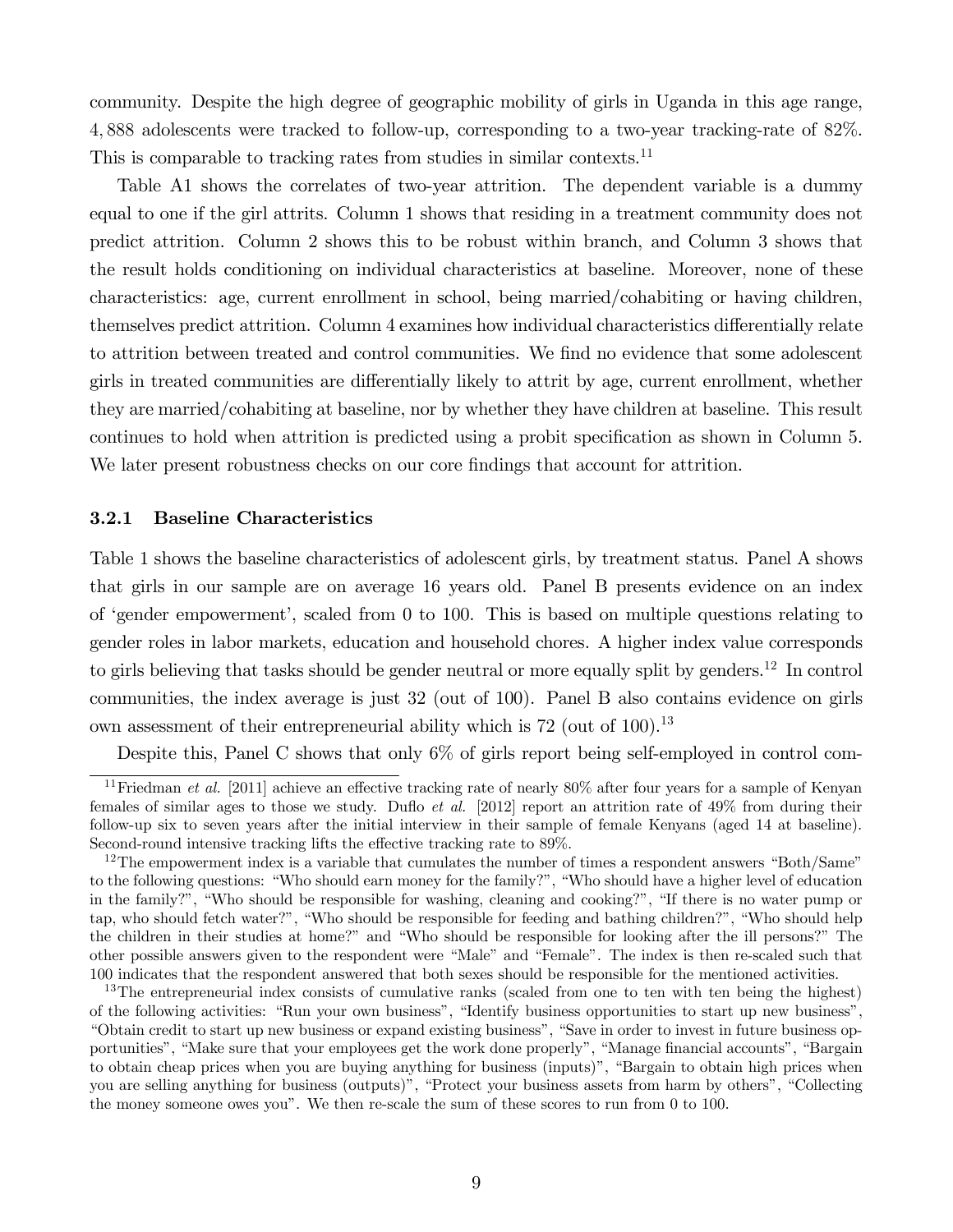munities: the type of income generating activity the ELA program particularly fosters.<sup>14</sup> Rates of wage employment are even lower  $(3.6\%)$  at baseline and overall only  $9.5\%$  of girls are engaged in any income generating activities in treated communities at baseline.

Panel D shows that girls are dissatisfied with their earnings (the mean in control communities is 1.4 on a 0-6 scale) and  $60\%$  worry they will not find a job as adults. Taken together, the statistics in Panels B, C and D illustrate that economic empowerment is extremely low among the sampled girls, a circumstance typical for much of the developing world [Doepke *et al.* 2012].

Panel F presents evidence on the social empowerment of adolescent girls at baseline. Despite their young age, 11% of girls already have at least one child and around 12% of them are already married or in a cohabiting relationship. Taken together, the statistics in Panel F illustrate that low economic empowerment is associated with early childbearing and marriage in Uganda.

Panel G illustrates how high the incidence of girls having sex against their will is in the communities we study. In control communities at baseline 14% report having had sex unwillingly in the past year. This signals a striking lack of control that adolescent girls have over their bodies in these communities.

In Panel H we see that one in four of them *incorrectly* answer a very basic question related to pregnancy knowledge, that asks whether "A women cannot become pregnant at first intercourse or with occasional sexual relations". Girls score around 38 on a 0-6 scale of HIV knowledge on average, yet there is considerable variation in this metric: at the tails of the knowledge distribution, 4.9% of girls correctly answer all the questions and  $2.2\%$  provide no correct answers.<sup>15</sup> In Panel I on contraception we see that only 51% of adolescent girls report always using a condom if they are sexually active and only 18% report using some other form of contraceptive. This helps us to understand why teenage pregnancies are common in these communities.

Panels J, K and L reveals that adolescent girls believe that women should get married at around 24 years of age, men at 28, that women should bear 4 children (starting at age 24). Clearly observed behavior departs significantly from these ideals. Preferred ages of marriage for children at baseline are only slightly older: 25 for daughters and 284 for sons.

Table 1 also shows that on most dimensions treatment and control samples are balanced. The null of equal means is rejected for only three out of the twenty-four outcomes considered: the likelihood to be engaged in wage labor, to have had sex against one's will, and to be married/cohabiting. Girls in treated communities are more likely to report having had sex unwillingly, and less likely

<sup>&</sup>lt;sup>14</sup>The rates of self-employment reported in our baseline sample match closely with those from the nationally representative Uganda National Household Survey 2005/2006 based on over 7200 households. There we find that among those in the labor force, self-employment rates for 10-12 and 12-20 years olds are 7%.

 $15$ The HIV knowledge index is based on the number of statements correctly identified as true or false. The statements are: (i) "A person who has HIV is different from a person who is ill with AIDS"; (ii) "During vaginal" sex, it is easier for a woman to receive the HIV virus than for a man"; (iii) "Pulling out the penis before a man climaxes keeps a women from getting HIV during sex"; (iv) "A women cannot get HIV if she has sex during her period"; (v) "Taking a test for HIV one week after having sex will tell a person if she or he has HIV"; (vi) "A Pregnant woman with HIV can give the virus to her unborn baby".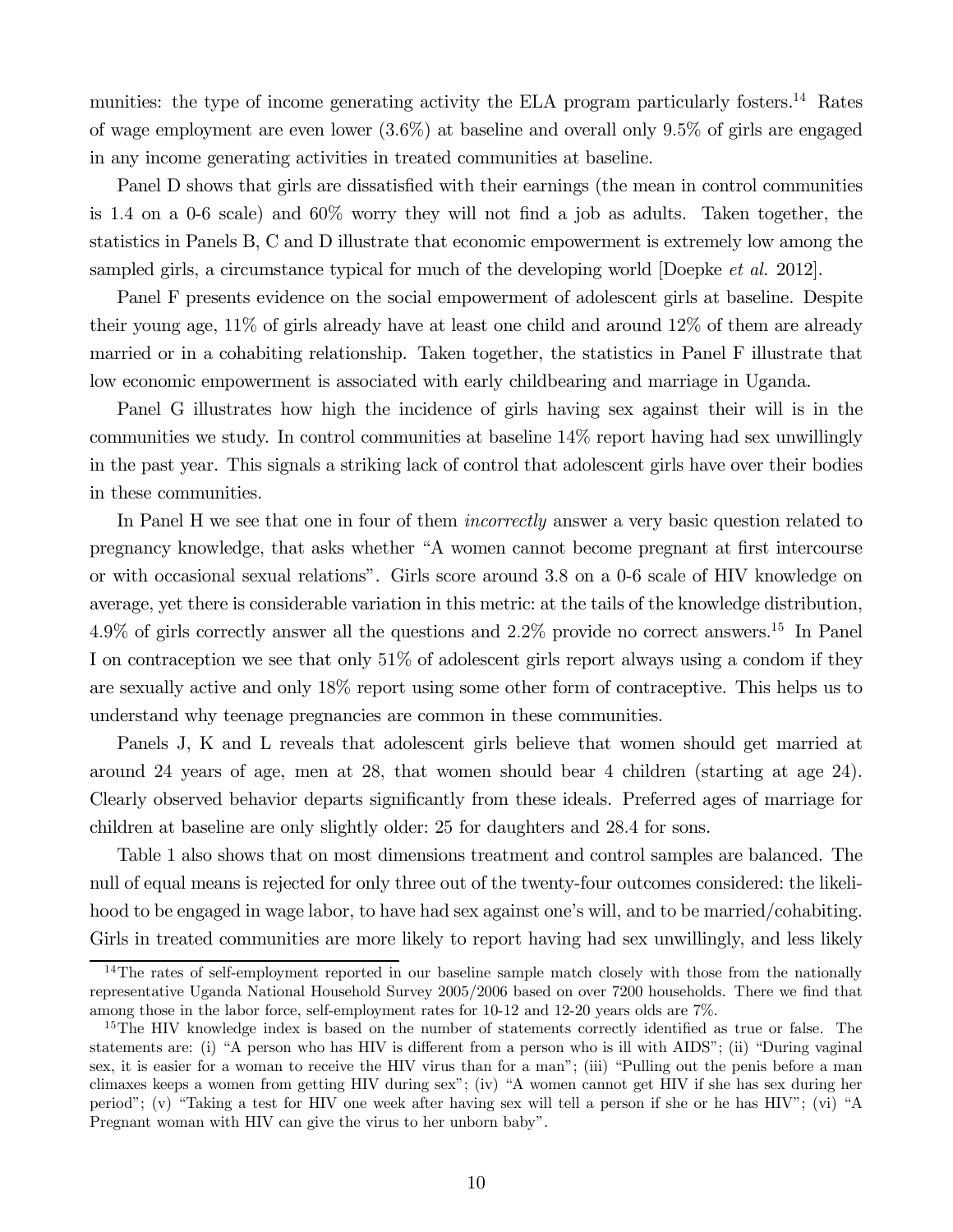to be married/cohabiting. However, in all cases the normalized differences are small relative to the sample variation, and well below the rule of thumb value of .25 [Imbens and Wooldridge 2009]. Our empirical specification also controls for outcomes at baseline throughout.

#### 3.2.2 Club Participation

To get a sense of the intensity of treatment arising from the ELA program, Table 2 documents participation in the adolescent development clubs measured at follow-up. Only a sufficiently time intensive intervention is likely to relax the key underlying constraints limiting economic and social empowerment in the first place.

The first row highlights that in treated communities, the participation rate is  $21\%$ .<sup>16</sup> Given that attendance is entirely voluntary, this suggests there is demand for the services provided by ELA and that, at least for some girls, the skills constraints the program aims to ease, are binding. In some urban areas the distance to the nearest club from some pairs of treatment and control communities is similar. As a result we note that 47% of those in control communities have *ever* participated in ELA club activities in the past. However, the vast majority of girls that initially did attend from control communities do not continue to do so for very long.

Appendix Table A2 shows how participants and non-participants in treatment communities differ. On characteristics related to demographics, sex, childbearing and marriage/cohabitation and income generating activities related to wage and self-employment, participants do not significantly differ from non-participants. Hence, participants do not appear to be strongly negatively or positively selected on the various measures of economic and social empowerment.

The remaining rows in Table 2 report statistics *conditional* on club participation in treated communities, that relate to the intensity of the treatment. We focus on treatment communities as the number of *regular* participants from control communities is negligible. The table shows that the majority of adolescents who have ever participated in ELA club activities continued their engagement until follow-up. Nearly half of all participants have attended club meetings, on average, one or two times a week, over the two years of the club's operation. Hence, the intervention amounts to a considerable time investment for participants over two-years, and it is plausible that such an intense treatment causes permanent shifts in knowledge and skills, that can drive changes in behaviors that correspond to girls' gaining economic and social empowerment.

By follow-up, a substantial proportion of club participants have taken part in the training on life skills  $(84.7\%)$  and vocational skills  $(52.7\%)$ . The majority of girls  $(50.9\%)$  report having received both forms of training; we can therefore infer that 33% take-up *only* life skills training, and  $1\%$  take-up only vocational skills training. As participation in either or both trainings is

 $16$ It is perhaps useful to contrast the take-up rate for those in microfinance projects. Karlan *et al.* [2010] provide evidence from two surveys and 13 interventions providing credit, savings or insurance services. They document take-up rates varying from 2 to 84%. In the context of business skills/entrepreneurship interventions. Mckenzie and Woodruff [2013] also cite low take-up rates in many studies.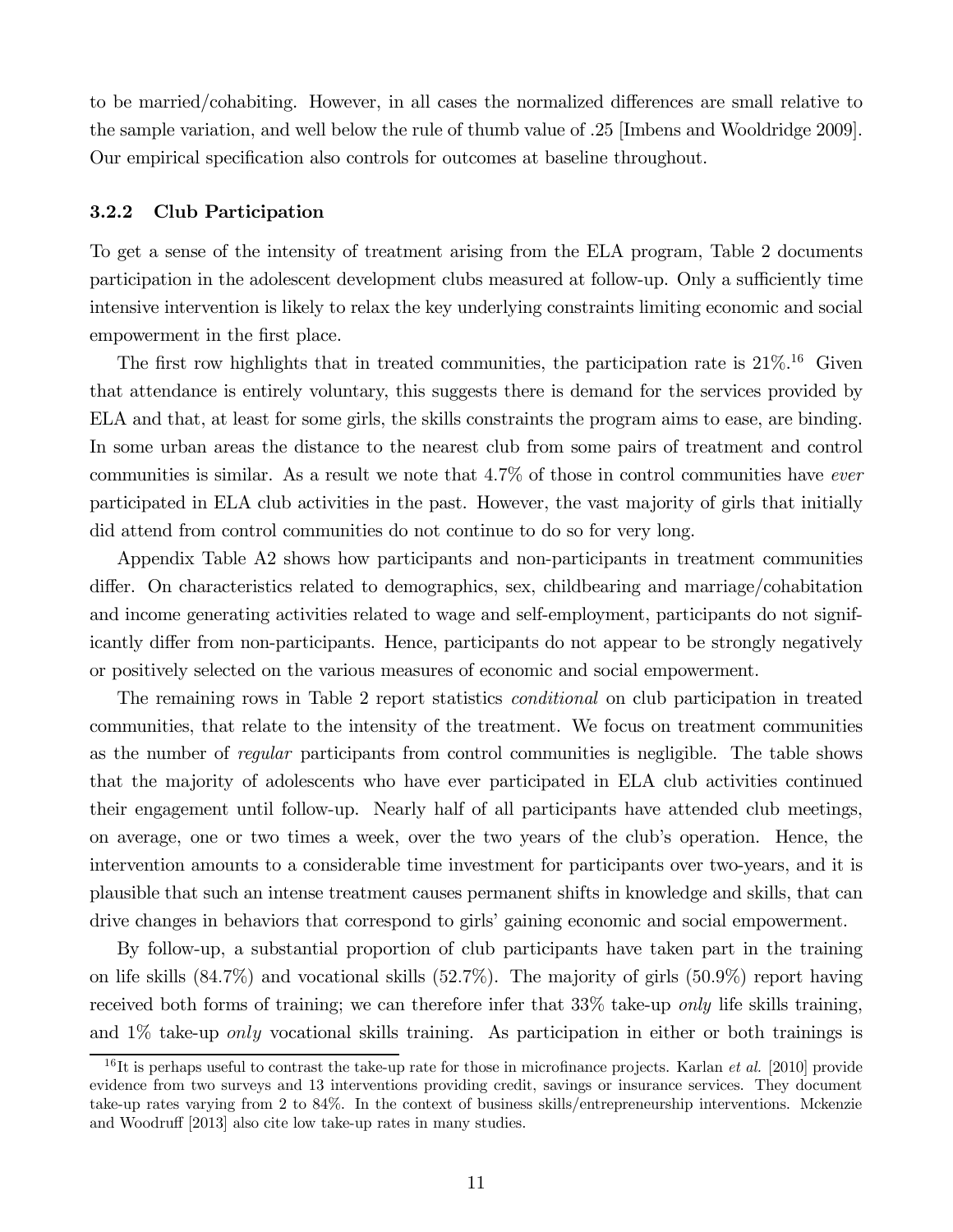voluntary, revealed preference suggests the two program components are complementary for the majority of participants.<sup>17</sup>

To conclude, it is useful to overview the key innovative differences between this intervention and the set of business training and entrepreneurship evaluations covered in the review by McKenzie and Woodruff [2013]: (i) it targets adolescent girls, the majority of whom do not already engage in self-employment activities at baseline; (ii) it has an intense training period lasting far longer than a few weeks; (iii) the training covers general business skills as well as technical knowledge and sector specific content; (iv) it bundles together vocational skills with life skills that aim to simultaneously raise girls' social empowerment. Taken together, this opens up the possibility that such a twin-pronged program can have greater impacts on the lives of adolescent girls than has been documented from many earlier single-pronged programs that have focused on economic or reproductive health constraints in isolation.

#### 3.3 Estimation

We first estimate the intent-to-treat  $(TTT)$  impact of the ELA program. Given random assignment of communities to treatment and control status, estimating the ITT impact of the ELA program with OLS is straightforward. We estimate ELA's impact on outcome  $y_{ijt}$  measured for adolescent i living in community j at follow-up  $(t = 1)$  using the following specification,

$$
y_{ij1} = \alpha + \beta X_{ij0} + \gamma treat_j + \delta y_{ij0} + \varepsilon_{ij1}.
$$
\n(1)

 $X_{ij0}$  controls for the adolescent's age at baseline  $(t = 0)$ , and we also include a series of indicator variables for branch areas as we stratify the sample of communities by branch before randomly assigning them to treatment or control status [Bruhn and McKenzie 2009].  $treat_j$  equals one if community  $j$  is assigned to be treated and zero otherwise. To improve the efficiency of the estimated treatment effect, we control for the baseline level of each outcome variable  $y_{ii0}$  [McKenzie 2012].  $\varepsilon_{ijt}$  is a disturbance term that we allow to be clustered by community j because there are likely to be common unobserved factors within communities that determine outcomes.  $\gamma$  is the coefficient of interest, measuring the ELA program's ITT impact.

Three further points are of note. First, while the OLS specification in  $(1)$  is our base configuration, some outcomes related to dichotomous or censored outcomes. In such cases we also report ITT estimates based on non-linear Probit and Tobit specifications analogous to  $(1)$ . Second,  $(1)$ 

<sup>&</sup>lt;sup>17</sup>We have explored the possibility that these take-up rates are driven by supply side constraints rather than demand side heterogeneity (and so under plausible assumptions might be used to separately identify the impact of each component of the ELA programme). This however is not the case: in nearly all treated communities we observe: (i) some eligible girls choosing to take-up a component and other girls not doing so; (ii) the vast majority of eligible girls report life and livelihood skills training as being available even if they don't themselves take-up the course(s). In addition, we do not find school enrolment at baseline to be a significant determinant of enrolment in the vocational training component, that might otherwise have been indicative of implicit supply side constraints preventing some girls from participating.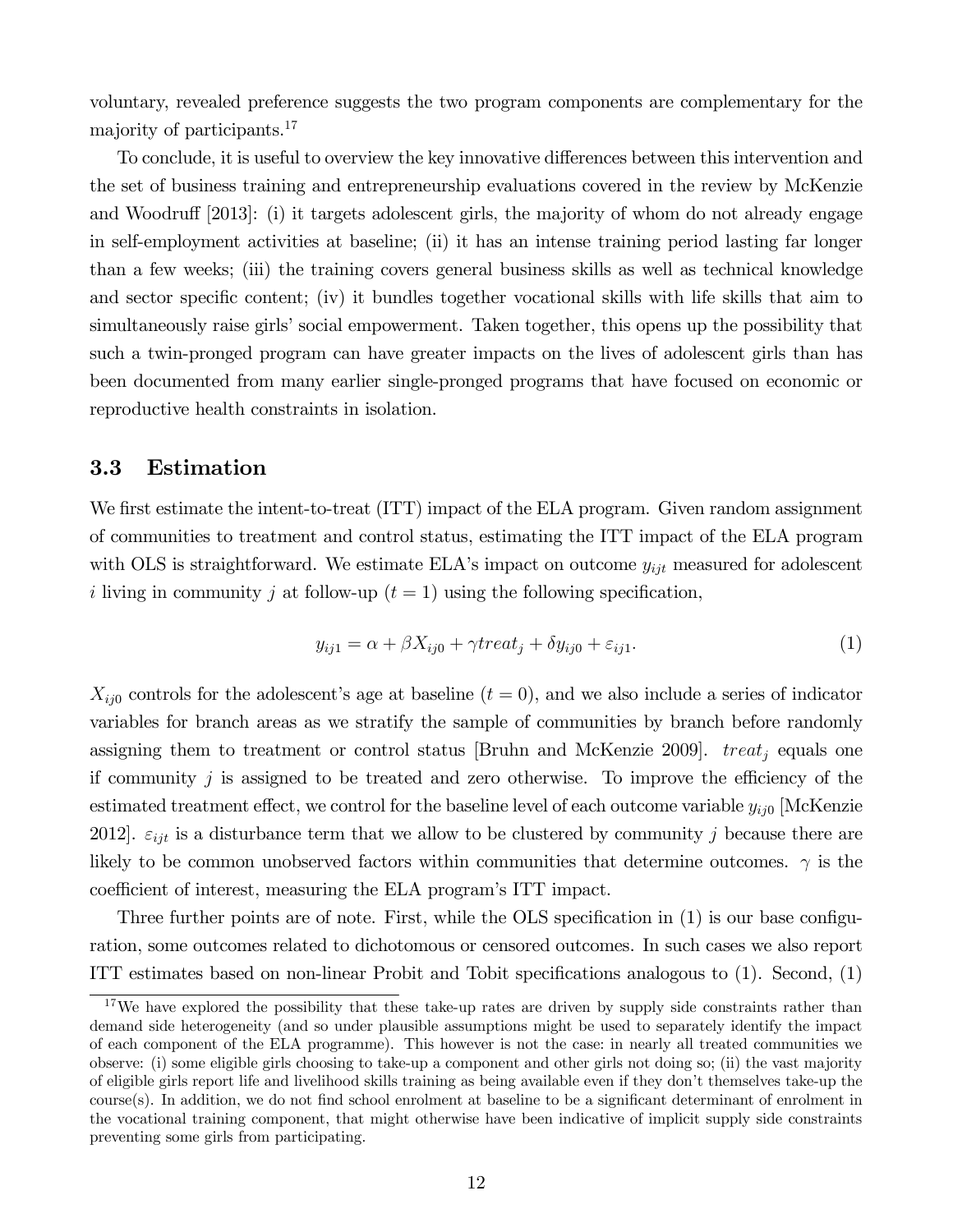is estimated only from those adolescents that are in the panel sample. As discussed above and in Table A1, there is little evidence of differential attrition on observables across treatment and control communities.

Third, given that participation into the club is far from universal, the ITT estimates underestimate the impact of the program on actual club participants. We therefore also present estimates of the treatment on the treated  $(TOT)$  effect of the program following a standard approach of instrumenting individual club participation with  $treat_j$ , the community treatment dummy. The impacts are computed using a standard two-stage least squares procedure and, therefore, all coef ficients are computed using a linear probability model in the first stage  $[Angrist 2001]$ . In the first stage, we regress a dummy variable for participation on the treatment dummy, branch fixed effects and individual baseline characteristics  $X_{ij0}$ . The coefficient on the treatment dummy is 157 and is significant at the  $1\%$  level. The F-statistic from the first stage is 97.4. Under the assumption that treatment assignment has no spillover impacts on non-participants, the IV estimate then produces the local average treatment effect on those that are induced to participate in the presence of a club in their community.<sup>18</sup>

### 4 Results

In this section we present estimates of the program impacts on economic empowerment (Table 3), as reflected in business skills and income generating activities, and control over the body (Table 4), as reflected in, childbearing, marriage and sex and on aspirations on childbearing and marriage  $(Table 5)$ . Each results table follows the same format: to benchmark the magnitude of the difference in outcome between treatment and control communities, in Column 1 we show the baseline value of each outcome in control communities.<sup>19</sup> Column 2 shows the number of adolescents in the panel sample used to estimate each outcome. Column 3 reports the ITT estimate from (1), and Column 4 reports ITT probit estimates for all dichotomous outcomes: all of the documented impacts are qualitatively robust to this change in specification. The final column reports TOT

 $18\text{We also experimented with a first stage specification using additional instruments based on distance from.}$ the girls's household to the club to estimate ATE impacts. The instrument validity, however, may be potentially undermined if the distance measure correlates with the outcome variable because, for example, the distance proxies for school and market opportunities, infrastructure or parental background. To counter this concern, we also additionally included a control variable for the distance between the adolescent's household and the nearest BRAC branch office. These offices tend to be located at a central point such as the main street in urban settings or the main trade center or town in more rural areas. The inclusion of this variable is thus intended to control for at least one potential dimension of geographical remoteness. The first stage regressions then confirmed that treatment assignment and distance to the club were significantly correlated to participation (distance to the nearest BRAC branch office had no significant impact on the likelihood of participation). Moreover, in the second stage, the estimated ATE impacts were similar for the majority of life and livelihood skills outcomes documented. However, the distance measures are computed from GPS coordinates and this spatial data is only available for a subset of respondents. Hence we focus on the TOT (LATE) estimates that use only treatment assignment as an instrument.

<sup>&</sup>lt;sup>19</sup>Where values would naturally rise as girls get older, as is the case for labor force participation, childbearing, marriage and sex we also later refer to endline values in control communities to help benchmark impact magnitudes.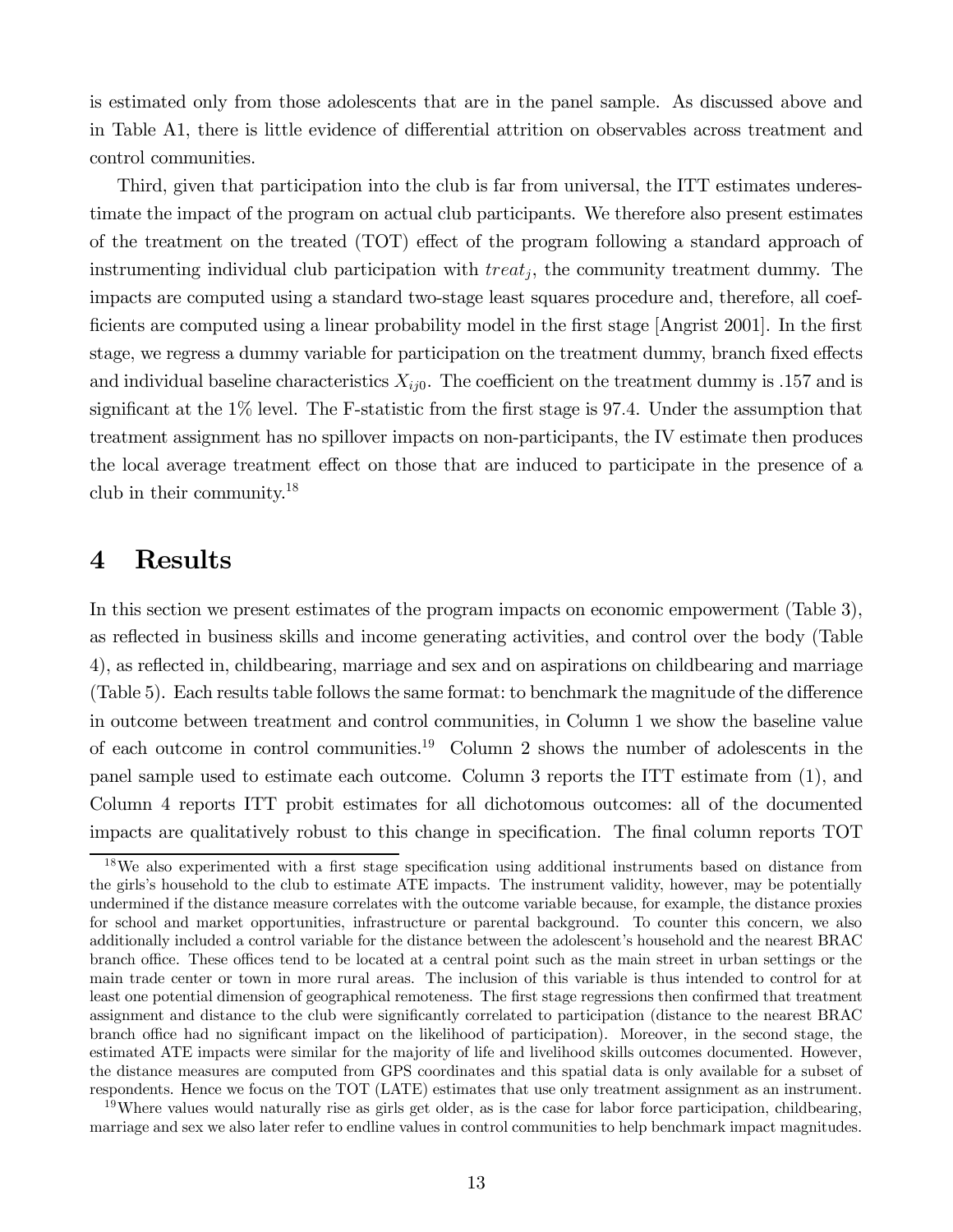impacts from actual participation on each outcome, where club participation is instrumented by the offer of treatment. To ease exposition across many outcomes, the results tables present only the coefficient of interest,  $\hat{\gamma}$ .

#### 4.1 Economic Empowerment: Business Skills and Income Generation

The first row of Table 3 reports the estimated treatment effects on the gender empowerment index. The ITT estimates indicate that by endline this is 286 points higher for adolescent girls in treated communities than for those in control communities, corresponding to an increase of 9% of the sample mean (in control communities) at baseline. For treated girls, the TOT estimate in Column 5 shows the index is 18.3 points higher, 58% of the sample mean. These are large effects. Figure 2A presents a spider graph showing the ITT impacts (and their associated 95% confidence interval) for each component of the gender empowerment index. The red line shows the ITT impact along each component, and the black line shows the boundary for a zero impact. On key dimensions such as earning money, obtaining higher levels of education, feeding and bathing children and fetching water we see that adolescent girls in treatment communities (relative to those in control communities) feel that both sexes should take part in these activities. The pattern we observe in Figure 2A is consistent with girls gaining a more equal footing in the workplace and in the home relative to their male counterparts. This represents a significant shift as regards the role of the sexes in income generation, education and the performance of household tasks and in a direction that is towards that observed in developed countries.

Row 2 in Table 3 estimates the program impact on girls' self-reported entrepreneurial skills. This index is significantly higher for adolescent girls in treated communities: the ITT estimates show an increase of 8% relative to its baseline value, and for girls that participate in the program, the TOT estimate suggests an increase of 50% over the baseline level. Figure 2B presents a spider graph showing the ITT impacts (and their associated  $95\%$  confidence interval) for each of the components of the entrepreneurial skills score. Strikingly, the program increases entrepreneurial skills on all ten dimensions: girls in treatment communities perceive themselves as having better entrepreneurial skill than girls in control communities on dimensions as diverse as running a business, spotting business opportunities, obtaining and managing capital, managing employees, bargaining over input and output prices, protecting assets and collecting debts. Hence relative to girls in control communities, this is a major shift upward in the perceived ability of treated girls to run small businesses.

In Panel B of Table 3 we analyze actual labor market activities of adolescent girls. Row 3 shows that eligible girls are 6.8pp more likely to be engaged in income generating activities, a 72% increase over the baseline mean. Improvements in gender empowerment and entrepreneurial ability seen in Figures 2A and 2B are thus reflected in greater labor force participation. Dividing income generating activities into those arising from self- and wage-employment, the next two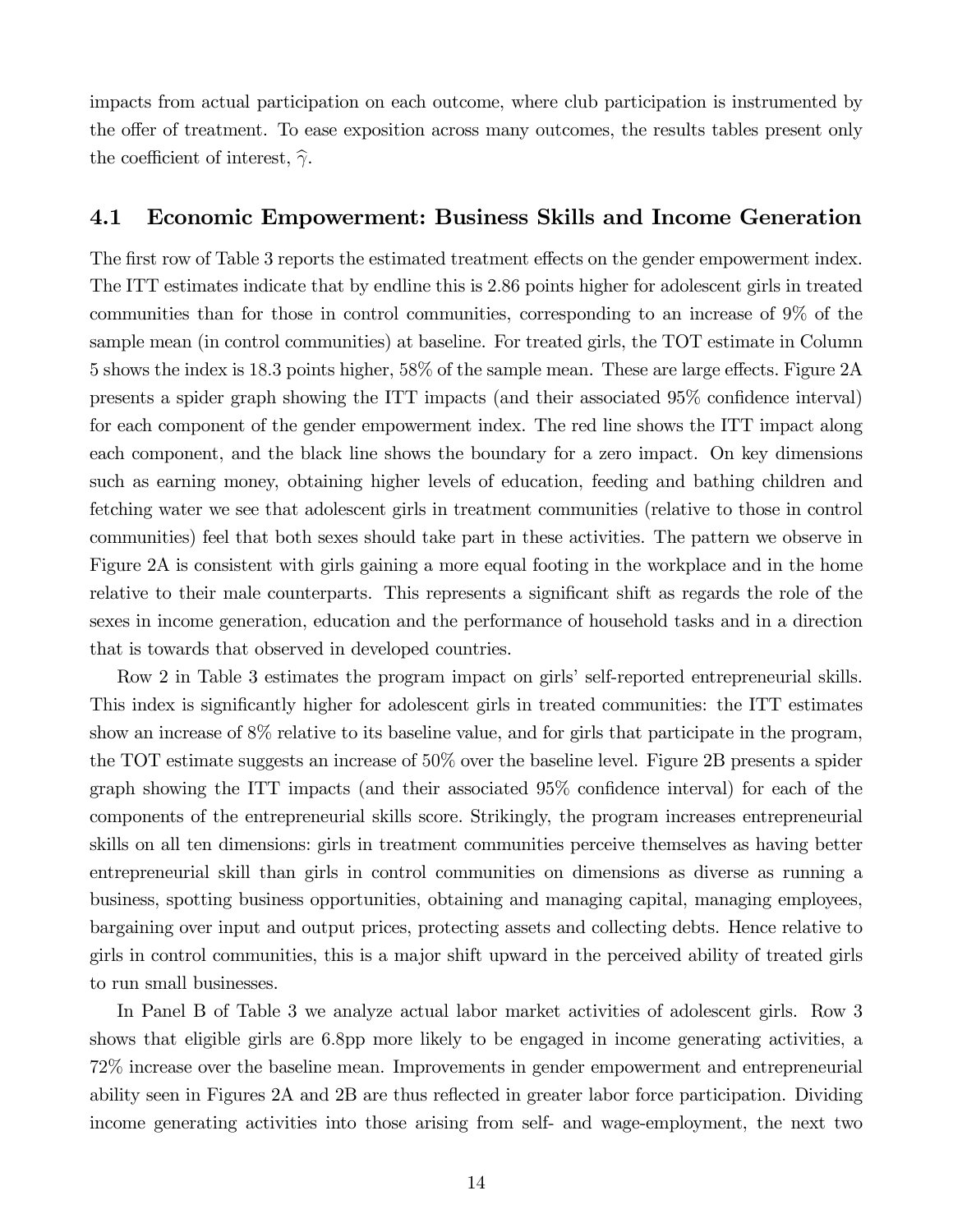rows show the increase is entirely driven by the adolescent girls becoming increasingly engaged in *self-employment* activities. The incidence of self-employment increases from 6% to 9% in control communities as girls get older and work more. What the program does is accelerate transition into self-employment for girls in treatment communities. At endline they are 98% more likely to be self-employed relative to the control baseline (i.e. twice as likely to be self-employed). This is in line with expectations given the emphasis placed on developing entrepreneurship skills in the vocational training component of the ELA. Indeed, among girls on the margin of participating in the programme, the TOT shows that engagement in such entrepreneurial activities increases six-fold relative to the baseline mean. Labor force participation is a major driver of women's empowerment across the world. The fact that the program is able to increase participation in an environment where employment opportunities are limited (and particularly for women) is an important result.

Panel C examines how these changes affect welfare. To do so we use measures of satisfaction, (lack of) anxiety, and monthly expenditures. The latter is used as a proxy for earnings, because earnings are difficult to measure accurately for self-employment activities in low-income settings. While Row 6 shows a positive but insignificant impact on satisfaction with earnings, Row 7 shows the program significantly reduces girls' anxiety about finding a good job in adulthood: the share of those who do not worry about this aspect of their lives is 72pp higher in treatment communities from a baseline mean of 40%, an increase of 18%. Finally, Row 8 evaluates the impacts on monthly consumption expenditures aggregated across eight items.<sup>20</sup> The ITT estimate in Column 3 shows that expenditures are  $UGX4,676$  higher in treatment communities, corresponding to a 41% increase from their baseline value. Among participating girls the TOT estimate is almost  $UGX30,000$ , more than double its baseline value.

Finally, we have also explored the impacts on reported earnings from wage- and self-employment (results not shown). As expected we find that earnings from self-employment significantly increase, while there is no impact on earnings from wage-employment. Estimating ITT impacts on annual earnings from self-employment from a Tobit specification we find that: (i) on the extensive margin, adolescent girls are 62% more likely to have some earnings from self-employment; (ii) on the intensive margin, self-employment earnings increase by three times their baseline level. Going one step further to examine the impacts on labor supply, we find the program significantly increases hours devoted to self-employment (but not to wage employment). On the intensive margin we find the proportionate impact on earnings from self-employment to be larger than on hours worked in self-employment, indicating the marginal product of labor for adolescent girls in self-employment rises as a consequence of the program.

These results on economic empowerment are encouraging relative to the impact evaluations of other programs delivering standalone financial and entrepreneurship training. These RCT-based

 $^{20}$ The goods categories are jewelry/ornaments, cosmetics/makeup, clothes, hairdressers, shoes/footwear, going to restaurants/bars/teashop/cafe, talk time for your mobile phone and presents/gifts.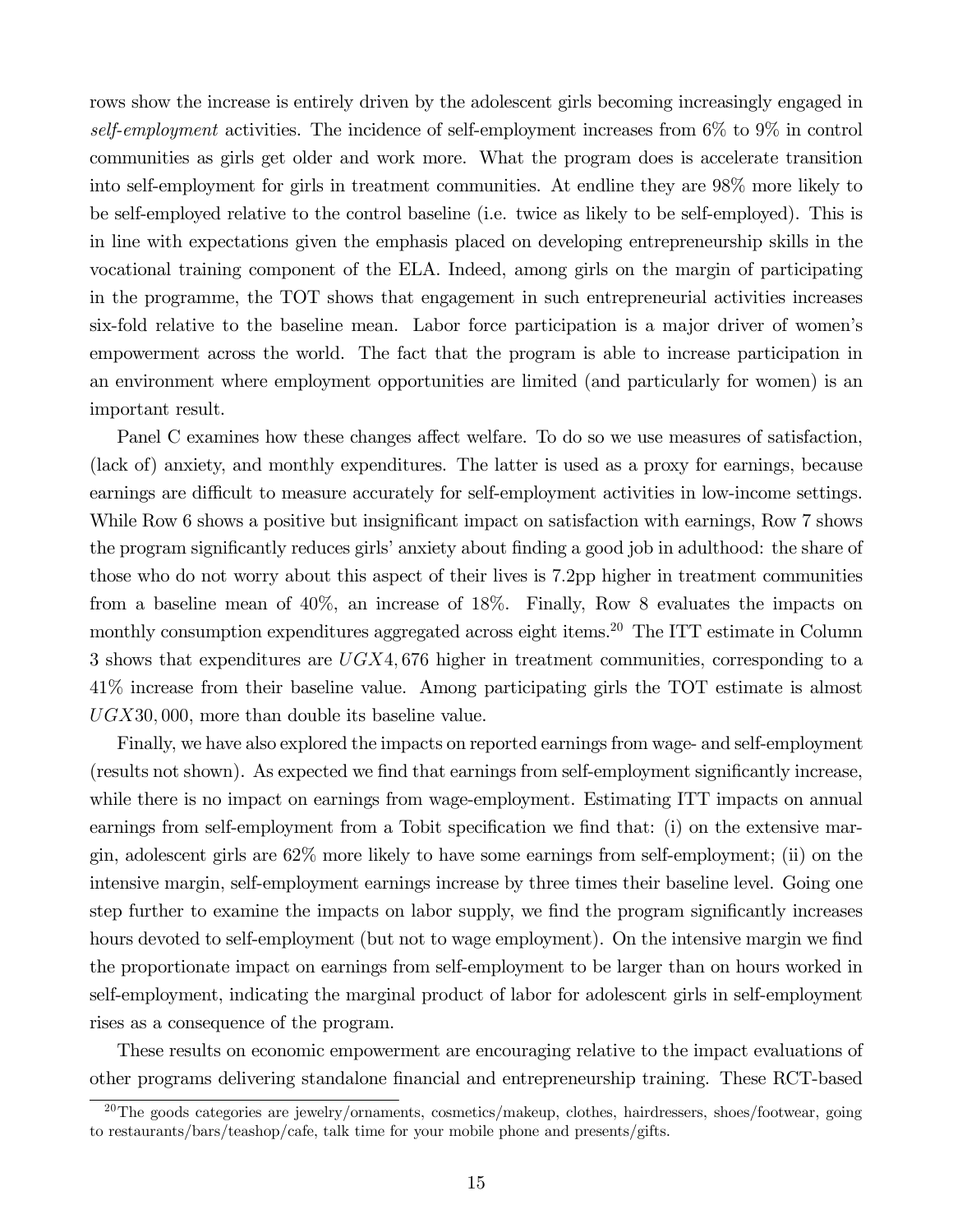evaluations have generally found weak impacts – see for example Field *et al.* [2010], Drexler *et al.* [2010], Karlan and Valdivia [2010], Fairlie *et al.* [2012] and Bruhn *et al.* [2012], or the review of evidence in McKenzie and Woodruff  $[2013]$ <sup>21</sup>

This is despite the fact that other programs are often specifically *targeted* towards those who have self-selected to be small-scale entrepreneurs. Our evidence suggests that twin pronged programs that simultaneously tackle economic and social constraints adolescent girls face, can lead to significant improvements in business skills and engagement in income generating activities even among girls who *ex ante*, might not consider themselves as being on the verge of setting up a small-scale enterprise. It is intervening at that critical point in adolescence when employment choices are still fluid that seems critical to the success of the program.

The second natural point of comparison is with the literature evaluating standalone vocational training. Such interventions are often found to have limited impacts in developed [Blundell *et al.* 2004, Card *et al.* 2010] and developing country contexts [Card *et al.* 2011, Groh *et al.* 2012]. Among studies finding impacts, Attanasio *et al.* [2012] document that for women, the likelihood to be employed increases by 6.1pp, and earnings increase by 22% relative to a randomized control group. These impacts are comparable to those we find for the two-pronged ELA intervention.

Finally, we address an important concern behind the introduction of vocational skills training: the potential adverse effect on schooling investments made by beneficiaries of the ELA program. More precisely, the potential trade-off is that as the program targets girls of school going age, they might be encouraged to drop out of school. Panel D of Table 3 then explores whether there are adverse impacts in this dimension. The estimated ITT impact of ELA on an indicator which equals one if the respondent is currently enrolled in a school and zero otherwise, is not different from zero. The program does cause differential school drop-outs between treatment and control communities two years after its introduction. This finding is confirmed by the fact that the program does not adversely impact the number of hours spent on studying/school per week for those currently enrolled. In fact, there are hints that the program *increases* the value attached to education in treated villages, consistent with formally provided education being complementary

<sup>&</sup>lt;sup>21</sup>Field *et al.* [2010] report results from an RCT that provides basic financial literacy training to a randomly selected group of female entrepreneurs in India. Only a socially restricted sub-group were found to benefit from the intervention in terms of business income and borrowings. Drexler *et al.* [2010] find that teaching accounting principles to a group of micro-borrowers in the Dominican Republic has no impact on either the way they run their business nor on business outcomes. However, simple rule-of-thumb style training does affect the way in which financial records are kept. Karlan and Valdivia [2010] investigate the impact of a relatively intense training intervention of up to two years, that delivered comprehensive training on business practices to clients of a Peruvian Microfinance institution. Despite improving business knowledge, the intervention failed to impact any major business outcomes. Fairlie *et al.* [2012] find that providing entrepreneurs training has no measurable impact on business operations in the long-run. Two more recent papers have however found more substantial evidence of the effectiveness of such interventions: Bruhn *et al.* [2012] suggests granting small and medium enterprises in Mexico access to consulting services – that are orders of magnitude more costly than the other forms of business intervention described above – does have large positive impacts on firm profits, although not their employment. Calderon *et al.* [2013] report large impacts on profits from self-employment among female entrepreneurs in rural Mexico from a business skills intervention. A key channel for the impact is changes in product mix offered by entrepreneurs.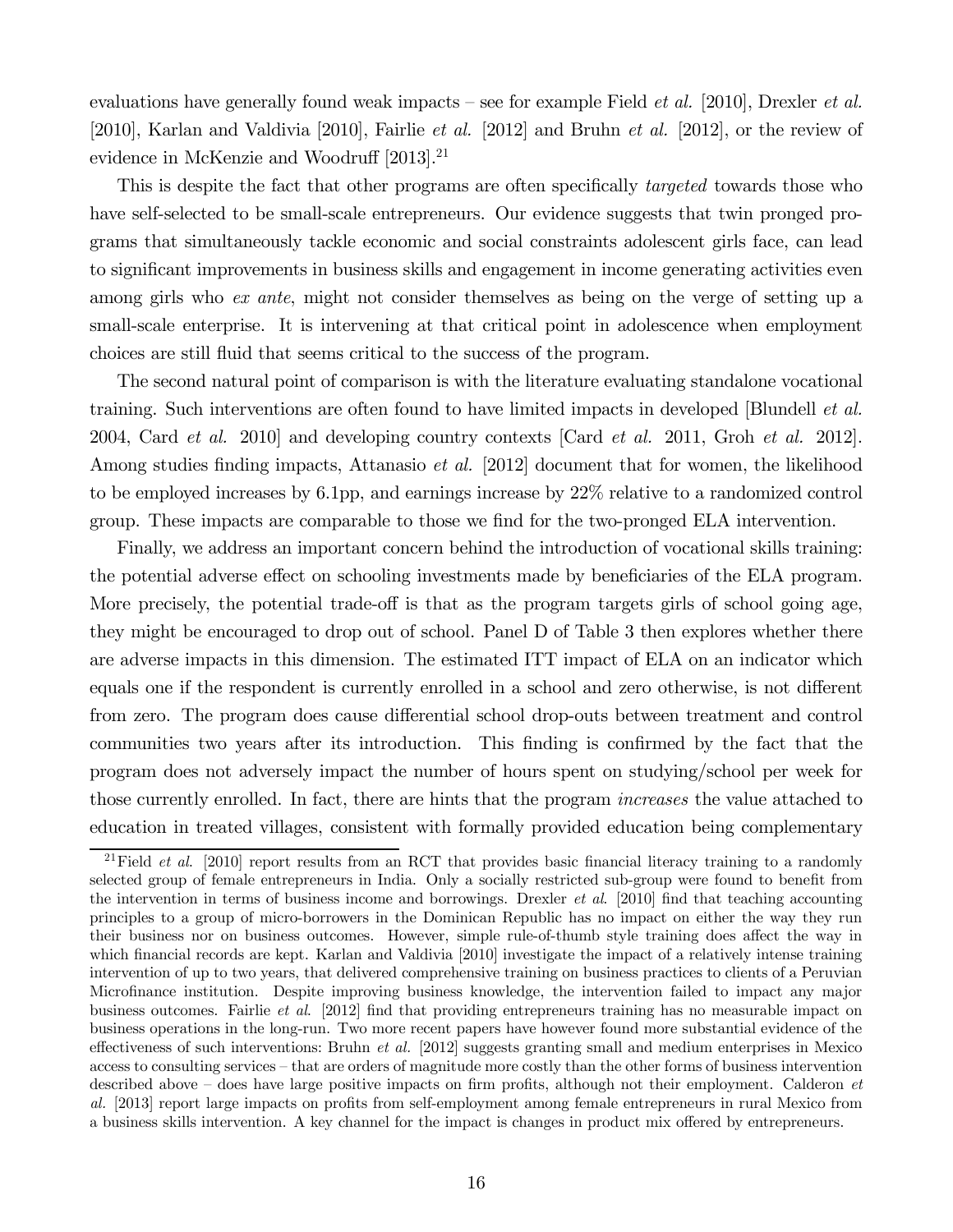to the vocational and life skills provided in the ELA program. Moreover, as the final row shows, among those that have dropped out at baseline, the ITT estimate implies the program motivates a significantly higher proportion of dropped out girls to consider going back to school, again in line with the type of skills provision being complementary to formal education.<sup>22</sup>

### 4.2 Control Over the Body: Childbearing, Marriage and Sex

Table 4 shows the program impacts on control over the body for adolescent girls, as measured through outcomes such as childbearing, marriage and sex. As before, the table reports baseline means to benchmark impacts, linear and non-linear ITT estimates and TOT estimates that instrument participation in the clubs with the randomly assigned offer of treatment.

Panel A of Table 4 covers the critical issue of whether the program affects early childbearing and marriage, two of the most significant roadblocks to adolescent girls acquiring human capital and fully participating in labor markets. The program has a strong negative impact on early childbearing: the ITT impact in Column 3 shows the probability of having a child is 27pp lower in treated communities than control communities: given that at baseline 105% of girls have at least one child, this is a near 26% drop in fertility rates over a two year period. If we consider that fertility is rising between baseline and endline from  $10.5\%$  to  $12.3\%$  in control communities as girls get older our ITT estimate implies this natural increase is eliminated in treatment communities, where adolescent girls largely forego reproduction once the program is offered.

Delaying the onset of marriage is an important mechanism through which adolescent girls can devote more attention to accumulating human capital and improve their long term earnings potential [Field and Ambrus 2008, Baird *et al.* 2011]. Along this margin the program also has noteworthy impacts: the ITT estimate shows girls in treated communities to be 6.9pp less likely to be in marriage or cohabitation at follow up, corresponding to 58% of the baseline mean. Again in control communities marriage rates for adolescent girls rise naturally from 12% to 18% between baseline and endline, and the evidence suggests this is almost entirely prevented from happening by the program in treatment communities.

In Panel B of Table 4 we see that the rate of adolescents who report having had sex unwillingly during the past year is 61pp lower in treated communities. Starting from a baseline of 14% in control communities, this corresponds to a near 44% reduction in the incidence of such events. The incidence of unwilling sex in these communities is strikingly high and indicative of adolescent girls having limited control over their bodies. But what is equally striking is the power of the program in terms of helping girls to regain control over their bodies. Among participants, the TOT is 246pp (Column 5), implying the near elimination of such experiences for adolescent girls.

 $^{22}$ Baird *et al.* [2013] also report beneficial impacts on the economic and social empowerment of adolescent girls in Malawi that have dropped out of formal schooling from a cash transfer program that is conditioned on school attendance.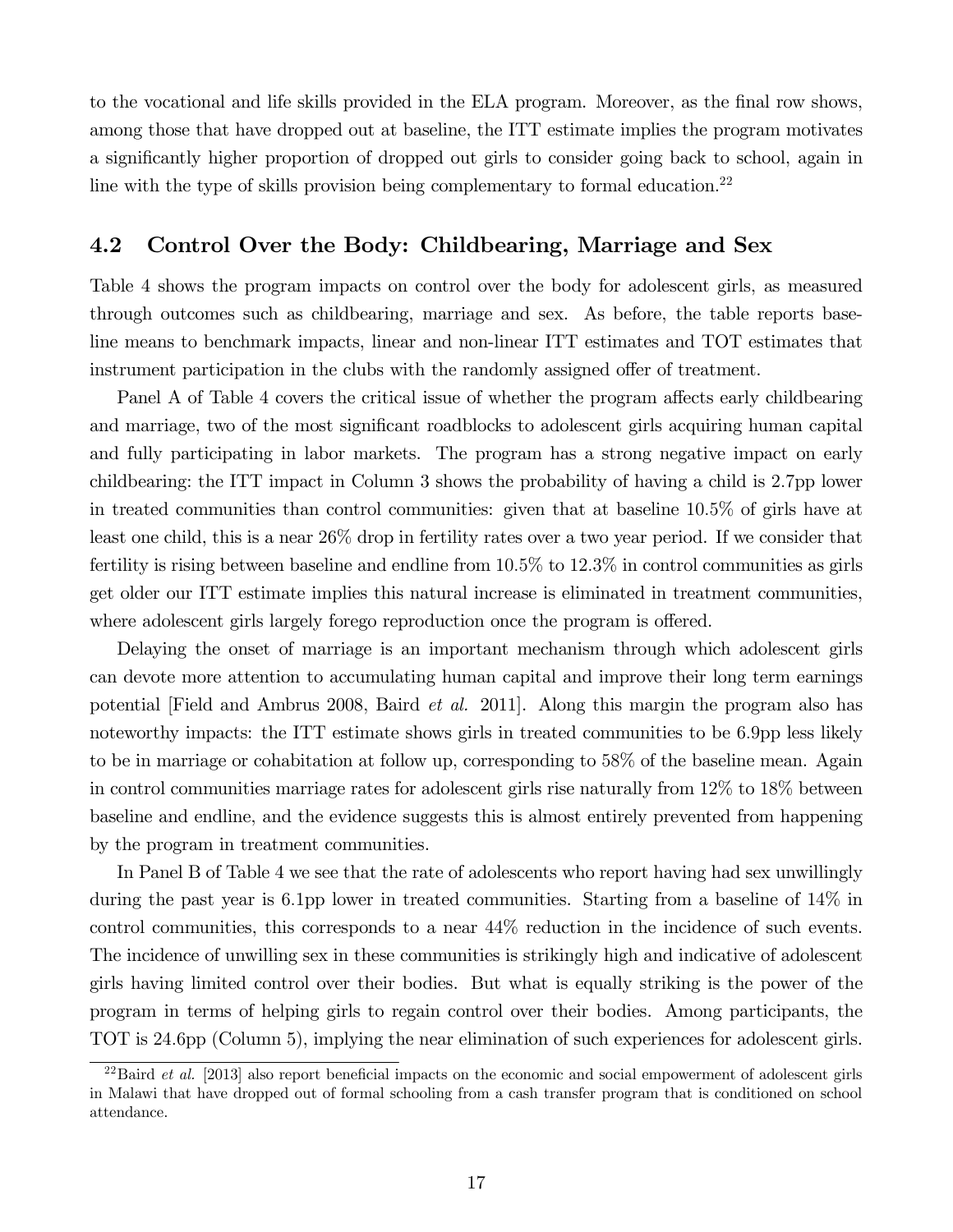This provides a dramatic illustration of the program enabling girls to become empowered in their relations with men. This impact is likely a direct result of three specific program features: (i) the life skills sessions on negotiation, rape and legal rights, through which girls are sensitized and discuss prevention measures; (ii) the fact that the adolescent clubs provide a safe location for girls, especially in the after-school period in the afternoon when their parents might not be back from work; (iii) as documented earlier, the other prong of the intervention raises girls' engagement in and earnings from self-employment, and such economic empowerment likely reinforces girls' control over their bodies, all else equal [Baird *et al.* 2011].

In Panel C we see that on a very basic question related to pregnancy, girls' knowledge is 4.8pp higher in treatment communities relative to a baseline mean of  $74.6\%$ . Panel C also shows that the index of HIV-related knowledge is 471pp higher in treated communities, relative to a baseline mean of 378. In Panel D we see that condom use increases among those who are sexually active: the percentage of eligible girls who *always* use a condom when having intercourse is 13pp higher in the linear OLS specification (Column 3), and  $13.8$ pp higher in the non-linear probit specification (Column 4).<sup>23</sup> Row 7 shows that among the sexually active there is little evidence the use of other forms of contraception having increased. This is reassuring because although girls are encouraged to use various forms of contraception in the program, there is actually limited availability of such alternatives. Hence the results do not seem to reflect girls merely repeating what they have been taught in life skills courses, or what they believe enumerators wish to hear. These indicators of improved knowledge (Panel C) and enhanced contraceptive use (Panel D) help us to understand the dramatic reductions in early childbearing and marriage that we observe in Panel A.

Comparing our findings to the literature, we note first that meta-analyses of previous singlepronged interventions report generally weak impacts of standalone HIV-education programs, irrespective of whether they are delivered via classroom-based courses [Gallant and Maticka-Tyndale 2004, McCoy *et al.* 2010, Du‡o *et al.* 2012] or peer-provided courses [Cornish and Campbell 2009]. There are two recent studies that find impacts of *standalone* education programs that are worth comparing to. First, Arcand and Wouabe [2010] use a regression discontinuity design to estimate the impacts of a school-based HIV prevention course in Cameroon. Their estimated impacts on childbearing and condom usage lie between the ITT and TOT estimates we find. Second, Dupas [2011] uses an RCT design to evaluate the effectiveness of the Kenyan national HIV curriculum to an intervention providing information on the *relative risk* of HIV infection by the partner's age. She finds that exposure to this curriculum causes a  $28\%$  reduction in teenage pregnancies over a one-year period.

 $^{23}$ As argued in Dupas [2011], childbearing is not a perfect proxy for the incidence of risky sex because: (i) adolescent girls in long-term relationships are more likely to get pregnant than girls in several short-term relationships; (ii) teenage girls might be more likely to abort if the father is a teenage boy who cannot provide economic support; (iii) adolescent girls might be more likely to engage in anal sex with partners as a way to avoid pregnancy, and this is especially risky in terms of HIV transmission. The concern that such changes in behavior might be driving fertility drops is partly ameliorated by the increased self-reported condom usage.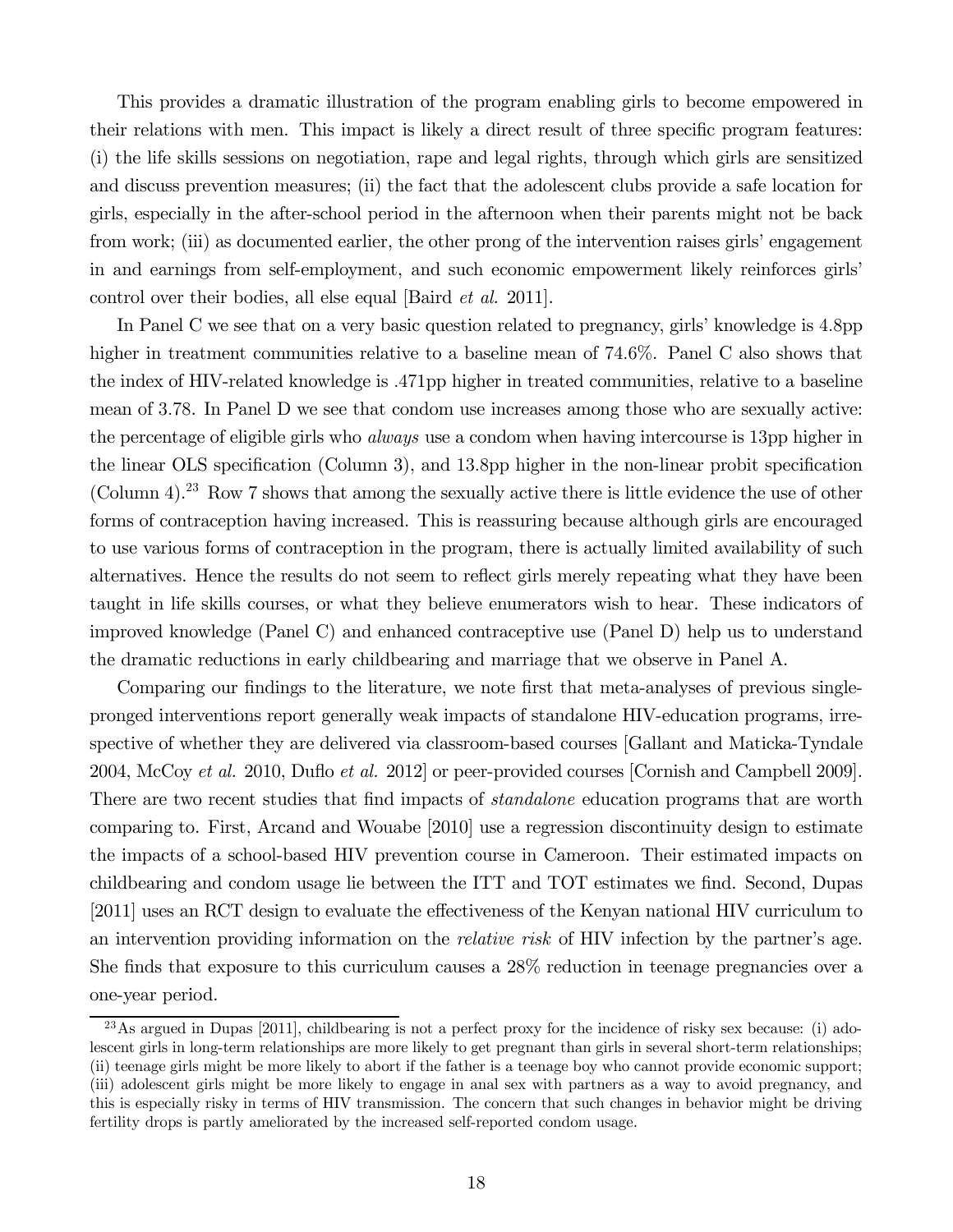In the Appendix we present additional robustness checks on the baseline results from Tables 3 and 4. In short, we find our core findings to be robust to adjusting p-values for multiple inference and sample attrition, and the treatment effects along both dimensions of economic and social empowerment are found to be largely *homogeneous* across rural and urban areas, rich and poor households, and young and old girls. Finally, we find little evidence that any of the core impacts are driven by the anticipation of microfinance.

#### 4.3 Aspirations on Marriage and Childbearing

The previously documented impacts on adolescent girls' entrepreneurial skills, engagement in selfemployment activities, knowledge and practices related to sex, childbearing and marriage, all highlight the substantial program impacts on girls' economic and social empowerment within the two-year evaluation window. We complete our analysis by considering the program's impact on girls' aspirations and opinions about marriage and childbearing: this serves as a marker for the program potentially impacting deep rooted social norms about girls' role in society and lifetime opportunities, that might be the hardest traits to shift, all else equal.

Panel A of Table 5 relates to girls' views on ideal ages at marriage for men and women in *society* as a whole. Adolescent girls in treated communities report significant higher ages for women and men by 77 and 69 years respectively, while the TOT impacts are 49 and 45 years respectively. As not all ages of marriage are logically feasible, a more appropriate way to benchmark these impacts is relative to the standard deviation of baseline responses (rather than their mean value). The ITT impacts then correspond to a shift in expectations on age at marriage for women of around one quarter of a standard deviation, and the TOT impacts are larger than one standard deviation. If unmarried at follow-up, we also asked girls about their expected age at the time of their *own marriage*: the ITT impact is almost one year (not shown).<sup>24</sup>

Panel B focuses on aspirations related to childbearing. We find the program causes a significant reduction in the preferred number of children: this is 279 lower for girls in treated communities, corresponding to 7% of the baseline number of desired children (or 2 of a standard deviation). Among participants, the reduction in demand for children is dramatic: the TOT is  $-1.77$ , which corresponds to 43% of the baseline level (or more than one standard deviation). If implemented, this change in aspirations would close much of the gap in fertility rates among adolescent girls between developed countries and the average adolescent girl in Uganda, as highlighted in Figure 1C. Across the developing regions of the world fertility has been dropping towards two, although parts of Africa have been a laggard in this respect. What the ELA program does is bring desired

<sup>&</sup>lt;sup>24</sup>Adolescent girls were also asked who they thought would be involved in deciding their marriage partners (not shown). We find that among treated girls there is a significant reduction in the likelihood they report the choice will be made by them alone, and a corresponding increase of similar magnitude in the likelihood they report decisions over marriage partners will be made in conjunction with their parents. This might be taken as tentative evidence that higher quality marriage partners being sought, as well as changes in the timing of marriage.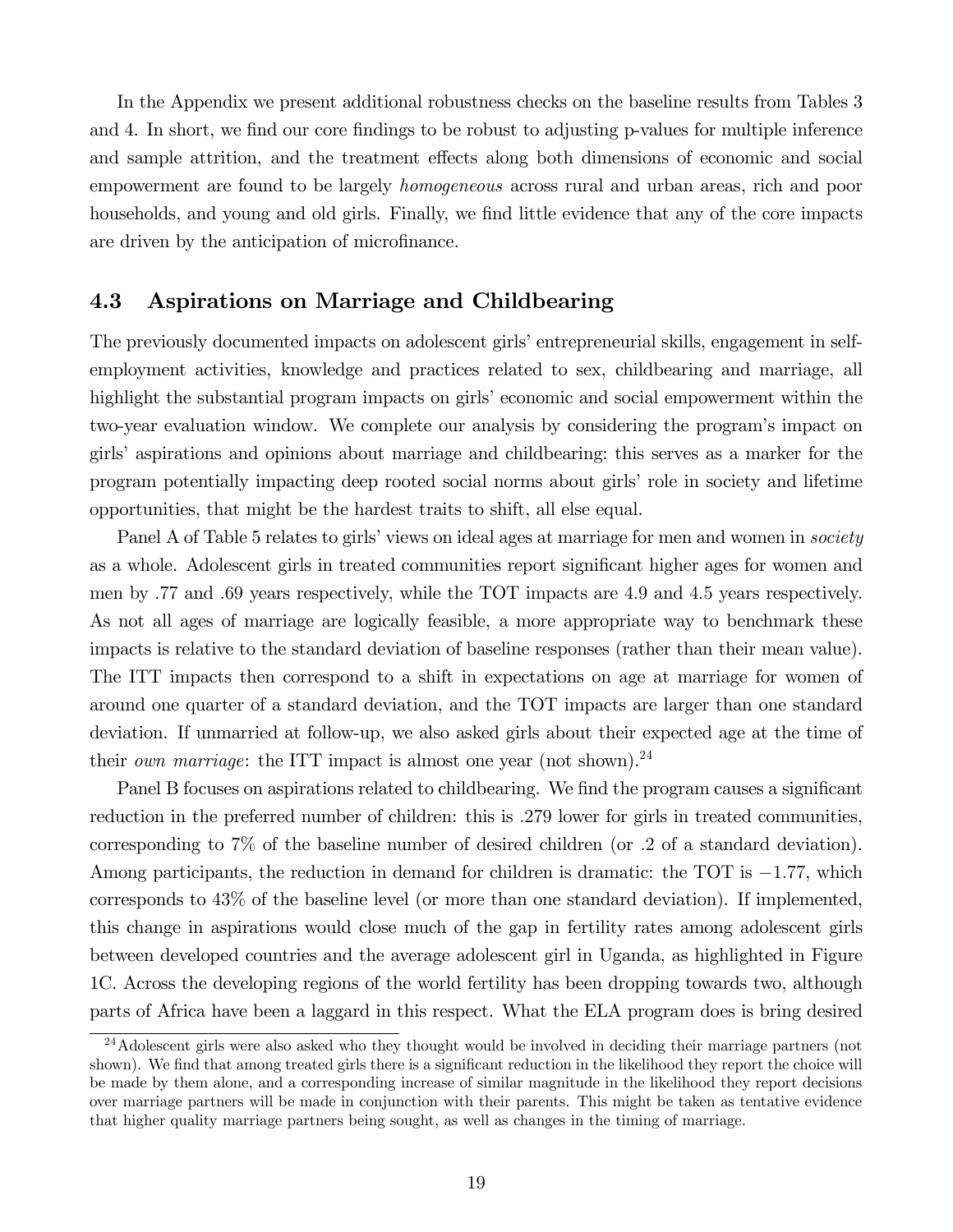fertility down much closer to levels in higher income countries.

On aspirations for childbearing, Row 4 shows there is a significant increase in what girls report being the most suitable age for women to have their first child: the ITT estimate is 619, and the TOT is more economically significant at 3.93 years (corresponding to more than a one standard deviation change from the baseline).

Finally, Panel C reports the program impacts on adolescent girls' aspirations for their *own children*. The question refers both to any children alive at follow-up as well as those yet unborn. The evidence suggests that the program's beneficial impacts might persist across generations: adolescent girls in treated communities express an aspiration for their daughters (but not their sons) to get married at a significantly older age. The TOT estimate suggests mothers would like their daughters to get married 458 years later. Strikingly, this would bring them much closer to average age at first marriage in developed countries and also close the gender gap with the preferred age at first marriage for sons.

#### 4.4 Cost-Benefit-Analysis

In this section we document the cost of the program to benchmark how large the per girl benefits would have to be for the intervention to be effective for a social planner. Table 6 categorizes the fixed and variable costs of the program, where variable costs depend on the number of participating girls. Depending on whether the costs are incurred once only or recur each month, we list the amounts in Column 1 or 2 respectively. Columns 3 and 4 then split each cost into its first and second year component respectively. All costs are in 2008 US\$.

Rows 1 to 3 show the costs associated with the initial program investment of setting up a program office, training of program staff and program manual development. The second set of fixed costs in Rows 4 to 14 comprise all cost items that are necessary to provide the infrastructure for the ELA clubs to function (irrespective of the number of actual club participants). Finally, Rows 15 to 19 detail the variable costs of the program. Summing across all costs in the 100 treated communities, Row 20 shows that in year one, the program costs \$365 690. This falls to \$232 240 in year two as some set-up costs are not recurring. This somewhat overestimates the total program costs because some of these resources would have been put to another overlapping use in the absence of the program. However, as it is impossible to accurately measure what fraction of these costs would still have be reallocated to other uses, we include them all as program costs and so bias the results against yielding a positive net gain.

We conducted a pre-baseline census listing of all households in the communities in the evaluation sample. This revealed that around 130 eligible adolescent girls resided in the average community. Given the benefits we document relate to ITT estimates of residing in a community that is offered the ELA program, we use this number of eligible girls to calculate the per girl cost of the program. Hence in the fourth panel of Table 6, Rows 21 and 22 show the average fixed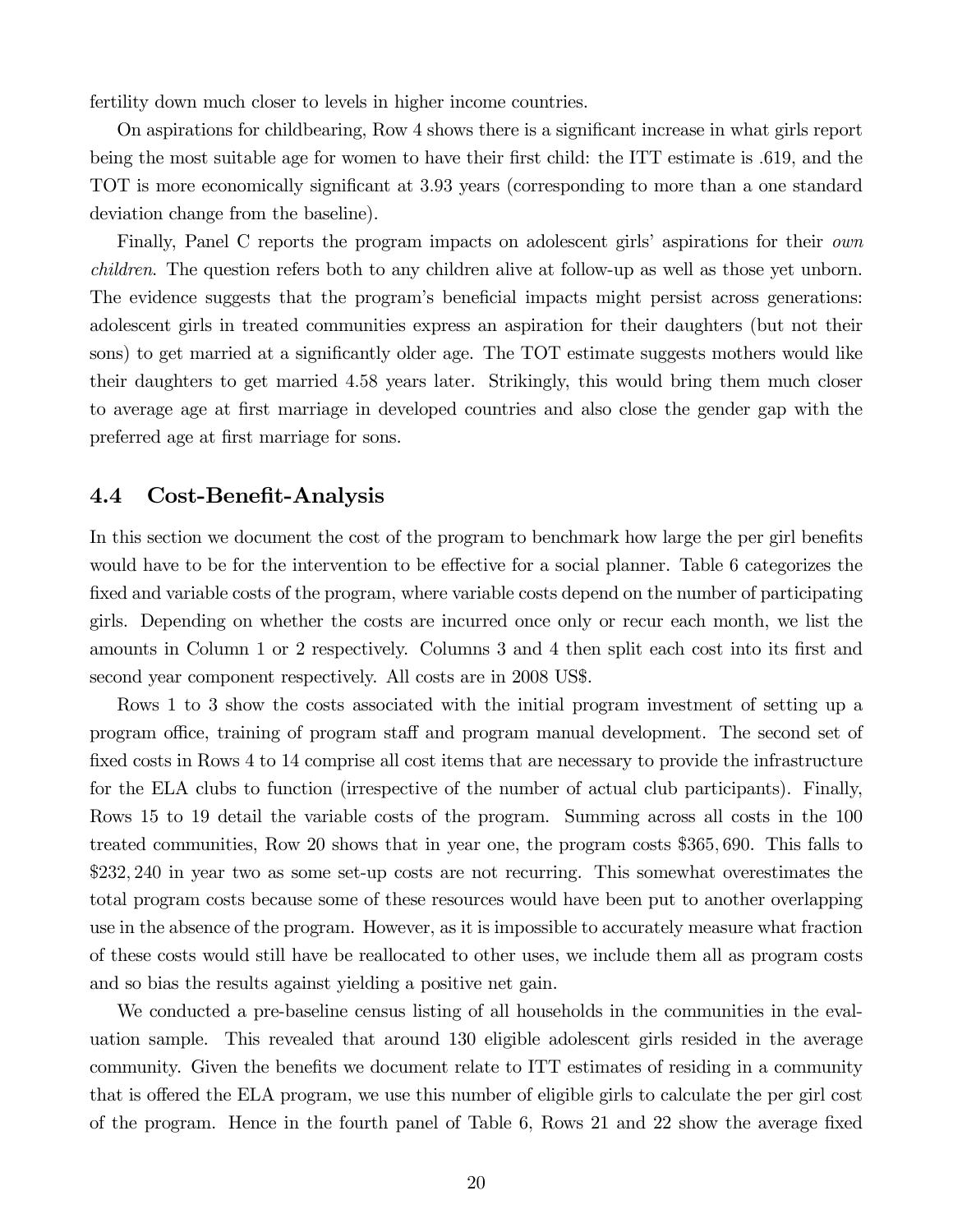and variable costs per eligible girl. The overall cost per eligible girl is shown in Row 23. Given our ITT estimates are measured two-years after the baseline, we focus on the second year per-girl incurred cost of \$17.9.

To put the cost estimate in context, we note that \$179 corresponds to only 54% of household incomes at baseline. Alternatively, this cost corresponds to 210% of the annual expenditures of adolescent girls on the sub-set of consumption goods described in Table 3. If the per girl benefits to an adolescent girl, of residing in a community that is offered the ELA program, are larger than this, it would suggest the program is sustainable from the social planner's perspective.

Our findings indicate that the program increases labor force participation while reducing childbearing, marriage and unprotected sex. The labor market impacts of the program are easily monetized, using the ITT estimate on expenditures. The final row of Table 6 shows this increase of  $$32.8$  is significantly different from zero and more than offsets the per girl program cost.<sup>25</sup>

The impact of the program on reducing early childbearing, early marriage, having sex against one's will or unprotected sex (Table 4) or in changing social norms regarding early childbearing, early marriage and desired fertility (Table 5) are much more difficult to monetize but are likely to add significantly to these estimated benefits. It is precisely events such as getting married or having children during adolescence which interrupt human capital accumulation and thus permanently and significantly adversely affect the lifetime earnings potential of women across the developing world. There is also a literature which suggests that having sex against one's will seriously depresses lifetime incomes [MacMillan 2011]. Monetizing all these gains in a sensible way is beyond the scope of this paper, but they are likely to be substantial.

Even if the benefits of the program outweigh its costs, the question of whether the same resources could be spent more effectively remains open. The combined ELA intervention appears to improve outcomes at least as well as single-pronged interventions that have focused on classroombased education courses designed to reduce risky behaviors, or exclusively on vocational training designed to improve labor market outcomes among youth. As a body of randomized-control trials suggest, these single-pronged programs have met with, at best, rather mixed success [Gallant and Maticka-Tyndale 2004, Cornish and Campbell 2009, McCoy *et al.* 2010, Card *et al.* 2011].

One class of vocational training programs that has met with some success are the *Jovenes* programs implemented throughout Latin America. For example, Attanasio *et al.* [2012] find that for the *Jovenes* program in Colombia, among women, the likelihood to be employed increases by 6.1pp, and earnings increase by 22% relative to a randomly-assigned control group. These are comparable impacts to those we find for the two-pronged ELA intervention. However the costs per trainee of the *Jovenes* programs vary from \$600 to \$2000 per participant served [World Bank 2009]. These costs are still an order of magnitude larger than the \$179 per eligible girl of the ELA program, or given a 21% take-up rate, a cost of \$85 per participating adolescent girl.

<sup>&</sup>lt;sup>25</sup>The figure of \$32.8 is taken from the corresponding monthly estimate in UGX shown in Column 3 of Table 3, where we use the exchange rate of UGX1700 to one US dollar.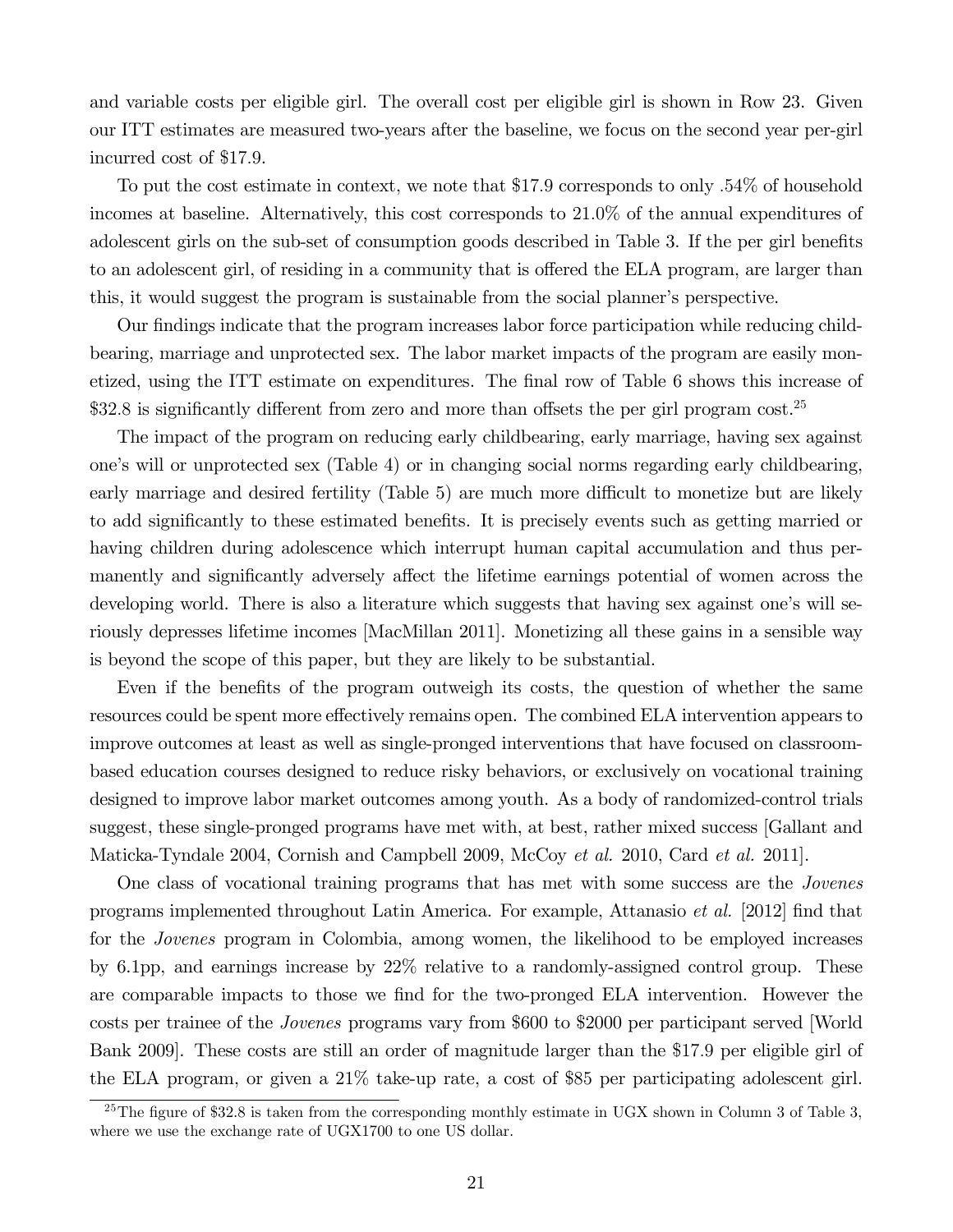Moreover, even apart from differences in program costs, their remains doubt as to whether private sector firms in Sub-Saharan Africa would be able to currently take part in *Jovenes* style training programs for workers.

A final approach to understanding whether the ELA program is socially beneficial is to consider the impacts of providing unconditional cash transfers in a similar setting. This is precisely what is considered in Blattman *et al.* [2013], who present evidence from the Youth Opportunities program (YOP) using a randomized control trial in which youth were given unconditional and unsupervised cash transfers.<sup>26</sup> They find that almost  $80\%$  of youth chose to spend these transfers on acquiring vocational skills and tools, and that the resultant increase in earnings imply an annual return on capital of 35% on average. There are of course many differences between the treated individuals in the ELA and YOP programs: the YOP targets both genders and those aged 16 to 35; individuals form groups to apply for the unconditional transfers; the per person transfer \$374. Although the ELA program can be thought of as a constrained version of such unconditional cash transfers, even if the rates of return through labor market outcomes alone are half as much, this still compares favorably with regards to other formal sector financial investment opportunities available in Uganda in mid-2008 when the ELA program was initiated. $27$ 

## 5 Conclusions

Developing countries face enormous challenges stemming from rapid population growth and a rising proportion of young people in the labor force. For women in developing countries, these challenges are coupled with a lack of social empowerment: they lag behind their contemporaries in richer nations on all relevant dimensions of female empowerment but most strikingly so as regards economic empowerment and control over the body. Yet effectively facing each challenge requires us to think *jointly* about economic and reproductive issues [Du‡o 2012]. A lack of future labor market opportunities can reduce the incentives for young girls to invest in their human capital leading to early marriage and childbearing, and potentially increasing their dependency on older men. At the same time, teen pregnancy and early marriage are likely to have a decisive impact on the ability of young girls to accumulate human capital and limit their future labor force participation.

Empowering women in Africa represents a particular challenge as labor force participation

<sup>&</sup>lt;sup>26</sup>Similarly, Baird *et al.* [2012] report that the provision of unconditional cash transfers via lotteries, to girls aged 13-22 and enrolled in school at baseline in Malawi, significantly reduced the prevalence of HIV and herpes simplex virus 2 [HSV-2] after 18 months. These effects were also supported by self-reported sexual behaviors. To gauge the cost per treated girl, we note that monthly cash transfers valued at between \$4 and \$10 were provided to girls along with monthly transfers of between \$1 and \$5 to their guardians.

 $^{27}$ For example, the International Financial Statistics of the IMF state that the deposit rate in the formal sector in Uganda (i.e. the rate paid by commercial banks for savings deposits) was 10.7% in 2008, 9.75% in 2009 and 7.69% in 2010. An alternative investment would have been to buy a two-year Uganda Treasury bond auctioned at the end of May 2008. It sold at a discount and yielded 14.45% according to the Bank of Uganda (http://www.bou.or.ug/bou/collateral/tbond\_forms/2008/May/tbond\_28May2008.html).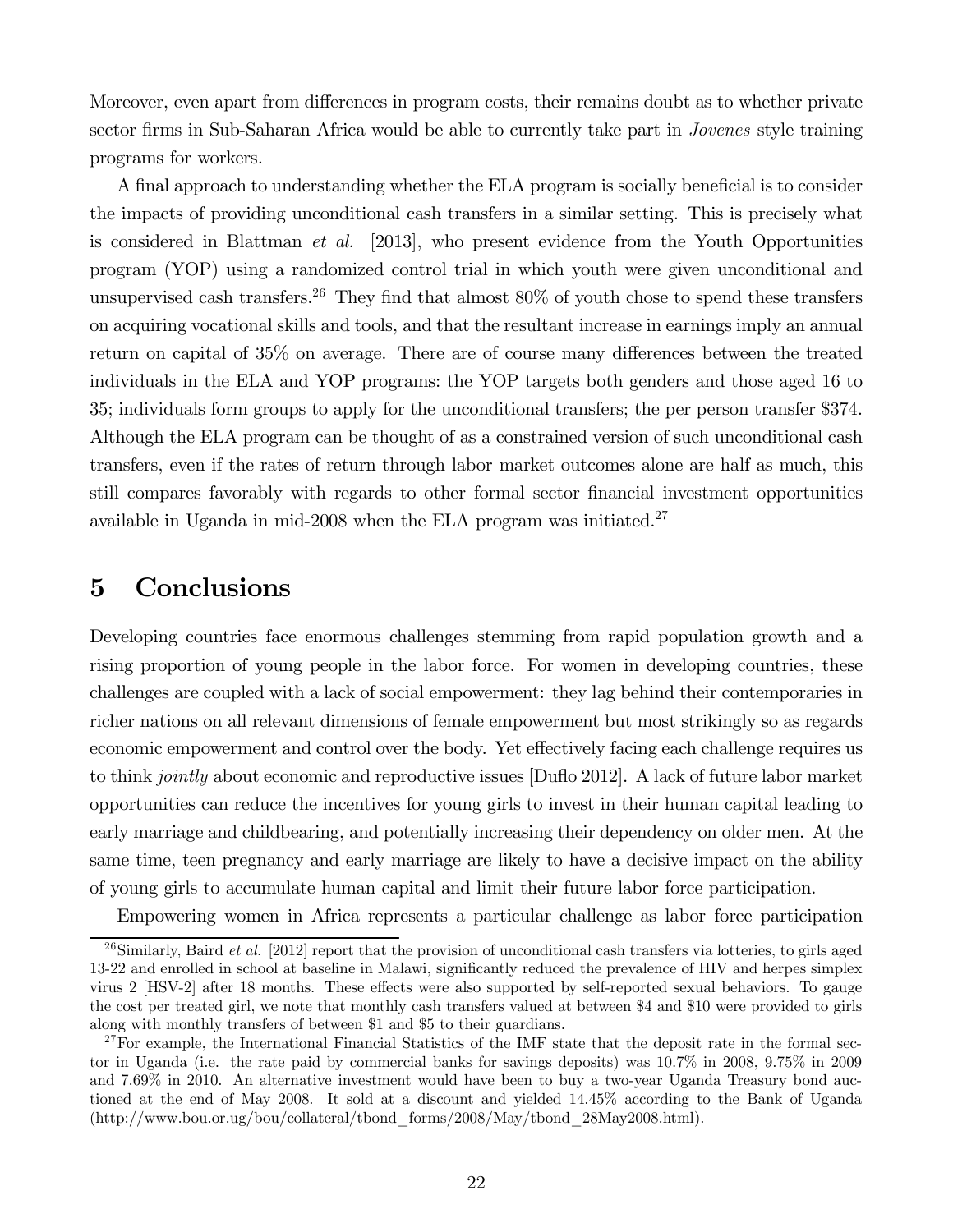remains stubbornly low and fertility stubbornly high. In this paper we evaluate an attempt to jump-start female economic and social empowerment in the world's second youngest country – Uganda. We examine the impacts of a program that provides adolescent girls an opportunity to accumulate two types of human capital: vocational skills to enable them to start small-scale income generating activities, and life skills to enable them to make informed choices about sex, reproduction and marriage. The program operates outside of schools and so can also encompass girls that have dropped-out of formal education and who are often not reached by schools-based interventions. Beyond the twin-pronged approach to training on vocational *and* life skills, the training offered also differs from some other earlier evaluated interventions in providing for training over a period far longer than a few weeks, and covering general business skills as well as technical knowledge and sector specific content.

The ideas which underpin the program were developed in Bangladesh where the program has achieved significant scale. Our evidence suggests these ideas can be effectively transported (with modification) from South Asia to a setting in Sub-Saharan Africa.

Tracing the impacts over two-years using a panel of 4,800 adolescent girls, we document quantitatively large and beneficial impacts along both margins of economic and social empowerment. On the first margin, girls' are significantly more likely to be engaged in self-employment activities, report improved business skills and have higher monthly expenditures. On the second margin, adolescent girls are significantly less likely to become pregnant and more likely to delay marriage.

These delays have been shown, in other contexts, to improve marriage quality, increase decisionmaking within households and reduce exposure to domestic violence [Goldin and Katz 2002, Jensen and Thornton 2003, Field and Ambrus 2008]. Alongside economic empowerment they are fundamental to improving women's lives. The fact that we also see a dramatic reduction in the incidence women being forced to have sex against their will and a significant uptick in women using condoms all point to the program helping adolescent girls to take control of their reproductive lives.

Looking forward, engaging in economic activities and delaying childbearing and marriage is likely to have a major impact on the life trajectories of adolescent girls. What the program achieves is to change the girls own perceptions of what they are economically capable of and of what rights they have over their own bodies. The intervention is fundamentally about changing norms on these two dimensions within societies where women have been traditionally disempowered. The documented results on aspirations show that girls aspire to marry later, to have their daughters marry later, to have children later and to have fewer children. These are all additional powerful signals that norms are changing, and the intervention might start to open opportunities by shifting norms for the next generation.

Africa has been a laggard relative to other developing regions in terms of how quickly it is converging to the low fertility, late marriage and high career participation norms that characterize women's lives in developed nations. There is a thus a case to be made for cost-effective programs like this to help women in Africa to accelerate converge towards these norms. Breaking out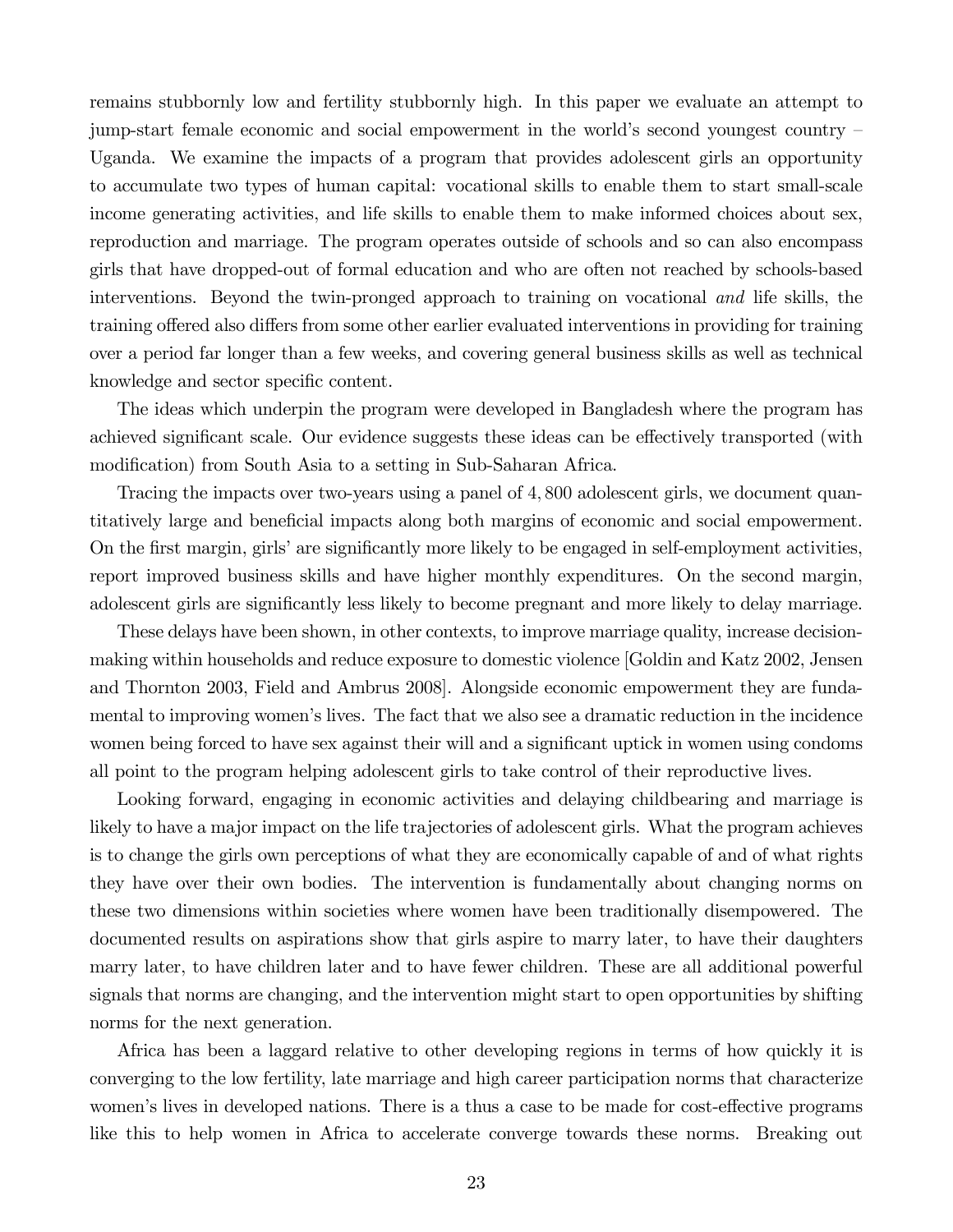of an equilibrium characterized by low career participation and early childbearing and marriage is challenging particular given societal norms in African countries and limited meaningful labor market opportunities. But what our results suggest is that such escape is possible. The impacts found over a two-year period suggest that the poor life circumstances that adolescent girls find themselves in at baseline will not necessarily be maintained by binding social norms. Targeting girls when they are adolescents and targeting both the human capital *and* reproductive choices which will determine future life trajectories seems critical to the success of the program.

The external validity of the these results are currently being researched as ELA-style programs have been rolled out and are being evaluated in a range of Sub-Saharan countries. The program offers some promise to policy makers, as being a low cost and scalable intervention that enables adolescent girls to improve their life outcomes. As this research agenda expands, an important direction for future work to take is to study in more detail the impacts such programs have on interactions between men and adolescent girls. Doing so would help crystallize whether the gains occur because adolescent girls are able to match with better quality men when their human capital improves [Dupas 2011], whether it improves their bargaining power within existing relationships, say because of a direct impact of earned income of women and their autonomy in relationships [Anderson and Eswaran 2009], or whether men change attitudes towards women as the program raises returns to women's human capital rises.<sup>28</sup> This last channel is an important mechanism that drove the provision of women's rights across countries over time [Doepke and Tertilt 2009], and can feedback into a virtuous circle that further widens women's economic opportunities and drives forward economic development [Goldin and Katz 2002, Bailey 2006, Tertilt 2006, Duflo 2012].

## A Appendix

### A.1 Multiple Inference

The large set of outcomes analyzed related to economic and social empowerment raises concerns about multiple inference, namely the probability of erroneously rejecting at least one null hypothesis of zero impact naturally increases with the number of outcomes considered. We deal with this using two approaches. First, we adjust the p-values on the ITT estimates using the free step-down procedure, detailed in Westfall and Young [1993] and Anderson [2008], to control for the probability of rejecting at least one true hypothesis tested.<sup>29</sup>

<sup>&</sup>lt;sup>28</sup>Dupas [2011] documents how the provision of information on relative risk of HIV infection by partner's relative age to adolescents in Kenya led to substitution away from higher risk older-aged partners. Anderson and Eswaran [2009] present evidence from Bangladesh that increases in womens' *earned* income (rather than unearned income), significantly improve the level of autonomy they enjoy in the household.

 $^{29}$ Following this procedure, original p-values are compared to a subset of p-values obtained for the entire family of outcome variables in each resampling iteration. This feature makes the corrected p-values more conservative than originally but less conservative than, for example, the Bonferroni or Šidák p-values which are based on an implicit comparison with the entire set of p-values contained in one family. Given that all simulated p-values within one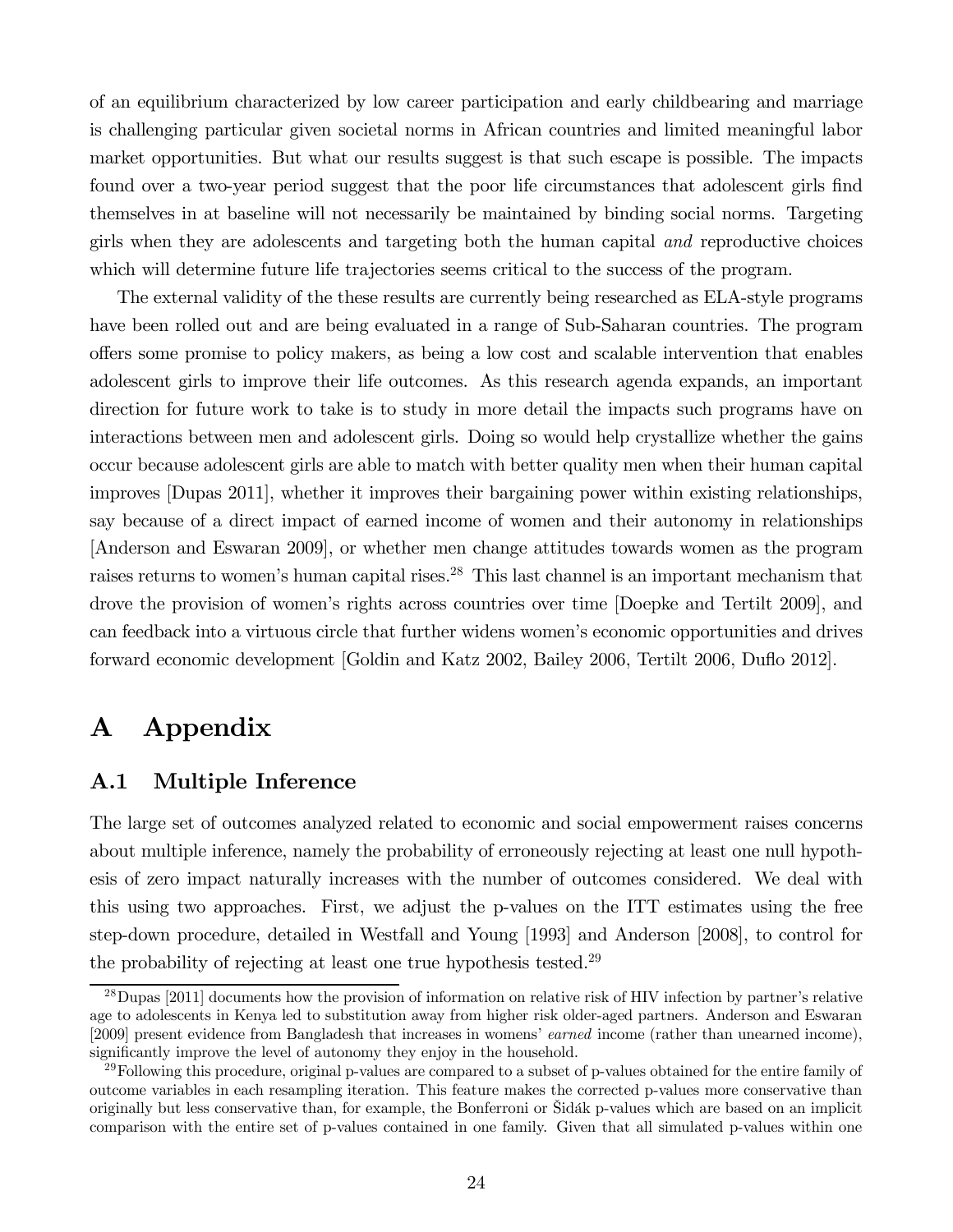The second approach combines several outcome variables into a single index and, thus, decreases the number of hypothesis to be tested. This method is discussed in Kling *et al.* [2007] and Anderson [2008]. We follow Kling *et al.* [2007] by re-scaling outcome variables such that higher values indicate better outcomes, demeaning the outcomes, and dividing them by the standard deviation measured using the control group at baseline only, and imputing missing values using the mean of the variable in the appropriate survey wave for the adolescent's treatment status group. We then construct the index as the mean of equally weighted individual outcome variables. One such summary index is created for each of the two broad outcome domains (income generating activities and life skills), where we focus on the outcomes that are likely are likely to be most highly correlated along each dimension. The summary index  $(IGA)$  is based on the entrepreneurship ability and the indicators for self-employment and wage employment as shown in the upper panel of Table A3. The summary index (life skills) is based on all outcome variables in the lower panel of Table A3. The constructed summary index is then regressed on the usual set of control variables using OLS.

The results are reported in Table A3. Column 1 restates the previously estimated ITT impacts on all major outcomes with their corresponding original and standard p-values shown in Column 2. The adjusted p-values using the free step-down re-sampling method are shown in Column 3. For all outcomes considered, the conservative free step-down p-values leave the key findings and interpretations intact. Finally, Column 4 of Table A3 reports the p-values for the two summary indices. The p-values show positive and significant ITT impacts of the program on the two indices related to income generating activities and life skills.

### A.2 Impact Heterogeneity

We next check for whether particular subsamples of the data are driving the main impacts on economic and social empowerment. To do so, we present ITT estimates on the two summary indices, derived for the multiple inference checks above. We also check for heterogeneous impacts among outcomes related to current investments in schooling. We explore impact heterogeneity along the following dimensions: (i) rural versus urban households; (ii) rich versus poor households, as defined by whether the household's asset values at baseline are above or below the median for all households; (iii) girls aged above 16 at baseline versus older girls at baseline.

Table A4 shows the results. For the index related to income generating activities, the impacts found are largely *homogeneous* across rural and urban areas, rich and poor households, and young and old girls. For the summary index for social empowerment shown in Panel B, there is also little evidence of impact heterogeneity across these margins. This demonstrates, for example, that behavioral change can be induced with regards to sex, childbearing and marriage among adolescent

family are based on the same treatment assignment, the dependency structure between the outcomes stays intact which substantially increases the power if outcomes are correlated as detailed in Anderson [2008]. The adjusted p-values are based on 100,000 replications under the null hypothesis of no programme impact.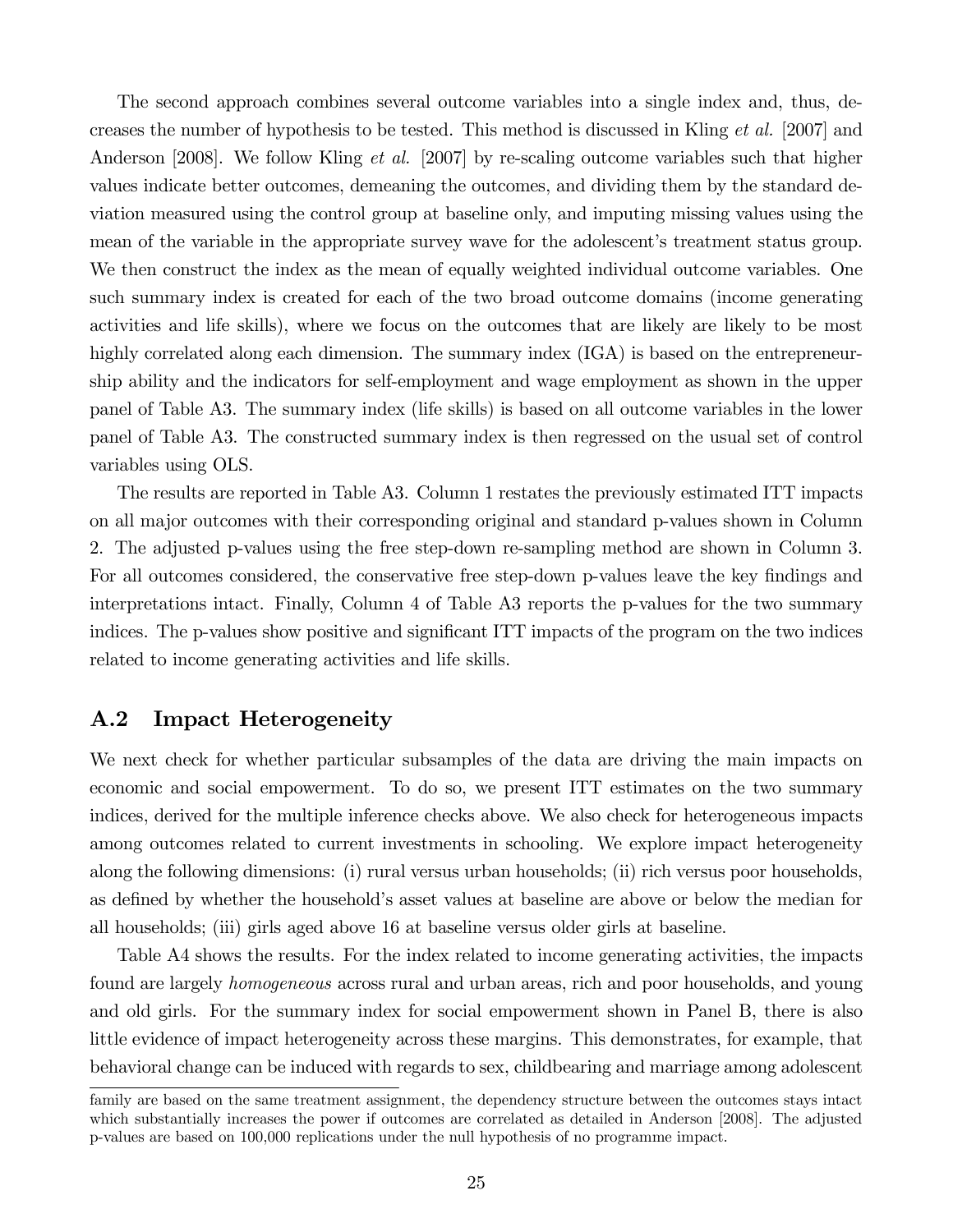girls of all ages from 12 to 20. This might not have been the case for older girls if such behavior were habitual for example. Similarly, this might not have been the case for younger girls if they particularly lacked bargaining power or negotiation skills in their relationships with men.<sup>30</sup>

Panel C of Table A4 shows how for education related outcomes, the previously documented ITT impacts are also similar across the relevant dimensions of heterogeneity. In particular, it remains the case that the program does not encourage girls to drop out from schooling, and this applies equally to rural and urban areas, rich and poor households, and young and old girls. This is again encouraging: if, for example, girls were especially myopic, the incentives to drop out of school in the presence of the program might be higher in rural areas where the returns to education are limited due to a lack of labor market opportunities outside of the agricultural section.

### A.3 Attrition

To check the robustness of the results to panel attrition, we re-estimate each ITT impact using weights, where these weights are constructed from the inverse of the estimated probability of panel inclusion [Wooldridge 2002]. The rationale behind using *inverse probability weighting* is straightforward: individuals who are very likely to have been re-interviewed receive less influence through weighting them by the inverse of the estimated probability of panel inclusion. On the other hand, adolescents likely to be under-represented in the panel receive higher weights in order to strengthen their contribution to the estimated impacts.

The key step in this procedure is a Probit regression of the dummy variable capturing panel inclusion on the usual set of control variables included in the main outcome regression as well as baseline variables with decisive influence on the panel status. The latter set of variables contains in our case dummy variables for each surveyor, the number of named friends, a measure for the distance between the village and the BRAC branch office, the household size, an indicator of whether there is at least one household member who migrated away in the last year as well as a dummy variable indicating membership in an NGO of at least one household member. From this regression predicted probabilities are obtained which are then inverted and used as weights in the actual outcome regressions. The results obtained are presented in Column 5 of Table A3. These are very similar to the baseline ITT estimates shown in Column 1 so that, as suggested in Table A1, selective attrition over time does not appear to be driving the main results. This is the case both for the individual outcomes shown in Table A3 as well as the summary indices for all risky behaviors, and for all outcomes related to income generating activities.

 $30$ The results for younger girls are especially encouraging given the conventional wisdom that girls aged 10-14, particularly those out of school, that face the greatest economic challenges and health challenges arising from unsafe sexual behavior in this context [UNICEF 2003].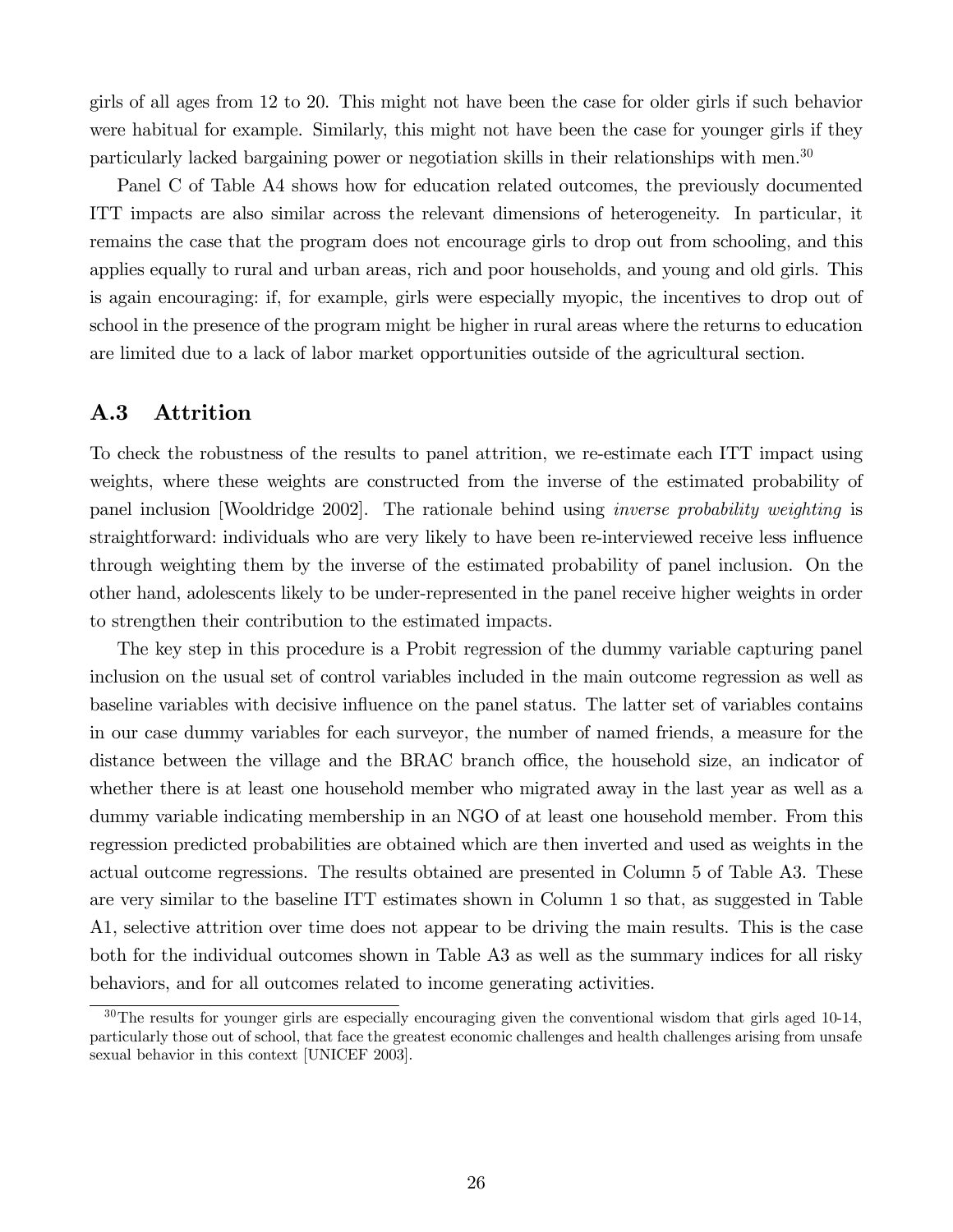### A.4 Anticipation of Microfinance

This evaluation is based on changes in behavior in the two years after the initiation of the ELA program. In the year that followed, the program expands to comprise a microfinance component, that offers participating adolescents the opportunity to take on desired credit in order to capitalize on their entrepreneurial potential and newly acquired skills during the vocational training. Microfinance was randomly assigned to half the treated communities after the two-year period. At the time of the current evaluation, adolescent club participants were unaware of the potential future offer of microfinance. BRAC staff were unaware of which clubs would be assigned to receive microfinance in addition. However, one concern is that the results presented here may be picking up the effects of participants' anticipating they will receive credit.

To check for this we focus solely on the sample of 100 treated communities and then estimate whether within this sample, the future random assignment to microfinance predicts outcomes in the first two years of the program. We therefore estimate a specification analogous to  $(1)$  where  $treat<sub>i</sub>$  refers to whether the community will *in future* receive microfinance or not: something that is observed to the researchers but not the adolescent girls nor to BRAC workers in the first two years of the program. The coefficients on this treatment dummy variable are shown in Column 6 of Table A3 for each outcome of interest. Reassuringly we see that for nearly all outcomes listed, there are no significant ITT anticipation impacts of future assignment to microfinance.

## References

- [1] ANDERSON.M.L (2008) "Multiple Inference and Gender Differences in the Effects of Early Intervention: A Reevaluation of the Abecedarian, Perry Pre-school and Early Training Projects," *Journal of the American Statistical Association* 103: 1481-95.
- [2] anderson.s and m.eswaran (2009) "What Determines Female Autnomy? Evidence from Bangladesh," *Journal of Development Economics* 90: 179-91.
- [3] anderson.s and d.ray (2010) "Missing Women: Age and Disease", *Review of Economic Studies* 77: 1262-300.
- [4] anderson.s and d.ray (2012) "The Age Distribution of Missing Women in India", *Economic and Political Weekly* 47: 47-8.
- [5] ANGRIST.J.D (2001) "Estimation of Limited Dependent Variable Models with Dummy Endogenous Regressors: Simple Strategies for Empirical Practice," *Journal of Business and Economic Statistics* 19: 2-16.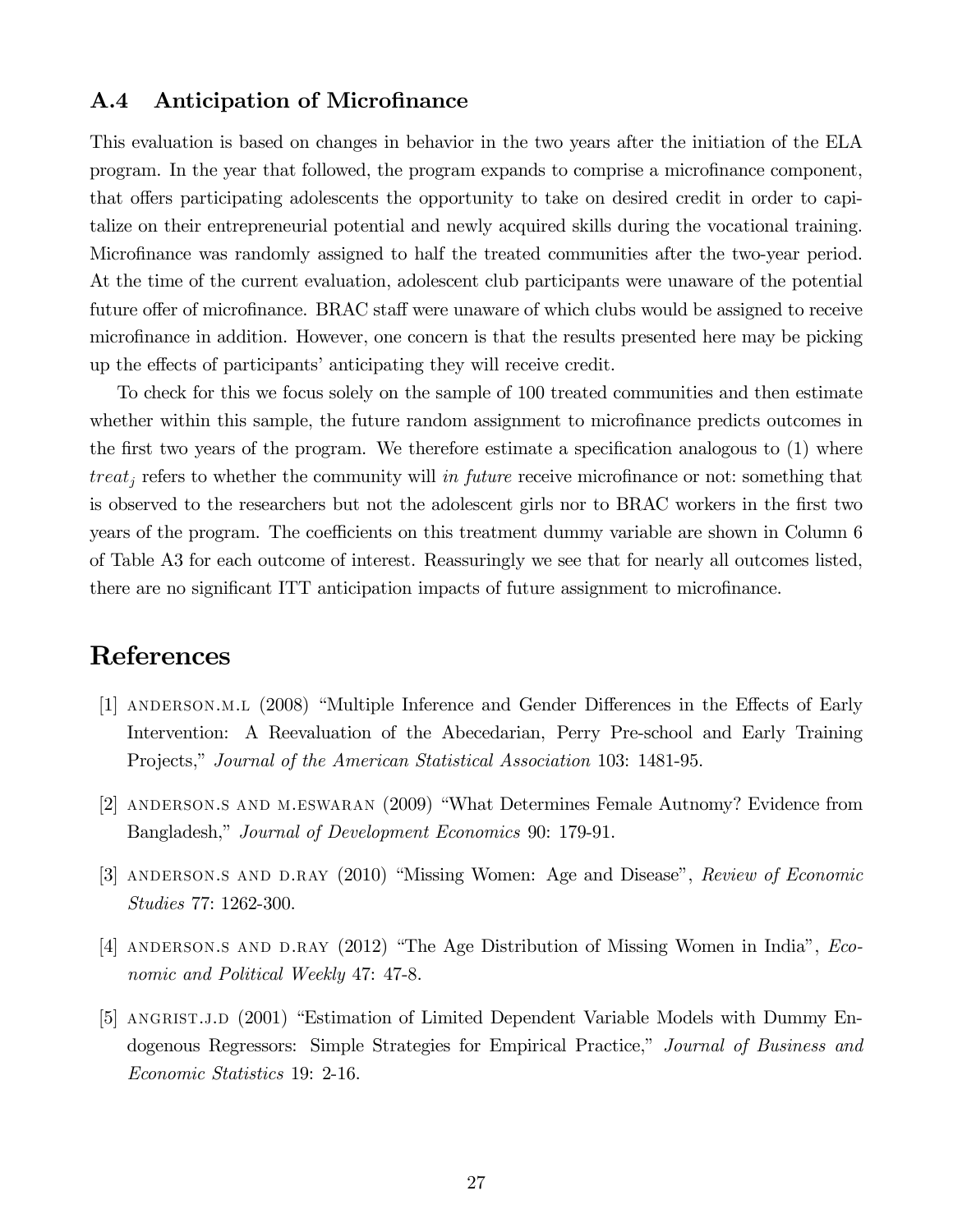- [6] arcand.j.l and e.d.waoube (2010) "Teaching Training and HIV/AIDS Prevention in West Africa: Regression Discontinuity Design Evidence from the Cameroon," *Health Economics* 19: 36-54.
- [7] attanasio.o, a.kugler and c.meghir (2011) "Subsidizing Vocational Training for Disadvantaged Youth in Developing Countries: Evidence from a Randomized Trial", *American Economic Journal: Applied Economics* 3: 188-220.
- [8] bailey.m.j (2006) "More Power to the Pill: The Impact of Contraceptive Freedom on Women's Life Cycle Labor Supply," *Quarterly Journal of Economics* 121: 289-320.
- [9] BAIRD.S.J, C.T.MCINTOSH AND B.OZLER (2011) "Cash or Condition: Evidence from a Cash Transfer Experiment", *Quarterly Journal of Economics* 126: 1709-53.
- [10] BAIRD.S.J, R.S.GARFIELD, C.T.MCINTOSH AND B.OZLER (2012) "Effect of a Cash Transfer Program for Schooling on Prevalence of HIV and Herpes Simplex Type 2 in Malawi: A Cluster Randomized Trial", *Lancet* 379: 1320-9.
- [11] baird.s.j, e.chirwa, j.de hoop and b.ozler (2013) Girl Power: Cash Transfers and Adolescent Welfare. Evidence from a Cluster-Randomized Experiment in Malawi, NBER WP 19479.
- [12] blattman.c, n.fiala and s.martinez (2013) "Generating Skilled Self-employment in Developing Countries: Experimental Evidence from Uganda", forthcoming *Quarterly Journal of Economics*.
- [13] blundell.r, c.meghir, m.costa dias and j.van reenen (2004) "Evaluating the Employment Impact of a Mandatory Job Search Program", *Journal of the European Economic Association* 2: 569-606.
- [14] bruce.j and k.hallman (2008) "Reaching the Girls Left Behind", *Gender and Development* 16: 227-45.
- [15] bruhn.m, d.karlan and a.schoar (2012) The Impact of Consulting Services on Small and Medium Enterprises: Evidence from a Randomized Trial in Mexico, mimeo Yale University.
- [16] bruhn.m and d.mckenzie (2009) "In Pursuit of Balance: Randomization in Practice in Development Field Experiments," *American Economic Journal: Applied Econ.* 1: 200-32.
- [17] calderon.g, j.m.cunha and g.de giorgi (2013) Business Literacy and Development: Evidence from a Randomized Controlled Trial in Rural Mexico, NBER WP 19740.
- [18] card.d, j.kluve and a.weber (2010) "Active Labour Market Policy Evaluations: A Meta Analysis," *Economic Journal* 120: F452-77.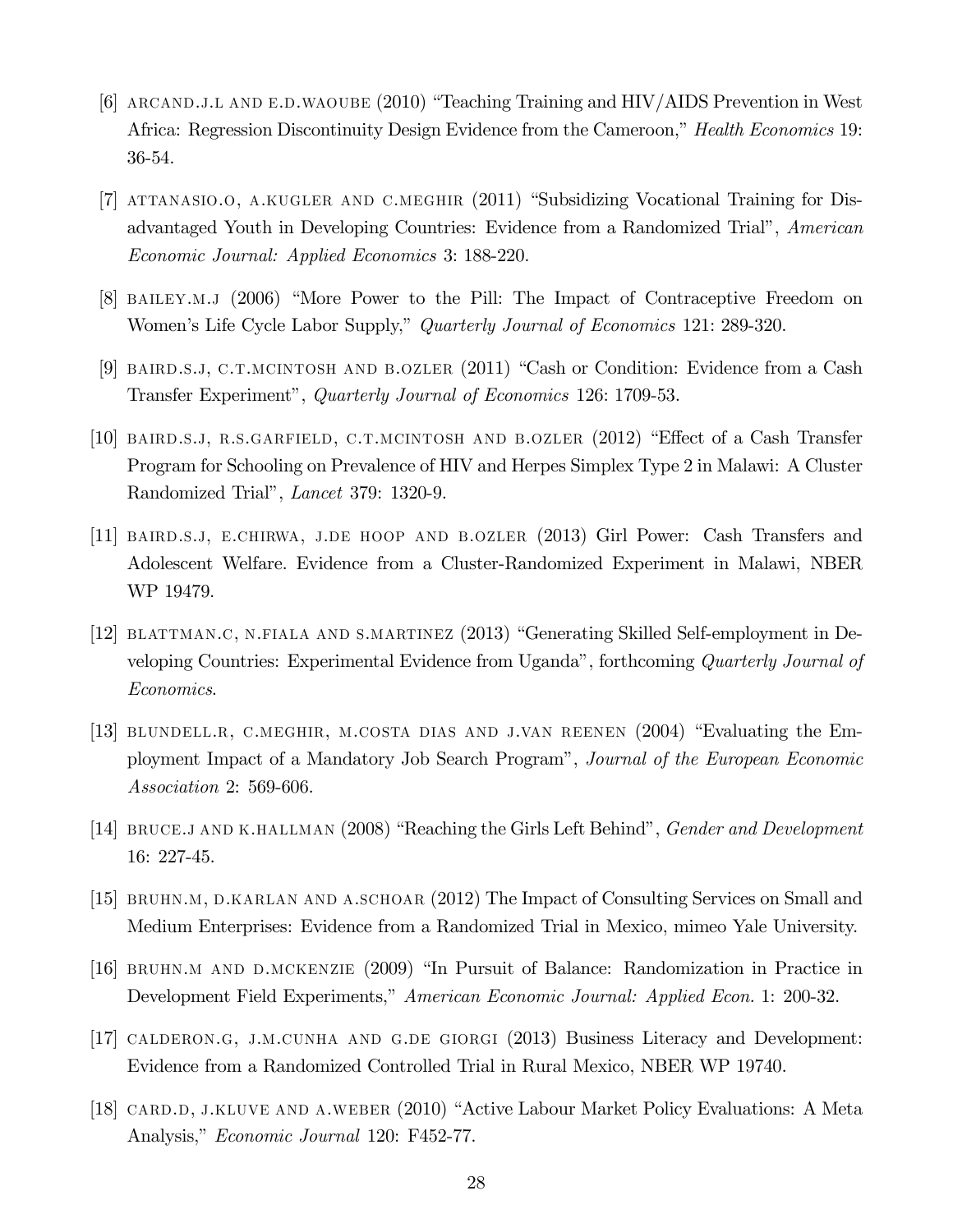- [19] card.d, p.ibarraran, f.regalia, d.rosas-shady and y.soares (2011) "The Labor Market Impacts of Youth Training in the Dominican Republic," *Journal of Labor Economics* 29: 267-300.
- [20] cornish.f and c.campbell (2009) "The Social Conditions for Successful Peer Education: A Comparison of Two HIV Prevention Programs Run by Sex Workers in India and South Africa," *American Journal of Community Psychology* 44: 123-35.
- [21] doepke.m and m.tertilt (2009) "Women's Liberation: What's in it for Men?," *Quarterly Journal of Economics* 124: 1541-91.
- [22] doepke.m, m.tertilt and a.voena (2012) "The Economics and Politics of Women's Rights," *Annual Review of Economics* 4: 339-72.
- [23] drexler.a, g.fischer and a.schoar (2010) Keeping It Simple: Financial Literacy and Rules of Thumb, CEPR DP 7994.
- [24] duflo.e (2012) "Women's Empowerment and Economic Development", *Journal of Economic Literature* 50: 1051-79.
- [25] DUFLO.E, P.DUPAS AND M.KREMER (2012) Education, HIV and Early Fertility: Experimental Evidence from Kenya, mimeo MIT.
- [26] dupas.p (2011) "Do Teenagers Respond to HIV Risk Information? Evidence for a Field Experiment in Kenya," *American Economic Journal: Applied Economics* 3: 1-34.
- [27] FAIRLIE.R, D.KARLAN AND J.ZINMAN (2012) Behind the GATE Experiment: Evidence on Effects of and Rationales for Subsidized Entrepreneurship Training, mimeo Yale.
- [28] fernandez.r (2013) "Women's Rights and Development," forthcoming *Journal of Economic Growth*.
- [29] FIELD.E AND A.AMBRUS (2008) "Early Marriage, Age of Menarche and Female Schooling Attainment in Bangladesh," *Journal of Political Economy* 116: 881-930.
- [30] field.e, s.jayachandran and r.pande (2010) "Do Traditional Institutions Constrain Female Entrepreneurship? A Field Experiment on Business Training in India," *American Economic Review Papers and Proceedings* 100: 125-9.
- [31] friedman.w, m.kremer, e.miguel and r.thornton (2011) Education as Liberation?, NBER WP 16939.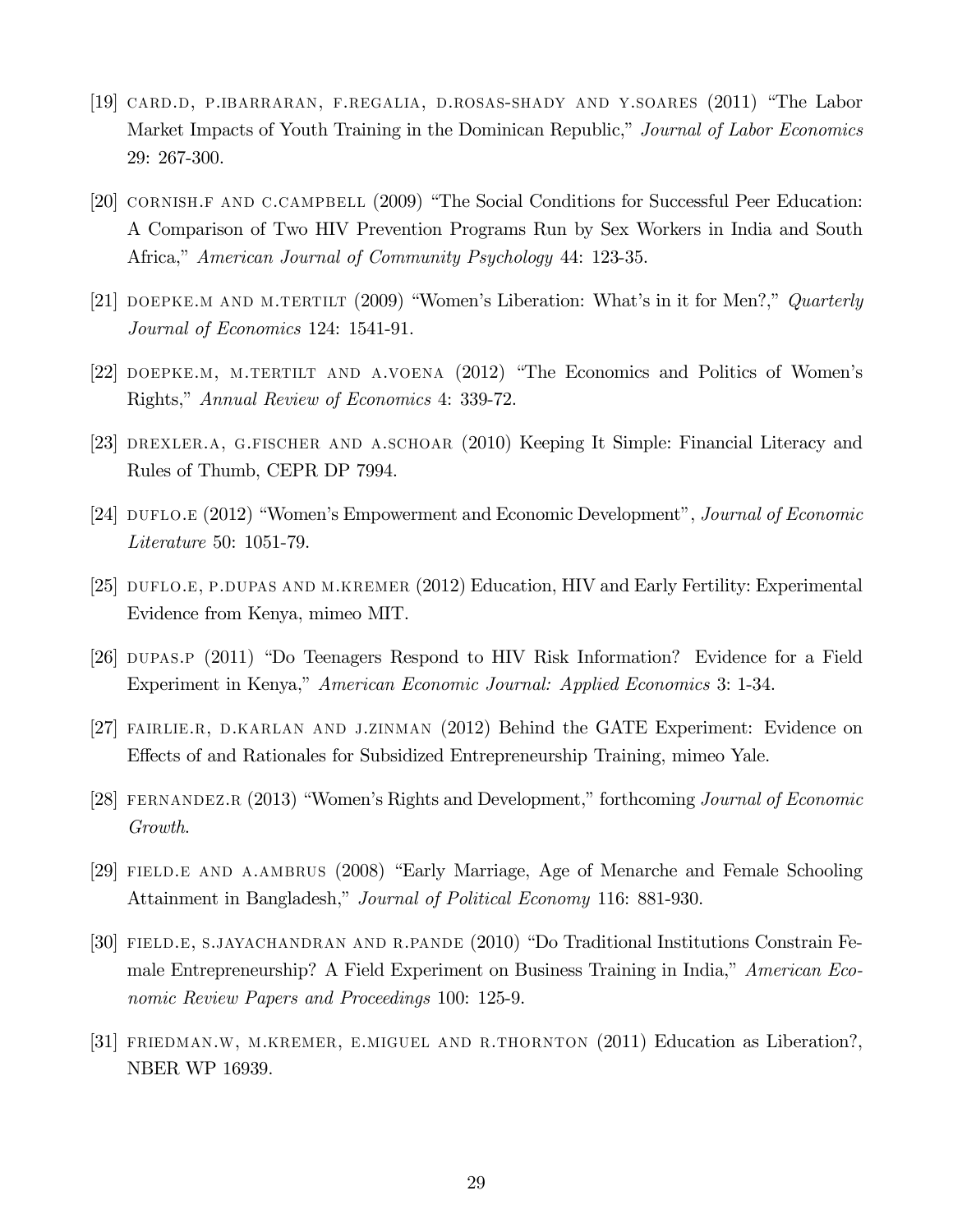- [32] FULLER.G (1995) "The Demographic Backdrop to Ethnic Conflict: A Geographic Overview", in *The Challenge of Ethnic Con‡ict to National and International Order in the 1990s*, CIA: Washington CIA.
- [33] gallant.m and e.maticka-tyndale (2004) "School-Based HIV Prevention Programs for African Youth," *Social Science and Medicine* 58: 1337-51.
- [34] GOLDIN.C (2006) "The 'Quiet Revolution' That Transformed Women's Employment, Education, and Family," *American Economic Review Papers and Proceedings* 96: 1-21.
- [35] goldin.c and l.f.katz (2002) "The Power of the Pill: Oral Contraceptives and Women's Career and Marriage Decisions," *Journal of Political Economy* 110: 730-70.
- [36] goldstone.j.a (2002) "Population and Security: How Demographic Change Can Lead to Violent Conflict," *Journal of International Affairs* 56: 3-23.
- [37] GROH.M, N.KRISHNAN, D.MCKENZIE AND T.VISHWANATH (2012) Soft Skills or Hard Cash? The Impact of Training and Wage Subsidies on Female Youth Employment in Jordan, mimeo, World Bank.
- [38] imbens.g.w and j.m.wooldridge (2009) "Recent Developments in the Econometrics of Program Evaluation," *Journal of Economic Literature* 47: 5-86.
- [39] jensen.r (2012) "Do Labor Market Opportunities A¤ect Young Women's Work and Family Decisions? Experimental Evidence from India," *Quarterly Journal of Economics* 127: 753-92.
- [40] jensen.r and r.thornton (2003) "Early Female Marriage in the Developing World," *Gender and Development* 11: 9-19.
- [41] KARLAN.D AND J.MORDUCH AND S.MULLAINATHAN (2010) Take-up: Why Microfinance Take-up Rates Are Low and Why It Matters, FAI Research Framing Note.
- [42] KARLAN.D AND M.VALDIVIA (2011) "Teaching Entrepreneurship: Impact of Business Training on Micro…nance Clients and Institutions," *Review of Economics and Statistics* 93: 510-27.
- [43] KLING.J.R, J.B.LIEBMAN AND L.F.KATZ (2007) "Experimental Analysis of Neighborhood Effects," *Econometrica* 75: 83-119.
- [44] mcmillan.l (2011) "Sexual Violence Policy in Europe: Human Rights, Policies and Outcomes," in Koch.M., L.McMillan and B.Peper (eds.) *Diversity, Standardization and Social Transformation: Gender, Ethnicity and Inequality in Europe*, Ashgate.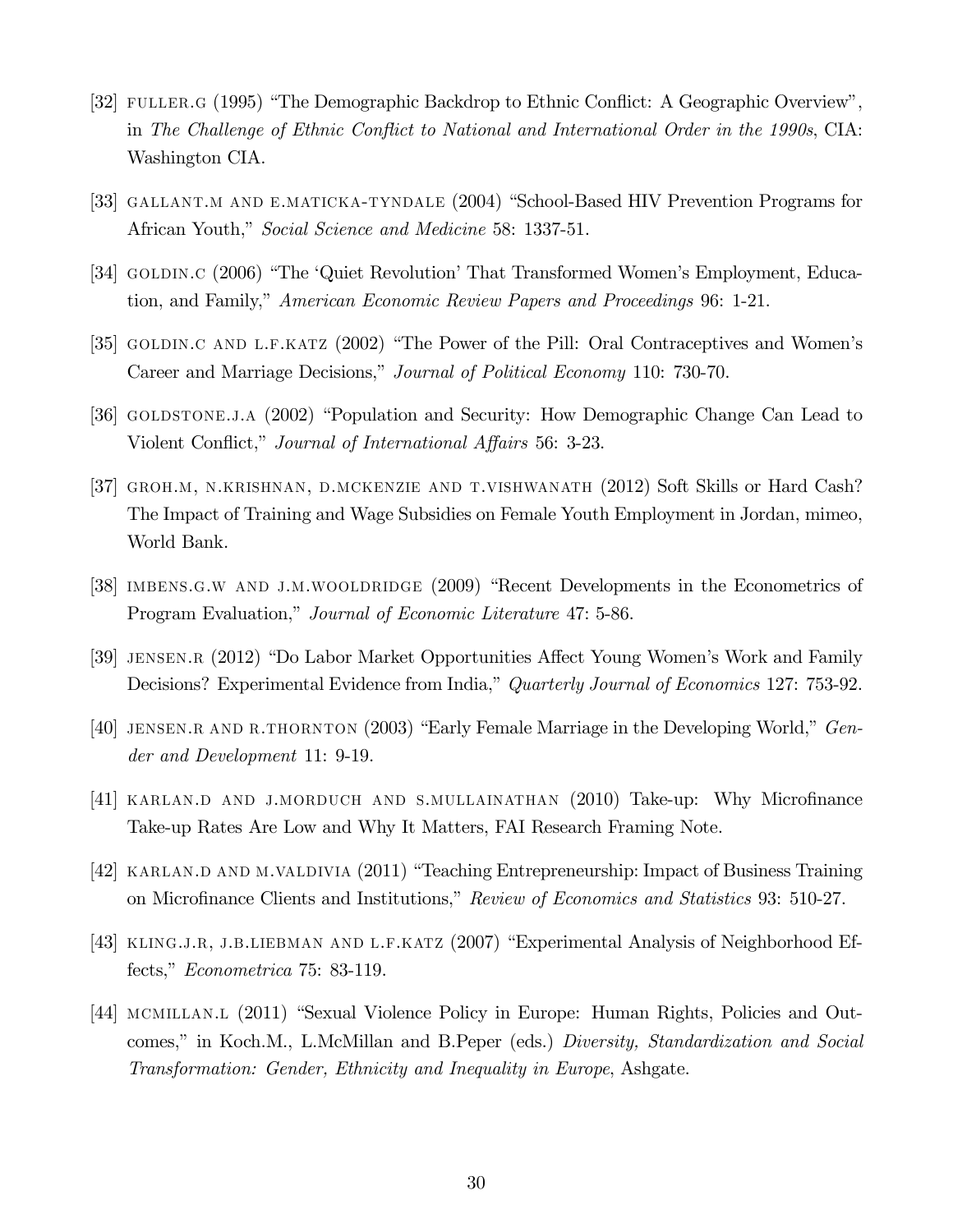- [45] mccoy.s.l, r.a.kangwende and n.c.padian (2010) "Behavior Change Interventions to Prevent HIV Infection Among Women Living in Low and Middle Income Countries: A Systematic Review," *AIDS and Behavior* 14: 469-82.
- [46] MCKENZIE.D  $(2012)$  "Beyond Baseline and Follow-up: The Case for More T in Experiments," *Journal of Development Economics* 99: 210-21.
- [47] MCKENZIE.D AND C.WOODRUFF (2013) "What are we Learning from Business Training and Entrepreneurship Evaluations Around the Developing World?,",*World Bank Research Observer*, forthcoming.
- [48] mensch.b.s, s.singh and j.b.casterline (2005) "Trends in the Timing of First Marriage Among Men and Women in the Developing World," in C.B.Lloyd, J.R.Behrman, N.P.Stromquist and B.Cohen (eds.) *The Changing Transitions to Adulthood in Developing Countries: Selected Studies,* Washington DC: National Academies Press, pp118-71.
- [49] ozier.o (2011) The Impact of Secondary Schooling in Kenya: A Regression Discontinuity Analysis, mimeo UC Berkeley.
- [50] TERTILT.M (2006) "Polygyny, Women's Rights, and Development," *Journal of the European Economic Association* 4: 523-30.
- [51] UNAIDS (2010) *Global Report: UNAIDS Report on the Global AIDS Epidemic.*
- [52] UNICEF (2003) *Africa's Orphaned Generations: A Framework to Support Orphaned Children in Sub-Saharan Africa*, Geneva: UNICEF.
- [53] world bank (2007) World Development Report 2007: Development and the Next Generation, Washingtn DC: The World Bank.
- [54] WORLD BANK (2009) Africa Development Indicators 2008/9: Youth and Employment in Africa, Washington DC: The World Bank.
- [55] westfall.p.h and s.s.young (1993) *Resampling-Based Multiple Testing: Examples and Methods for p-value Adjustment*, John Wiley and Sons: New York.
- [56] wooldrige.j.m (2002) *Econometric Analysis of Cross Section and Panel Data*, MIT Press: Cambridge MA.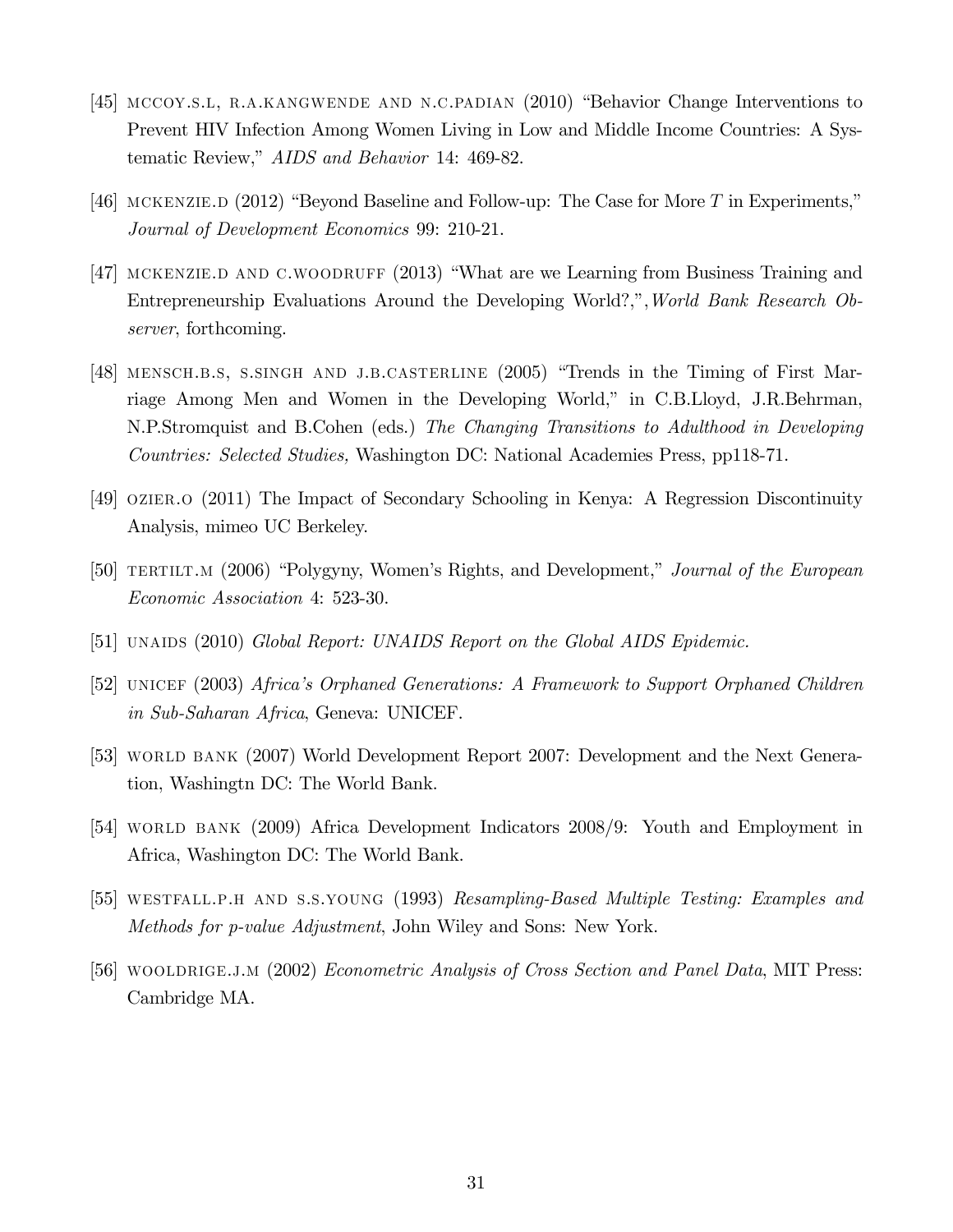|                     |                                                      |           |           | (1) Treatment (2) Control (3) Difference | (4) Normalized<br><b>Difference</b> |
|---------------------|------------------------------------------------------|-----------|-----------|------------------------------------------|-------------------------------------|
| A. Demographics     | Age                                                  | 16.3      | 16.4      | $-.094$                                  | $-.023$                             |
|                     |                                                      | [2.80]    | [2.96]    | (.168)                                   |                                     |
| <b>B. Indices</b>   | Gender empowerment index [0-100                      | 28.5      | 31.6      | $-3.12$                                  | $-.091$                             |
|                     | score]                                               | [24.2]    | [24.5]    | (2.03)                                   |                                     |
|                     |                                                      | 69.6      | 71.6      | $-1.94$                                  | $-0.055$                            |
|                     | Entrepreneurial ability [0-100 score]                | [24.6]    | [25.0]    | (1.78)                                   |                                     |
| C. Income           | Engaged in any IGA [yes=1]                           | .124      | .095      | $.029*$                                  | .066                                |
| <b>Generation</b>   |                                                      | [.330]    | [.293]    | (.015)                                   |                                     |
|                     | Self-employment [yes=1]                              | .070      | .060      | .010                                     | .029                                |
|                     |                                                      | [.255]    | [.237]    | (.010)                                   |                                     |
|                     | Wage employment [yes=1]                              | .057      | .036      | $.021***$                                | .071                                |
|                     |                                                      | [.233]    | [.186]    | (.010)                                   |                                     |
| D. Welfare          | Satisfaction with earnings/income [0-                | 1.17      | 1.38      | $-.203$                                  | $-080$                              |
|                     | 6 score]                                             | [1.70]    | [1.87]    | (.126)                                   |                                     |
|                     | Never worry to get a good job in                     | .418      | .400      | .018                                     | .026                                |
|                     | adulthood [yes=1]                                    | [.493]    | [.490]    | (.027)                                   |                                     |
|                     | Expenditure on goods in the last                     | 12,397    | 11,454    | 943                                      | .035                                |
|                     | month [UGX]                                          | [19, 181] | [18, 487] | (1,031)                                  |                                     |
| <b>E. Education</b> | Currently enrolled in school [yes=1]                 | .713      | .712      | .0008                                    | .001                                |
|                     |                                                      | [.452]    | [.453]    | (.028)                                   |                                     |
|                     | If enrolled, hours spent on going to                 | 61.9      | 61.5      | .446                                     | .016                                |
|                     | and attending school, homework and<br>study per week | [18.2]    | [20.0]    | (2.00)                                   |                                     |
|                     | If dropped out, plan to start/go back                | .522      | .539      | $-.017$                                  | $-0.025$                            |
|                     | to school [yes=1]                                    | [.500]    | [.499]    | (.039)                                   |                                     |

### **Table 1: Descriptive Statistics on Adolescent Girls, By Treatment Status Means, standard errors in parentheses, standard deviations in brackets**

**Notes**: \*\*\* denotes significance at 1%, \*\* at 5%, and \* at 10%. The standard errors on the differences are estimated from running the corresponding least squares regression using the baseline data only and allowing for the errors to be clustered by community. The normalized difference is computed following Imbens and Wooldridge [2009]. The gender empowerment index is a variable that cumulates the number of times a respondent answers "Both/Same" to the following questions: "Who should earn money for the family?", "Who should have a higher level of education in the family?", "Who should be responsible for washing, cleaning and cooking?", "If there is no water pump or tap, who should fetch water?", "Who should be responsible for feeding and bathing children?", "Who should help the children in their studies at home?" and "Who should be responsible for looking after the ill persons?" The other possible answers given to the respondent were "Male" and "Female". The index is then rescaled such that 100 indicates that the respondent answered that the female should (at least partly) be responsible for all the activities. The entrepreneurial ability index is the cumulative and rescaled score aggregating the self-assessed ranks to the following activities (where 10 was the highest rank and 1 the lowest): "Run your own business", "Identify business opportunities to start up new business", "Obtain credit to start up new business or expand existing business", "Save in order to invest in future business opportunities", "Make sure that your employees get the work done properly", "Manage financial accounts", "Bargain to obtain cheap prices when you are buying anything for business (inputs)", "Bargain to obtain high prices when you are selling anything for business (outputs)", "Protect your business assets from harm by others", "Collecting the money someone owes you". The index for satisfaction with earnings/income is the reveresed and rescaled respondent's self-assessment on a 7 point score (where originally "1" is completely happy and "7" is not at all happy)The top 1% outliers of the expenditure variable have been removed. All monetary variables are deflated and expressed in terms of the price level in January 2008 using the monthly consumer price index published by the Uganda Bureau of Statistics.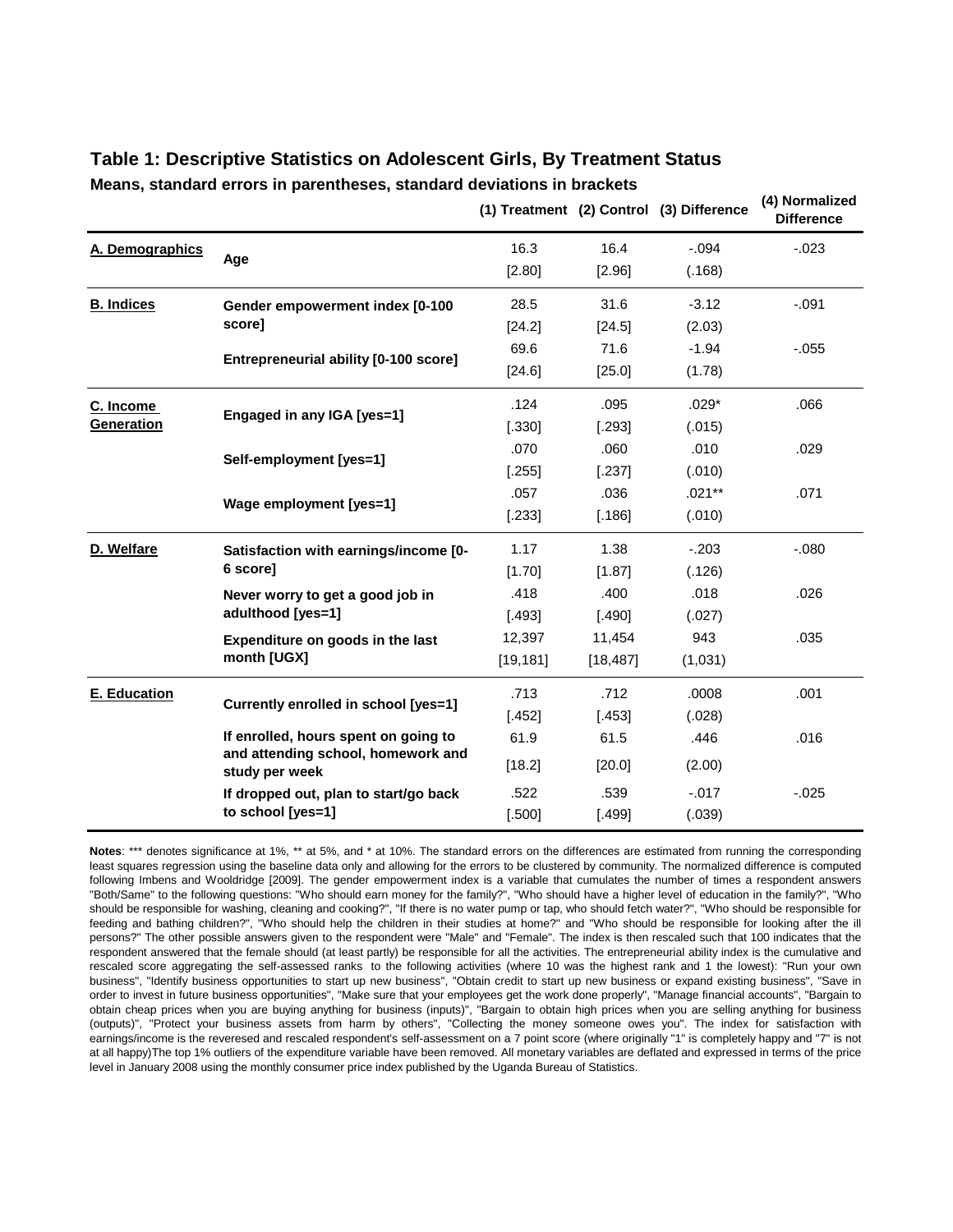|                            |                                      |        |        | (1) Treatment (2) Control (3) Difference | (4) Normalized<br><b>Difference</b> |
|----------------------------|--------------------------------------|--------|--------|------------------------------------------|-------------------------------------|
| <b>F. Childbearing and</b> | Has child(ren) [yes=1]               | .105   | .105   | .0002                                    | .0006                               |
| <b>Marriage</b>            |                                      | [.307] | [.306] | (.018)                                   |                                     |
|                            |                                      | .095   | .120   | $-.026*$                                 | $-0.058$                            |
|                            | Married or cohabiting [yes=1]        | [.293] | [.325] | (.015)                                   |                                     |
| <b>G. Sexual Violence</b>  | Had sex unwillingly in the past year | .205   | .142   | $.062***$                                | .117                                |
|                            | $[yes=1]$                            | [.404] | [.350] | (.024)                                   |                                     |
| H. Knowledge               | Pregnancy knowledge [0-1 score]      | .739   | .746   | $-0.06$                                  | $-.010$                             |
|                            |                                      | [.439] | [.436] | (.027)                                   |                                     |
|                            | HIV knowledge [0-6 score]            | 3.82   | 3.78   | .047                                     | .027                                |
|                            |                                      | [1.24] | [1.24] | (.082)                                   |                                     |
| I. Contraception           | If sexually active, always uses      | .514   | .514   | .0004                                    | .0006                               |
|                            | condom [yes=1]                       | [.500] | [.500] | (.042)                                   |                                     |
|                            | If sexually active, uses other       | .145   | .175   | $-0.030$                                 | $-.057$                             |
|                            | contraceptives [yes=1]               | [.353] | [.380] | (.028)                                   |                                     |
| J. Marriage                | Suitable age for marriage for a      | 24.0   | 23.9   | .113                                     | .026                                |
|                            | woman                                | [3.08] | [3.14] | (.218)                                   |                                     |
|                            | Suitable age for marriage for a man  | 27.9   | 28.0   | $-.111$                                  | $-.021$                             |
|                            |                                      | [3.72] | [3.70] | (.201)                                   |                                     |
| K. Child Bearing           | Preferred number of children         | 4.21   | 4.14   | .077                                     | .036                                |
|                            |                                      | [1.55] | [1.43] | (.104)                                   |                                     |
|                            | Suitable age for women to have the   | 24.0   | 23.7   | .236                                     | .052                                |
|                            | first baby                           | [3.15] | [3.26] | (.263)                                   |                                     |
| L. Children's              | Preferred age at which daughter(s)   | 25.0   | 24.8   | .154                                     | .039                                |
| <b>Marriage</b>            | get married                          | [2.82] | [2.78] | (.170)                                   |                                     |
|                            | Preferred age at which son(s) get    | 28.5   | 28.4   | .129                                     | .028                                |
|                            | married                              | [3.23] | [3.24] | (.173)                                   |                                     |

### **Table 1 (continued): Descriptive Statistics on Adolescent Girls, By Treatment Status**

**Means, standard errors in parentheses, standard deviations in brackets**

**Notes**: \*\*\* denotes significance at 1%, \*\* at 5%, and \* at 10%. The standard errors on the differences are estimated from running the corresponding least squares regression using the baseline data only and allowing for the errors to be clustered by community. The normalized difference is computed following Imbens and Wooldridge [2009]. The HIV knowledge index is based on the number of statements correctly identified as true or false. The relevant statements are "A person who has HIV is different from a person who is ill with AIDS", "During vaginal sex, it is easier for a woman to receive the HIV virus than for a man", "Pulling out the penis before a man climaxes keeps a women from getting HIV during sex", "A women cannot get HIV if she has sex during her period", "Taking a test for HIV one week after having sex will tell a person if she or he has HIV." and "A Pregnant woman with HIV can give the virus to her unborn baby". The pregnancy knowledge index equals 1 if the respondent correctly identifies the statement "A women cannot become pregnant at first intercourse or with occasional sexual relations" as true or false. The HIV knowledge index is based on the number of statements correctly identified as true or false. The relevant statements are "A person who has HIV is different from a person who is ill with AIDS", "During vaginal sex, it is easier for a woman to receive the HIV virus than for a man", "Pulling out the penis before a man climaxes keeps a women from getting HIV during sex", "A women cannot get HIV if she has sex during her period", "Taking a test for HIV one week after having sex will tell a person if she or he has HIV." and "A Pregnant woman with HIV can give the virus to her unborn baby". All variables indicating ages in panels J, K and L were trimmed at 15 years or younger. Indicated ages of 51 years or older are removed from the variable "Anticipated age at marriage".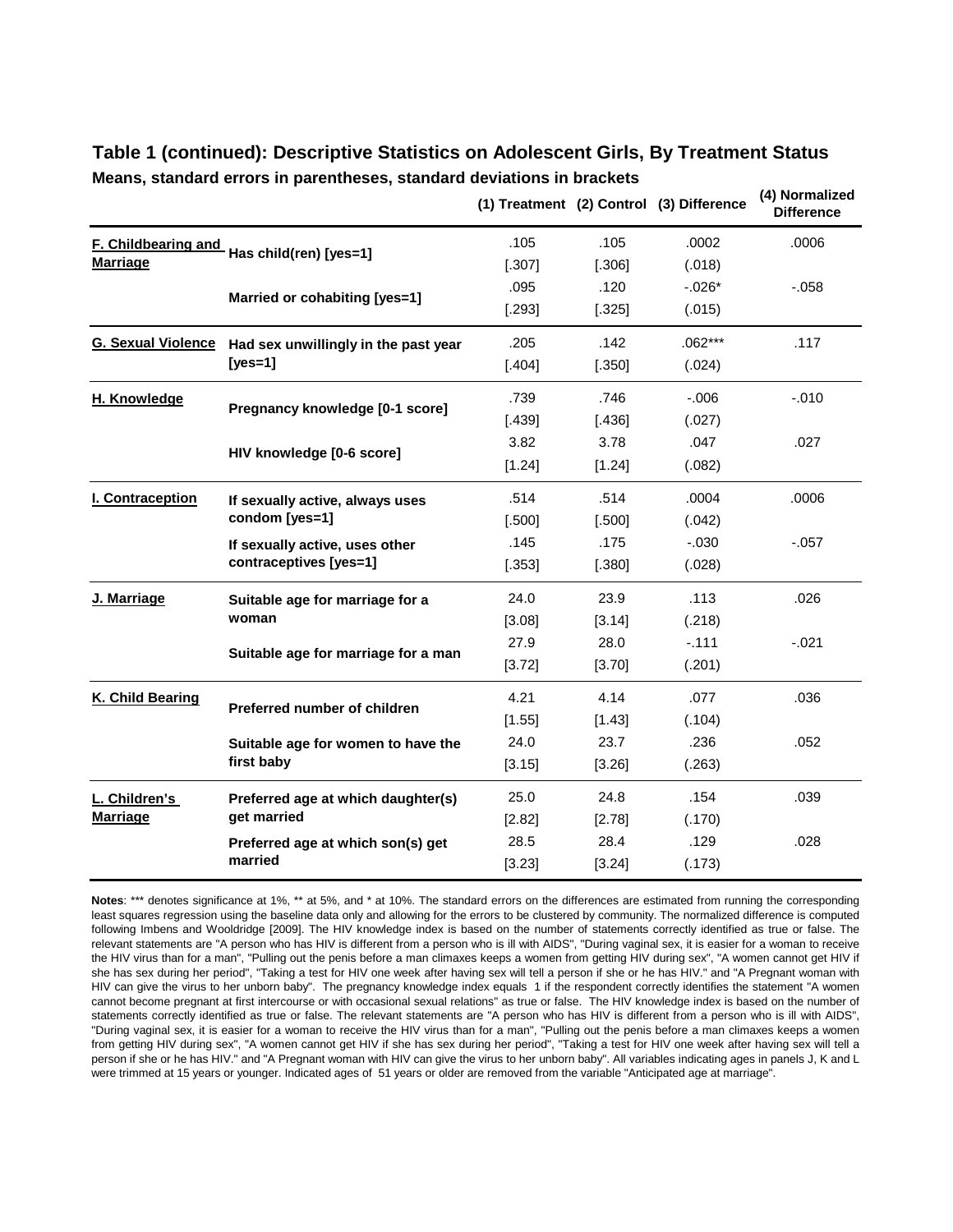|                                                        | (1) Treatment | (2) Control | (3) Difference | (4) Normalized<br><b>Difference</b> |
|--------------------------------------------------------|---------------|-------------|----------------|-------------------------------------|
| Have heard about club [yes=1]                          | .589          | .398        | $.193***$      | .275                                |
|                                                        | $[.492]$      | [.490]      | (.030)         |                                     |
| Have ever participated in club activities, conditional | .206          | .047        | $.156***$      | .348                                |
| on having heard about club [yes=1]                     | $[.405]$      | [.212]      | (.016)         |                                     |
| Continued participation, conditional on ever having    | .630          |             |                |                                     |
| participated [yes=1]                                   | $[.483]$      |             |                |                                     |
| Attend(ed) club meetings at least 3 times a week,      | .273          |             |                |                                     |
| conditional on ever having participated [yes=1]        | [.446]        |             |                |                                     |
| Attend(ed) club meetings 1 or 2 times a week,          | .494          |             |                |                                     |
| conditional on ever having participated [yes=1]        | $[.500]$      |             |                |                                     |
| Received life skills training, conditional on ever     | .847          |             |                |                                     |
| having participated [yes=1]                            | $[.360]$      |             |                |                                     |
| Received livelihood skills training, conditional on    | .527          |             |                |                                     |
| ever having participated [yes=1]                       | $[.500]$      |             |                |                                     |
| Received life and livelihood skills training,          | .509          |             |                |                                     |
| conditional on ever having participated [yes=1]        | [.500]        |             |                |                                     |

## **Table 2: Descriptive Statistics on Adolescent Girls, By Treatment Status**

**Means, standard errors in parentheses, standard deviations in brackets**

**Notes**: \*\*\* denotes significance at 1%, \*\* at 5%, and \* at 10%. The standard errors on the differences are estimated from running the corresponding least squares regression allowing for the errors to be clustered by community. The normalized difference is computed following Imbens and Wooldridge [2009]. The indicators for having received life skills and/or livelihood skills are elicited from respondents' declarations to having participated in the corresponding training sessions at least very few times. Examples of training areas mentioned for the life skill training include learning about pregnancy or HIV. Examples of training areas mentioned for the livelihood training include training in hair-dressing, computer and poultry rearing.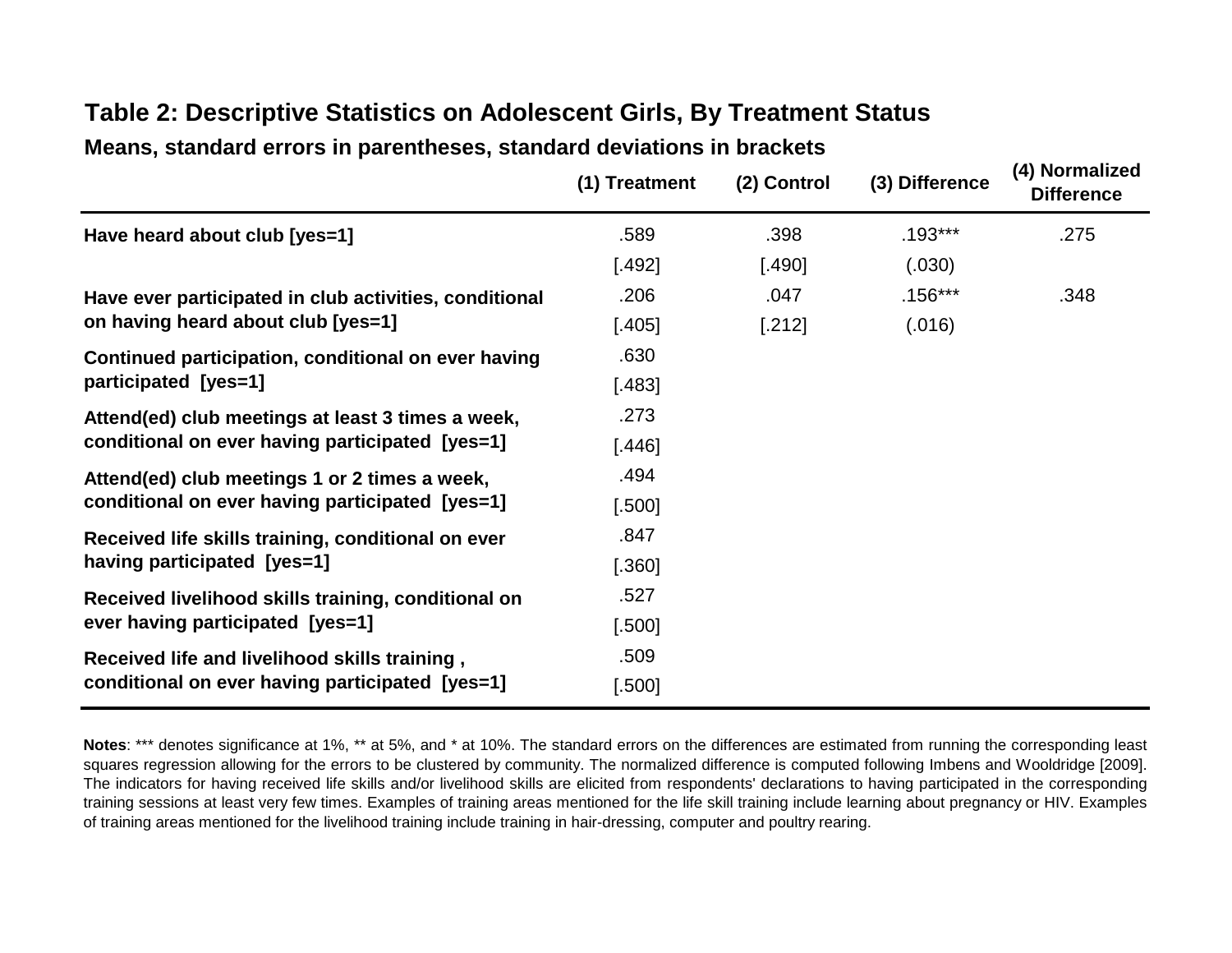|                             | <b>Outcome</b>                                                                                | (1) Baseline<br>Levels, Control | (2) Sample<br><b>Size</b> | $(3)$ ITT, OLS      | (4) ITT, Probit<br><b>Marginal Effects</b> | (5) TOT              |
|-----------------------------|-----------------------------------------------------------------------------------------------|---------------------------------|---------------------------|---------------------|--------------------------------------------|----------------------|
| A. Indices                  | 1. Gender empowerment index [0-100 score]                                                     | 31.6<br>[24.5]                  | 4,831                     | $2.86***$<br>(.932) |                                            | $18.3***$<br>(6.27)  |
|                             | 2. Entrepreneurial ability [0-100 score]                                                      | 71.6<br>[25.0]                  | 4,765                     | 5.63***<br>(.982)   |                                            | 35.6***<br>(7.75)    |
| <b>B. Income Generation</b> | 3. Engaged in any IGA [yes=1]                                                                 | .095<br>$[.293]$                | 4,831                     | $.068***$<br>(.016) | $.071***$<br>(.015)                        | $.434***$<br>(.097)  |
|                             | 4. Self-employment [yes=1]                                                                    | .060<br>$[.237]$                | 4,831                     | .059***<br>(.012)   | $.060***$<br>(.011)                        | .375***<br>(.074)    |
|                             | 5. Wage employment [yes=1]                                                                    | .036<br>[.186]                  | 4,831                     | .009<br>(.007)      | .007<br>(.006)                             | .056<br>(.046)       |
| C. Welfare                  | 6. Satisfaction with earnings/income [0-6 score]                                              | 1.38<br>[1.87]                  | 1,191                     | .216<br>(.143)      |                                            | 1.61<br>(1.01)       |
|                             | 7. Never worry to get a good job in adulthood [yes=1]                                         | .400<br>[.490]                  | 4,637                     | $.072***$<br>(.018) | $.075***$<br>(.019)                        | .453***<br>(.124)    |
|                             | 8. Expenditure on goods in the last month [UGX]                                               | 11,454<br>[18, 487]             | 4,752                     | 4,676***<br>(950)   |                                            | 29,944***<br>(5,991) |
| D. Education                | 9. Currently enrolled in school [yes=1]                                                       | .712<br>[.453]                  | 4,831                     | $-.018$<br>(.017)   | $-.021$<br>(.020)                          | $-118$<br>(.108)     |
|                             | 10. If enrolled, hours spent on going to and attending<br>school, homework and study per week | 61.5<br>[20.0]                  | 2,423                     | $1.59*$<br>(.892)   |                                            | $11.2*$<br>(6.67)    |
|                             | 11. If dropped out, plan to start/go back to school<br>[yes=1]                                | .539<br>[.499]                  | 739                       | $.076**$<br>(.037)  | $.080**$<br>(.039)                         | .485*<br>(.269)      |

### **Table 3: The Impact of the ELA Program on the Economic Empowerment of Adolescent Girls**

**Coefficients, standard errors in parentheses, standard deviations in brackets**

Notes: \*\*\* denotes significance at 1%, \*\* at 5%, and \* at 10%. The standard errors are clustered by community. The control variables include the adolescent age and a series of indicator variables for branch areas. The gender empowerment index is a variable that cumulates the number of times a respondent answers "Both/Same" to the following questions: "Who should earn money for the family?", "Who should have a higher level of education in the family?", "Who should be responsible for washing, cleaning and cooking?", "If there is no water pump or tap, who should fetch water?", "Who should be responsible for feeding and bathing children?", "Who should help the children in their studies at home?" and "Who should be responsible for looking after the ill persons?" The other possible answers given to the respondent were "Male" and "Female". The index is then rescaled such that 100 indicates that the respondent answered that the female should (at least partly) be responsible for all the activities. The entrepreneurial ability index is the cumulative and rescaled score aggregating the self-assessed ranks to the following activities (where 10 was the highest rank and 1 the lowest): "Run your own business", "Identify business opportunities to start up new business", "Obtain credit to start up new business or expand existing business", "Save in order to invest in future business opportunities", "Make sure that your employees get the work done properly", "Manage financial accounts", "Bargain to obtain cheap prices when you are buying anything for business (inputs)", "Bargain to obtain high prices when you are selling anything for business (outputs)", "Protect your business assets from harm by others", "Collecting the money someone owes you". The index for satisfaction with earnings/income is the reveresed and rescaled respondent's self-assessment on a 7 point score (where originally "1" is completely happy and "7" is not at all happy). For the expenditure variable, the goods categories are jewelry/ornaments, cosmetics/makeup, clothes, hairdressers, shoes/footwear, going to restaurants/bars/teashop/cafe, talk time for your mobile phone and presents/gifts. The top 1% outliers of the expenditure variable have been removed. All monetary variables are deflated and expressed in terms of the price level in January 2008 using the monthly consumer price index published by the Uganda Bureau of Statistics. In Column 5, the TOT estimates are based on club participation being instrumented by the offer of treatment.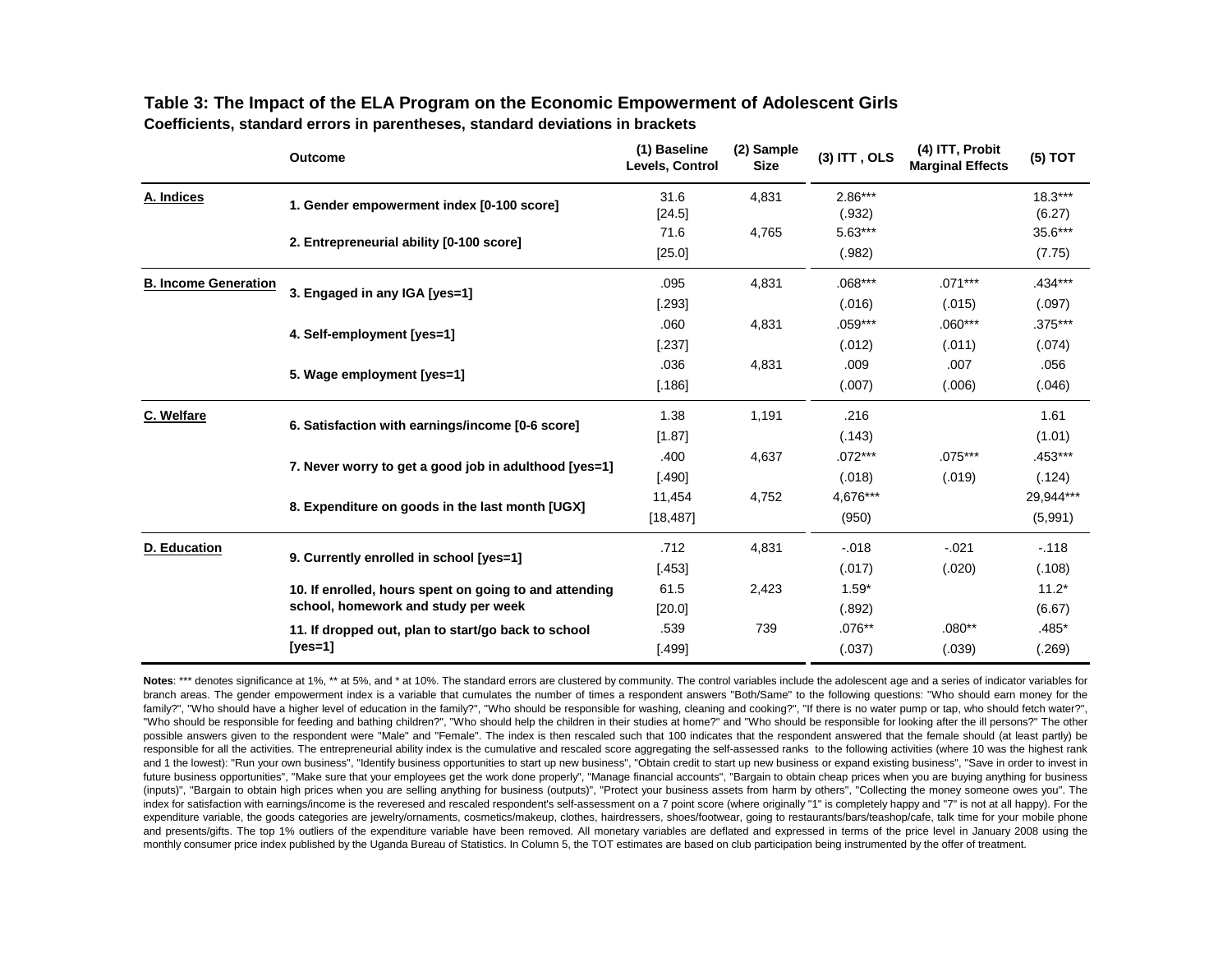### **Coefficients, standard errors in parentheses, standard deviations in brackets Table 4: The Impact of the ELA Program on Control Over the Body**

|                           | <b>Outcome</b>                     | (1) Baseline<br>Levels, Control | (2) Sample<br><b>Size</b> | $(3)$ ITT, OLS | (4) ITT, Probit<br><b>Marginal Effects</b> | $(5)$ TOT |
|---------------------------|------------------------------------|---------------------------------|---------------------------|----------------|--------------------------------------------|-----------|
| A. Childbearing and       | 1. Has child(ren) [yes=1]          | .105                            | 4,670                     | $-.027***$     | $-022***$                                  | $-169**$  |
| <b>Marriage</b>           |                                    | $[.306]$                        |                           | (.010)         | (0.008)                                    | (0.066)   |
|                           |                                    | .120                            | 4,633                     | $-0.069***$    | $-075***$                                  | $-432***$ |
|                           | 2. Married or cohabiting [yes=1]   | $[.325]$                        |                           | (.013)         | (.014)                                     | (.093)    |
| <b>B. Sexual Violence</b> | 3. Had sex unwillingly in the past | .142                            | 922                       | $-0.061**$     | $-0.056**$                                 | $-246**$  |
|                           | year [yes=1]                       | [.350]                          |                           | (.028)         | (.026)                                     | (.120)    |
| C. Knowledge              | 4. Pregnancy knowledge [0-1        | .746                            | 4,550                     | $.048**$       | $.050**$                                   | .299**    |
|                           | score]                             | $[.436]$                        |                           | (.021)         | (.021)                                     | (.128)    |
|                           |                                    | 3.78                            | 4,831                     | .471***        |                                            | $3.02***$ |
|                           | 5. HIV knowledge [0-6 score]       | [1.24]                          |                           | (.047)         |                                            | (.418)    |
| <b>D. Contraception</b>   | 6. If sexually active, always uses | .514                            | 816                       | $.130***$      | $.138***$                                  | .675***   |
|                           | condom [yes=1]                     | [.500]                          |                           | (.038)         | (.040)                                     | (.219)    |
|                           | 7. If sexually active, uses other  | .235                            | 816                       | .028           | .031                                       | .148      |
|                           | contraceptives [yes=1]             | $[.425]$                        |                           | (.031)         | (.033)                                     | (.163)    |

Notes: \*\*\* denotes significance at 1%, \*\* at 5%, and \* at 10%. The standard errors are clustered by community. The control variables include the adolescent age and a series of indicator variables for branch areas. The pregnancy knowledge index equals 1 if the respondent correctly identifies the statement "A women cannot become pregnant at first intercourse or with occasional sexual relations" as true or false. The HIV knowledge index is based on the number of statements correctly identified as true or false. The relevant statements are "A person who has HIV is different from a person who is ill with AIDS", "During vaginal sex, it is easier for a woman to receive the HIV virus than for a man", "Pulling out the penis before a man climaxes keeps a women from getting HIV during sex", "A women cannot get HIV if she has sex during her period", "Taking a test for HIV one week after having sex will tell a person if she or he has HIV." and "A Pregnant woman with HIV can give the virus to her unborn baby". In Column 5 the TOT estimates are based on club participation being instrumented by the offer of treatment.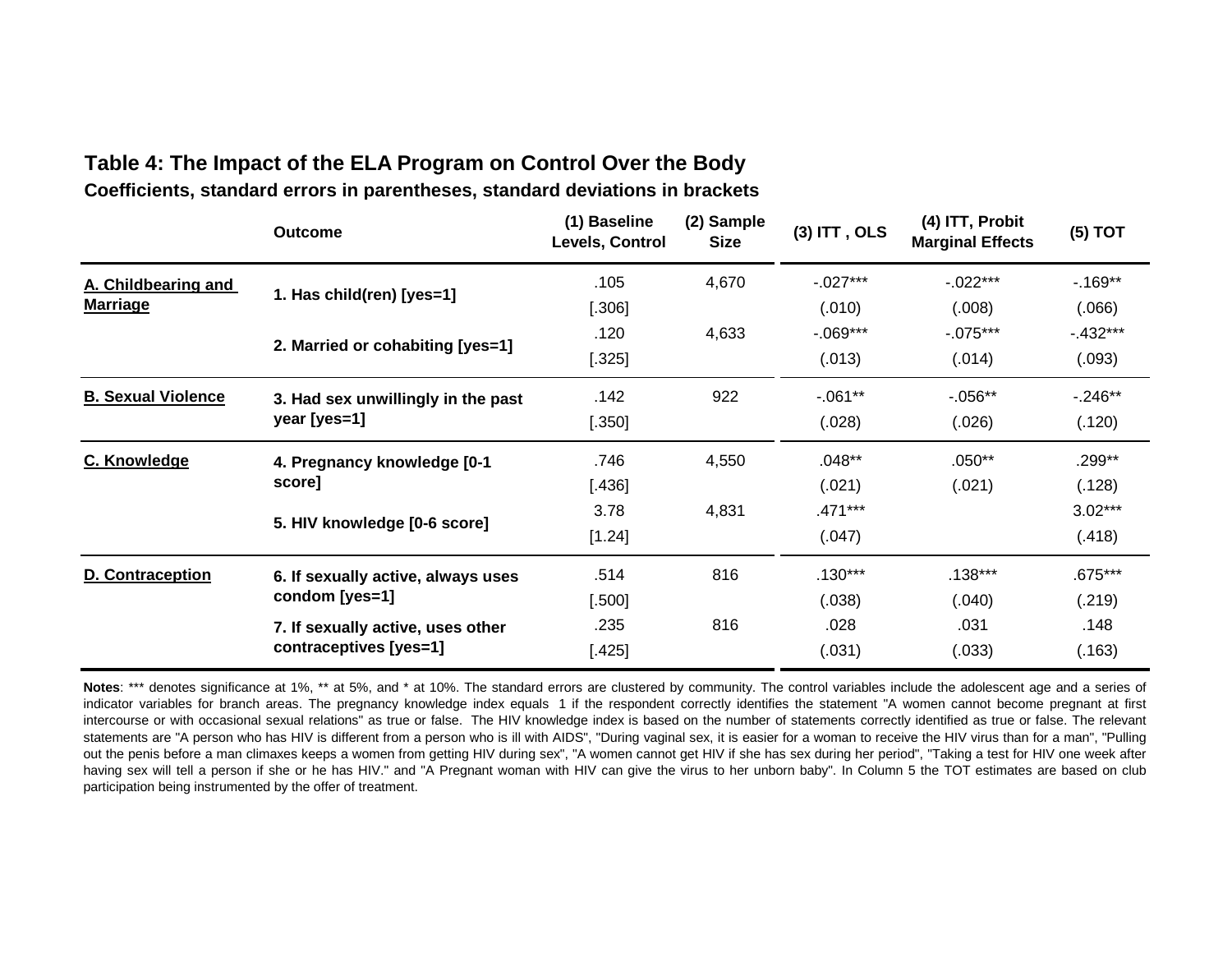## **Coefficients, standard errors in parentheses, standard deviations in brackets Table 5: The Impact of the ELA Program on Aspirations Related to Marriage and Child Bearing**

|                         |                                                                                | (1) Baseline<br>Levels, Control | (2) Sample<br><b>Size</b> | $(3)$ ITT, OLS | (4) TOT    |
|-------------------------|--------------------------------------------------------------------------------|---------------------------------|---------------------------|----------------|------------|
| A. Marriage             | 1. Suitable age for marriage for a woman                                       | 23.9                            | 4,730                     | $.770***$      | $4.92***$  |
|                         |                                                                                | [3.14]                          |                           | (.116)         | (.907)     |
|                         | 2. Suitable age for marriage for a man                                         | 28.0                            | 4,705                     | .693***        | 4.49***    |
|                         |                                                                                | [3.70]                          |                           | (.125)         | (.954)     |
| <b>B. Child Bearing</b> | 3. Preferred number of children<br>4. Suitable age for women to have the first | 4.14                            | 4,700                     | $-0.279***$    | $-1.77***$ |
|                         |                                                                                | [1.43]                          |                           | (.052)         | (.352)     |
|                         |                                                                                | 23.7<br>4,701                   |                           | $.619***$      | $3.93***$  |
|                         | baby                                                                           | [3.26]                          |                           |                | (.819)     |
| C. Children's Marriage  | 5. Preferred age at which daughter(s) get                                      | 24.8                            | 4,603                     | .718***        | $4.58***$  |
|                         | married                                                                        | [2.78]                          |                           | (.118)         | (.878)     |
|                         | 6. Preferred age at which son(s) get married                                   | 28.4                            | 4,504                     | .120           | .763       |
|                         |                                                                                | [3.24]                          |                           | (.113)         | (.719)     |

Notes: \*\*\* denotes significance at 1%, \*\* at 5%, and \* at 10%. The standard errors are clustered by community. The control variables include the adolescent age and a series of indicator variables for branch areas. All variables indicating ages were trimmed at 15 years or younger. Indicated ages of 51 years or older are removed from the variable "Anticipated age at marriage". In Column 4 the TOT estimates are based on club participation being instrumented by the offer of treatment.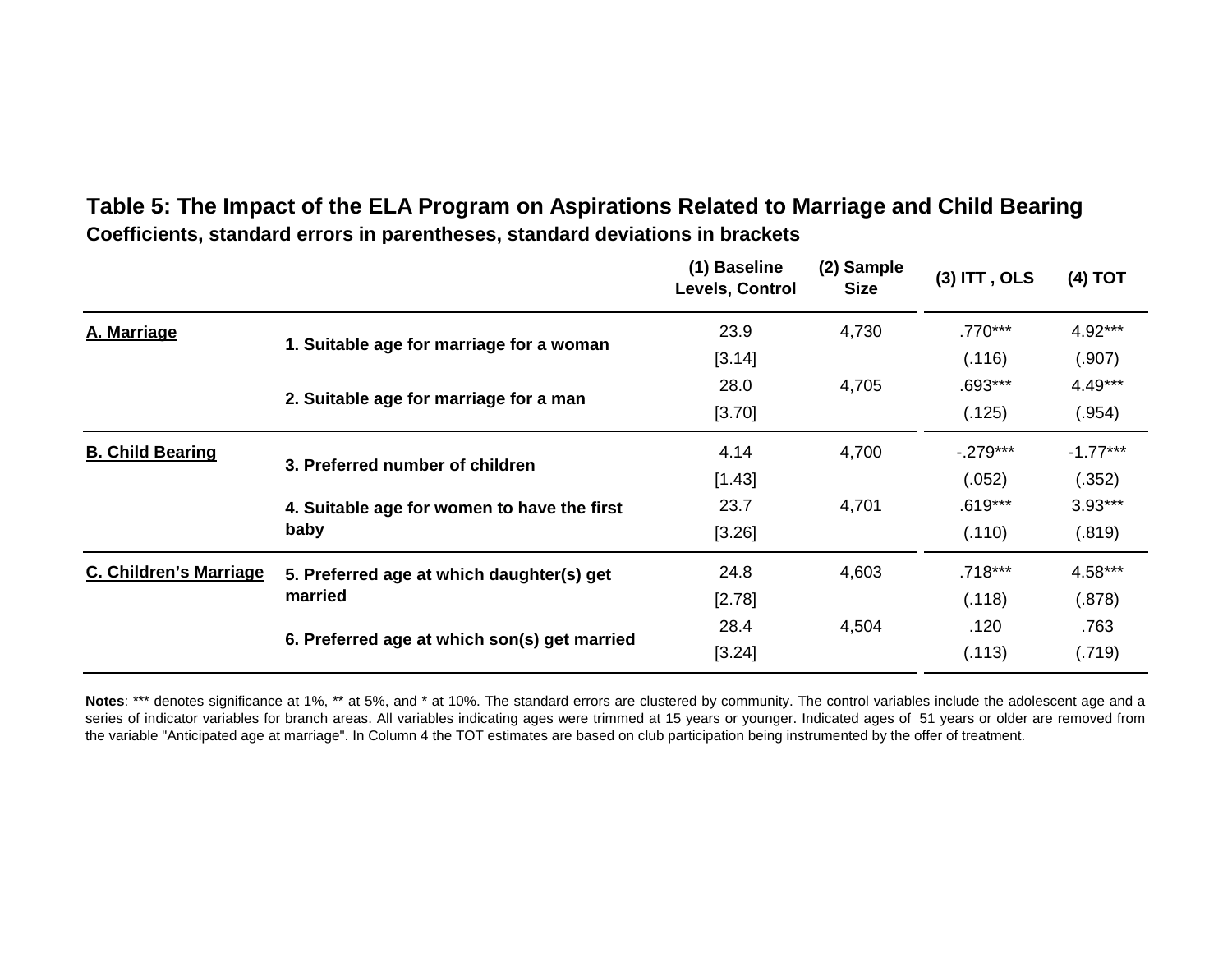|                                                                                                                                                        |                                   |                                                                |                        | (1) Non-<br><b>Recurring</b> | (2) Recurring<br><b>Monthly</b> | (3) Year (4) Year<br>One | Two     |
|--------------------------------------------------------------------------------------------------------------------------------------------------------|-----------------------------------|----------------------------------------------------------------|------------------------|------------------------------|---------------------------------|--------------------------|---------|
| A. Fixed                                                                                                                                               | (1)                               | Office Space & Equipment                                       | 10 Branch Offices      | 4,000                        |                                 | 4,000                    |         |
|                                                                                                                                                        | (2)                               | <b>Program Assistant Training</b>                              | 10 Assistants          | 2,250                        |                                 | 2,250                    |         |
|                                                                                                                                                        | (3)                               | <b>Training &amp; Operational Material</b><br>Development      | 2 Manuals              | 4,000                        |                                 | 4,000                    |         |
|                                                                                                                                                        | (4)                               | Program Management<br>Compensation                             | 2 Coordinators         |                              | 780                             | 9,360                    | 9,360   |
|                                                                                                                                                        | (5)                               | <b>Program Assistant Compensation</b>                          | 10 Assistants          |                              | 1,690                           | 20,280                   | 20,280  |
|                                                                                                                                                        | (6)                               | Adolescent Leader Compensation                                 | 100 Adolescent Leaders |                              | 1,200                           | 14,400                   | 14,400  |
| <b>Costs</b><br>(7)<br>(8)<br>(9)<br><b>B. Variable</b><br><b>Costs</b><br>C. Total<br><u>Costs</u><br>D. Yearly<br>(21)<br>Per Unit<br><b>Average</b> | <b>Adolescent Leader Training</b> | 100 Adolescent Leaders                                         | 22,500                 |                              | 22,500                          |                          |         |
|                                                                                                                                                        |                                   | Adolescent Leader Training (for<br>Replacements)               | 20 Adolescent Leaders  | 4,500                        |                                 |                          | 4,500   |
|                                                                                                                                                        |                                   | Adolescent Leader Refreshers                                   | 100 Adolescent Leaders |                              | 400                             | 4,800                    | 4,800   |
|                                                                                                                                                        |                                   | (10) Club Rent                                                 | 100 Clubs              |                              | 1,000                           | 12,000                   | 12,000  |
|                                                                                                                                                        |                                   | (11) Club Materials                                            | 100 Clubs              | 42,000                       |                                 | 42,000                   |         |
|                                                                                                                                                        |                                   | (12) Club Materials (Replenishment)                            | 100 Clubs              | 16,800                       |                                 |                          | 16,800  |
|                                                                                                                                                        |                                   | (13) Branch Office Overhead                                    | 10 Branch Offices      |                              | 800                             | 9,600                    | 9,600   |
|                                                                                                                                                        |                                   | (14) Country Office Overhead                                   | 1 Country Office       |                              | 4,000                           | 48,000                   | 48,000  |
|                                                                                                                                                        |                                   | (15) Financial Literacy Courses                                | 2,500 Members          | 12,500                       |                                 | 12,500                   | 12,500  |
|                                                                                                                                                        |                                   | (16) Livelihood Training (Year 1)                              | 2,000 Members          | 100,000                      |                                 | 100,000                  |         |
|                                                                                                                                                        |                                   | (17) Livelihood Training Inputs (Year 1)                       | 2,000 Members          | 60,000                       |                                 | 60,000                   |         |
|                                                                                                                                                        |                                   | (18) Livelihood Training (Year 2)                              | 1,000 Members          | 50,000                       |                                 |                          | 50,000  |
|                                                                                                                                                        |                                   | (19) Livelihood Training Inputs (Year 2)                       | 1,000 Members          | 30,000                       |                                 |                          | 30,000  |
|                                                                                                                                                        |                                   | (20) ELA Program Costs for the 100 studied Communities         |                        |                              |                                 | 365,690                  | 232,240 |
|                                                                                                                                                        |                                   | Assuming 130 potential girl<br>attendees per club              | <b>Fixed Costs</b>     |                              |                                 | 14.9                     | 10.7    |
| <b>Costs</b>                                                                                                                                           | (22)                              |                                                                | Variable Costs         |                              |                                 | 13.3                     | 7.12    |
|                                                                                                                                                        | (23)                              |                                                                | <b>Total Costs</b>     |                              |                                 | 28.1                     | 17.9    |
| E. Yearly<br><b>Benefits</b>                                                                                                                           |                                   | (24) ITT Impact of ELA on Individual Yearly Total Expenditures |                        |                              |                                 |                          | 32.8    |

#### **Table 6: Cost-Benefit Analysis, in 2008 US\$**

**Notes**: The exchange rate used to convert monetary values is based on January 2008 at which point \$1 was worth approximately UGX1,700. The yearly costs shown in Columns 3 and 4 are obtained by multiplying column 2 times 12 (months) and adding Column 1 for all fixed and variable cost categories applicable to the respective year of operation. The yearly total cost of the ELA Program stated in row 20 is the summation of all individual cost items applicable to the respective year. The yearly benefits shown in row 24 are based on the ITT impact estimates on expenditures which is not shown in the tables.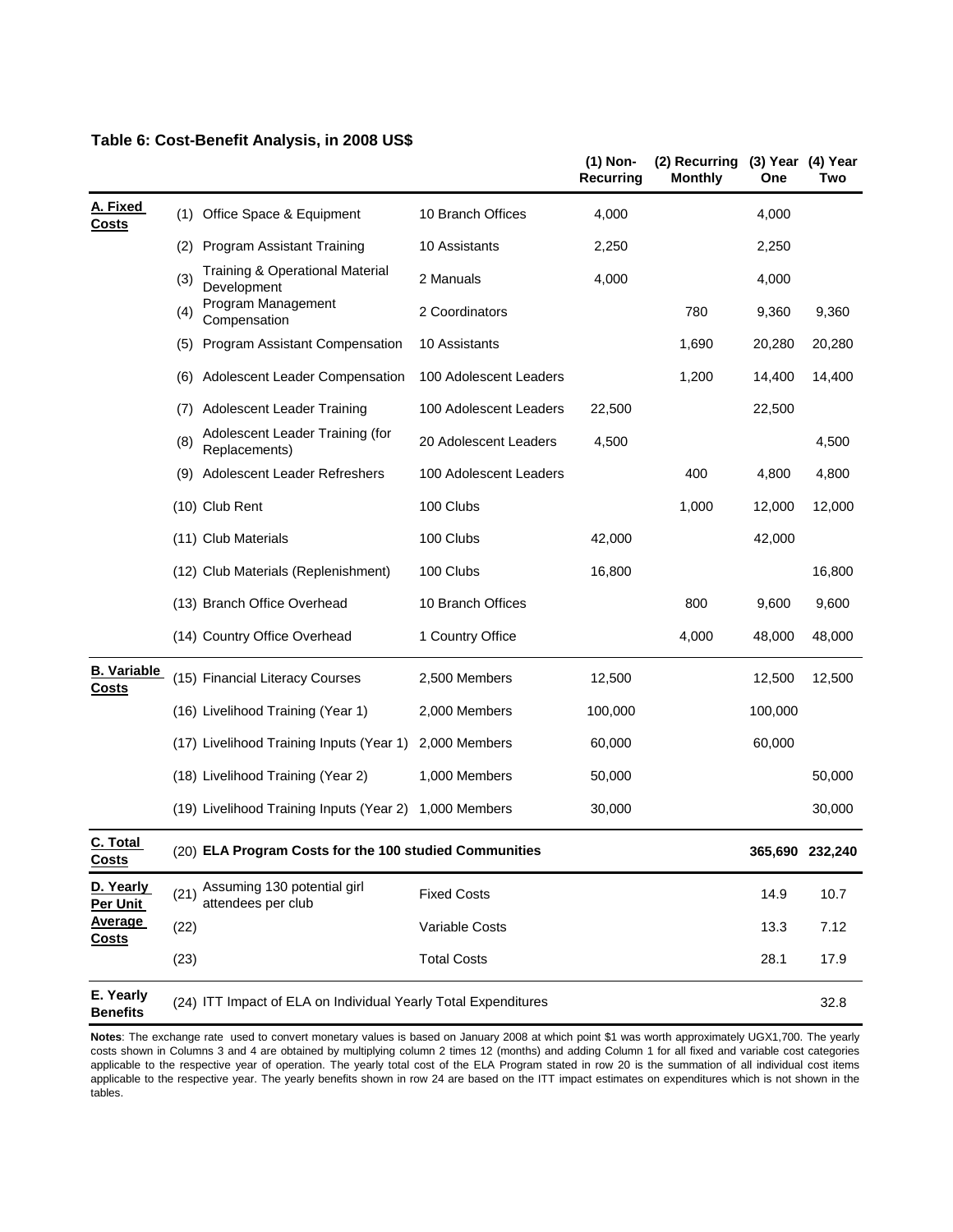## **Dependent Variable: In Panel Sample [yes=1] OLS estimates in Columns 1-4, Probit estimate in Column 5 Standard errors clustered by community Table A1: Correlates of Two-Year Attrition**

|                                     | (1)       | (2)    | (3)       | (4)       | (5) Probit |
|-------------------------------------|-----------|--------|-----------|-----------|------------|
| <b>Treatment</b>                    | .025      | .026   | .026      | $-0.019$  | $-.041$    |
|                                     | (.029)    | (.027) | (.027)    | (.100)    | (.093)     |
| Age                                 |           |        | $-0.0004$ | $-0.0009$ | $-0.002$   |
|                                     |           |        | (.002)    | (.004)    | (.004)     |
| <b>Currently enrolled in school</b> |           |        | .017      | $-0.015$  | $-0.028$   |
| [ $yes=1$ ]                         |           |        | (.015)    | (.030)    | (.030)     |
| Married or cohabiting [yes=1]       |           |        | .012      | .024      | .038       |
|                                     |           |        | (.018)    | (.033)    | (.031)     |
| Has child(ren) [yes=1]              |           |        | .021      | .004      | $-0.010$   |
|                                     |           |        | (.020)    | (.033)    | (.036)     |
| <b>Treatment x age</b>              |           |        |           | .0007     | .002       |
|                                     |           |        |           | (.005)    | (.005)     |
| <b>Treatment x currently</b>        |           |        |           | .046      | .050       |
| enrolled in school [yes=1]          |           |        |           | (.039)    | (.038)     |
| <b>Treatment x married or</b>       |           |        |           | $-0.022$  | $-0.017$   |
| cohabiting [yes=1]                  |           |        |           | (.040)    | (.038)     |
| Treatment x has child(ren)          |           |        |           | .024      | .019       |
| $[yes=1]$                           |           |        |           | (.043)    | (.044)     |
| <b>Branch Dummies</b>               | <b>No</b> | Yes    | Yes       | Yes       | <b>No</b>  |
| <b>Observations</b>                 | 5,661     | 5,661  | 5,661     | 5,661     | 5,661      |

**Notes**: \*\*\* denotes significance at 1%, \*\* at 5%, and \* at 10%. The dependent variable is a dummy that is equal to 1 if the adolescent girl does not attrit between the baseline survey and the two-year follow-up survey and 0 otherwise. The standard errors are clustered by community. Columns 1 to 4 are estimated using a linear probability model. Column 5 is estimated using a probit model, where marginal effects are reported. There are ten branch dummies controlled for in Columns 2 to 4.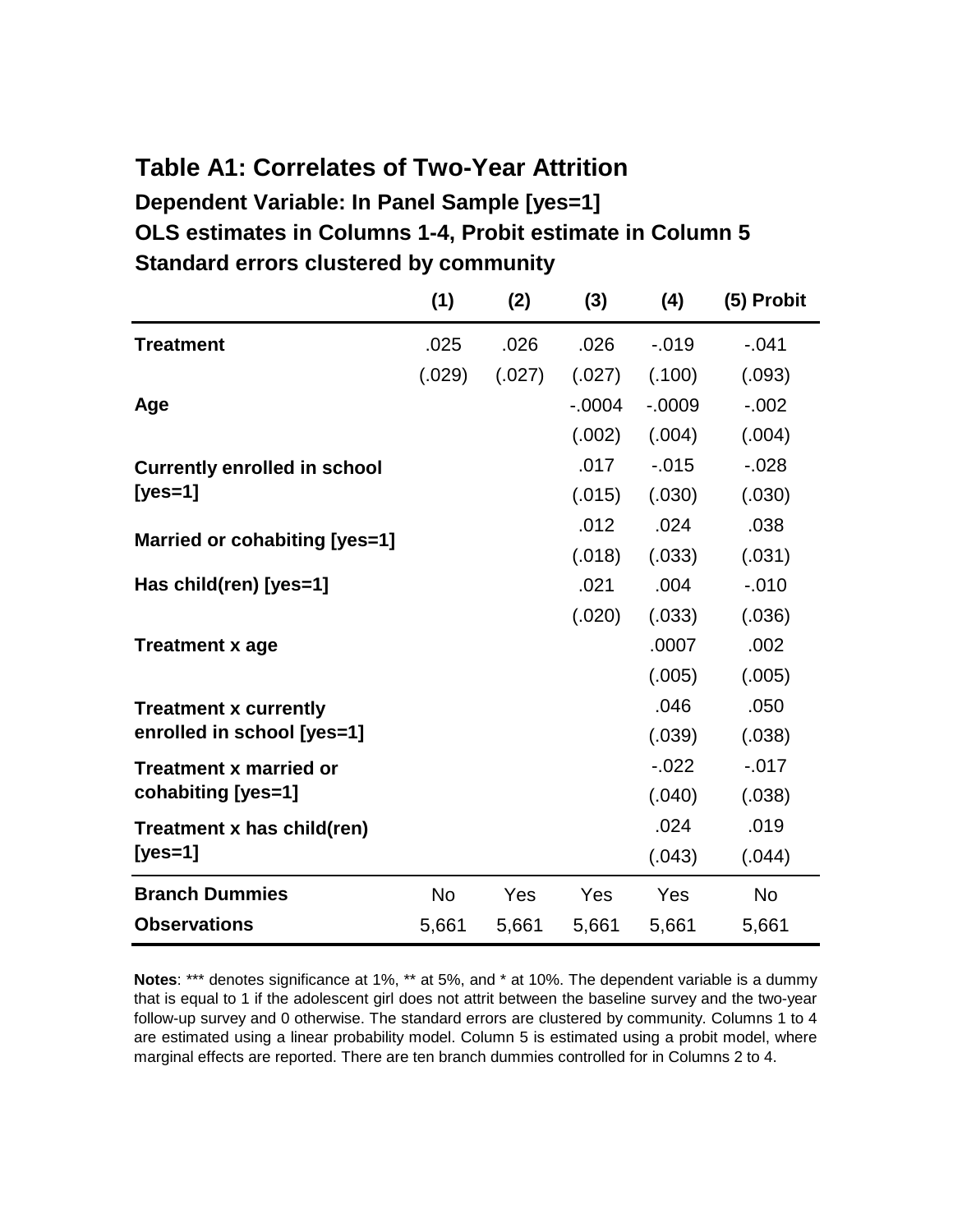#### **Table A2: Descriptive Statistics on Adolescent Girls, By Participation Status**

|                                          |                                       | (1) Participants | $(2)$ Non<br><b>Participants</b> | (3) Difference | (4) Normalized<br><b>Difference</b> |
|------------------------------------------|---------------------------------------|------------------|----------------------------------|----------------|-------------------------------------|
| A. Demographics                          | Age                                   | 16.2             | 16.4                             | $-150$         | $-0.038$                            |
|                                          |                                       | [2.82]           | [2.80]                           | (.133)         |                                     |
|                                          | <b>Currently enrolled in school</b>   | .716             | .712                             | .004           | .006                                |
|                                          | $[yes=1]$                             | [.451]           | [.453]                           | (.025)         |                                     |
| <b>B. Economic</b>                       | Gender empowerment index [0-          | 28.0             | 28.6                             | $-0.629$       | $-0.019$                            |
| Empowerment:<br><b>Income Generating</b> | 100 score]                            | [23.5]           | [24.3]                           | (1.42)         |                                     |
| <b>Activities</b>                        | <b>Entrepreneurial ability [0-100</b> | 68.5             | 69.9                             | $-1.42$        | $-.041$                             |
|                                          | score]                                | [23.9]           | [24.7]                           | (1.26)         |                                     |
|                                          | Self-employment [yes=1]               | .068             | .070                             | $-.002$        | $-0.006$                            |
|                                          |                                       | [.252]           | [.256]                           | (.011)         |                                     |
|                                          | Wage-employment [yes=1]               | .055             | .058                             | $-.003$        | $-0.010$                            |
|                                          |                                       | [.228]           | [.234]                           | (.009)         |                                     |
|                                          | Satisfaction with earnings/income     | 1.12             | 1.19                             | $-0.068$       | $-0.029$                            |
|                                          | $[0-6 \text{ score}]$                 | [1.67]           | [1.71]                           | (.099)         |                                     |
|                                          | Never worry to get a good job in      | .438             | .412                             | .026           | .037                                |
|                                          | adulthood [yes=1]                     | [.497]           | [.492]                           | (.022)         |                                     |
| C. Social                                | Has child(ren) [yes=1]                | .093             | .108                             | $-0.015$       | $-0.036$                            |
| Empowerment:<br><b>Control Over the</b>  |                                       | [.290]           | [.311]                           | (.014)         |                                     |
| <b>Body</b>                              | Married or cohabiting [yes=1]         | .087             | .097                             | $-0.09$        | $-0.022$                            |
|                                          |                                       | [.283]           | [.296]                           | (.013)         |                                     |
|                                          | Had sex unwillingly in the past       | .177             | .212                             | $-0.036$       | $-063$                              |
|                                          | year [yes=1]                          | [.382]           | [.409]                           | (.030)         |                                     |
|                                          |                                       | .754             | .735                             | .019           | .031                                |
|                                          | Pregnancy knowledge [0-1 score]       | [.431]           | [.441]                           | (.021)         |                                     |
|                                          |                                       | 3.84             | 3.82                             | .022           | .012                                |
|                                          | HIV knowledge [0-6 score]             | [1.31]           | [1.22]                           | (.065)         |                                     |
|                                          | If sexually active, always uses       | .562             | .502                             | $.060*$        | .085                                |
|                                          | condom [yes=1]                        | [.497]           | [.500]                           | (.035)         |                                     |

#### **Means, standard errors in parentheses, standard deviations in brackets**

Notes: \*\*\* denotes significance at 1%, \*\* at 5%, and \* at 10%. The standard errors on the differences are estimated from running the corresponding least squares regression allowing for the errors to be clustered by community. The normalized difference is computed following Imbens and Wooldridge [2009]. The gender empowerment index is a variable that cumulates the number of times a respondent answers "Both/Same" to the following questions: "Who should earn money for the family?", "Who should have a higher level of education in the family?", "Who should be responsible for washing, cleaning and cooking?", "If there is no water pump or tap, who should fetch water?", "Who should be responsible for feeding and bathing children?", "Who should help the children in their studies at home?" and "Who should be responsible for looking after the ill persons?" The other possible answers given to the respondent were "Male" and "Female". The index is then rescaled such that 100 indicates that the respondent answered that the female should (at least partly) be responsible for all the activities. The entrepreneurial ability index is the cumulative and rescaled score aggregating the self-assessed ranks to the following activities (where 10 was the highest rank and 1 the lowest): "Run your own business", "Identify business opportunities to start up new business", "Obtain credit to start up new business or expand existing business", "Save in order to invest in future business opportunities", "Make sure that your employees get the work done properly", "Manage financial accounts", "Bargain to obtain cheap prices when you are buying anything for business (inputs)", "Bargain to obtain high prices when you are selling anything for business (outputs)", "Protect your business assets from harm by others", "Collecting the money someone owes you". The index for satisfaction with earnings/income is the reveresed and rescaled respondent's self-assessment on a 7 point score (where originally "1" is completely happy and "7" is not at all happy). The pregnancy knowledge index equals 1 if the respondent correctly identifies the statement "A women cannot become pregnant at first intercourse or with occasional sexual relations" as true or false. The HIV knowledge index is based on the number of statements correctly identified as true or false. The relevant statements are "A person who has HIV is different from a person who is ill with AIDS", "During vaginal sex, it is easier for a woman to receive the HIV virus than for a man", "Pulling out the penis before a man climaxes keeps a women from getting HIV during sex", "A women cannot get HIV if she has sex during her period", "Taking a test for HIV one week after having sex will tell a person if she or he has HIV." and "A Pregnant woman with HIV can give the virus to her unborn baby".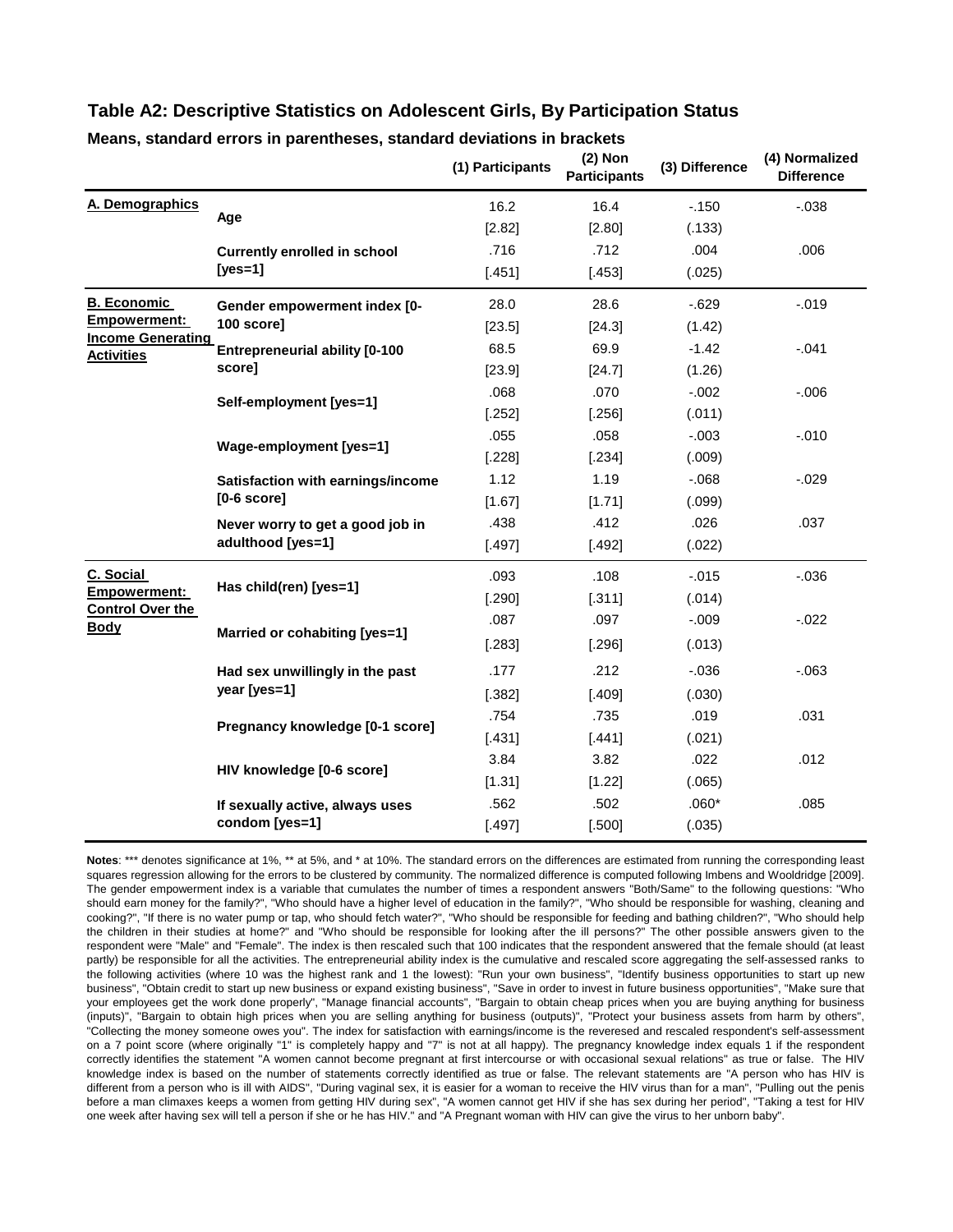#### **Table A3: Robustness Checks**

**Marginal effects, standard errors in parentheses, p-values**

|                         |                                              |                                      |              | P-Value Correction for Multiple Inference<br><b>Sample Attrition</b> |                             | Anticipation of<br>Microfinance                                 |                                                                           |
|-------------------------|----------------------------------------------|--------------------------------------|--------------|----------------------------------------------------------------------|-----------------------------|-----------------------------------------------------------------|---------------------------------------------------------------------------|
|                         |                                              | (1) Baseline ITT<br><b>Estimates</b> | (2) Original | (3) Step-Down                                                        | (4) Summary<br><b>Index</b> | (5) Weighted ITT<br><b>Estimates Adjusting</b><br>for Attrition | (6) ITT Estimate on<br><b>Future Assignment to</b><br><b>Microfinance</b> |
| A. Income               | Entrepreneurial ability [0-100 score]        | $5.63***$                            | .000         | .000                                                                 |                             | $5.69***$                                                       | $-1.82*$                                                                  |
| Generating              |                                              | (.982)                               |              |                                                                      |                             | (1.01)                                                          | (1.07)                                                                    |
| <b>Activities (IGA)</b> | Self-employment [yes=1]                      | $.060***$                            | .000         | .000                                                                 |                             | $.066***$                                                       | $-.005$                                                                   |
|                         |                                              | (.011)                               |              |                                                                      |                             | (.012)                                                          | (.014)                                                                    |
|                         | Wage employment [yes=1]                      | .007                                 | .242         | .272                                                                 |                             | .009                                                            | .001                                                                      |
|                         |                                              | (.006)                               |              |                                                                      |                             | (0.006)                                                         | (.006)                                                                    |
|                         | <b>Summary Index (IGA)</b>                   | $.172***$                            |              |                                                                      | .000                        | $.186***$                                                       | $-.031$                                                                   |
|                         |                                              | (.029)                               |              |                                                                      |                             | (.030)                                                          | (.031)                                                                    |
| <b>B. Control Over</b>  |                                              | $-0.022***$                          | .007         | .037                                                                 |                             | $-0.022**$                                                      | $.015*$                                                                   |
| the Body                | Has child(ren) [yes=1]                       | (.008)                               |              |                                                                      |                             | (.009)                                                          | (.009)                                                                    |
|                         | Married or cohabiting [yes=1]                | $-.075***$                           | .000         | .000                                                                 |                             | $-.074***$                                                      | .003                                                                      |
|                         |                                              | (.014)                               |              |                                                                      |                             | (.014)                                                          | (.009)                                                                    |
|                         | Had sex unwillingly in the past year [yes=1] | $-0.056**$                           | .028         | .045                                                                 |                             | $-0.073***$                                                     | .018                                                                      |
|                         |                                              | (.026)                               |              |                                                                      |                             | (.028)                                                          | (.029)                                                                    |
|                         | Pregnancy knowledge [0-1 score]              | $.050**$                             | .016         | .050                                                                 |                             | $.052***$                                                       | .010                                                                      |
|                         |                                              | (.021)                               |              |                                                                      |                             | (.021)                                                          | (.022)                                                                    |
|                         | HIV knowledge [0-6 score]                    | $.471***$                            | .000         | .000                                                                 |                             | .490***                                                         | $-.0007$                                                                  |
|                         |                                              | (.047)                               |              |                                                                      |                             | (.050)                                                          | (.061)                                                                    |
|                         | If sexually active, always uses condom       | $.138***$                            | .001         | .008                                                                 |                             | $.107**$                                                        | .028                                                                      |
|                         | [yes=1]                                      | (.040)                               |              |                                                                      |                             | (.042)                                                          | (.048)                                                                    |
|                         | Summary Index (Control Over the Body)        | $.240***$                            |              |                                                                      | .000                        | $.240***$                                                       | $-0.003$                                                                  |
|                         |                                              | (.019)                               |              |                                                                      |                             | (.019)                                                          | (.015)                                                                    |

Notes: \*\*\* denotes significance at 1%, \*\* at 5%, and \* at 10%. The standard errors are clustered by community. The control variables include the adolescent age and a series of indicator variables for branch areas. The entrepreneurial ability is an index consisting of cumulative ranks (scale from one to ten with ten being the highest) of the following activities: "Run your own business", "Identify business opportunities to start up new b "Obtain credit to start up new business or expand existing business", "Save in order to invest in future business opportunities", "Make sure that your employees get the work done properly", "Manage financial accounts", "Bargain to obtain cheap prices when you are buying anything for business (inputs)", "Bargain to obtain high prices when you are selling anything for business (outputs)", "Protect your business assets from harm by others", "Collecting the money someone owes you". The top 1% outliers of the income variables have been removed. The pregnancy knowledge index equals 1 if the respondent correctly identifies the statement "A women cannot become pregnant at first intercourse or with occasional sexual relations" as true or false. The HIV knowledge index is based on the number of statements correctly identified as true or false. The relevant statements are "A person who has HIV is different from a person who is ill with AIDS", "During vaginal sex, it is easier for a woman to receive the HIV virus than for a man", "Pulling out the penis before a man climaxes keeps a women from getting HIV during sex", "A women cannot get HIV if she has sex during her period", "Taking a test for HIV one week after having sex will tell a person if she or he has HIV." and "A Pregnant woman with HIV can give the vir to her unborn baby". The summary index (life skills) is based on all outcome variables summarized in the "Control over the Body" category and listed in Panel B above. The summary index (IGA) is based on the entrepreneurship ability and the indicators for self-employment and wage employment. The indices are constructed following the procedure outlined in Kling *et al.* [2007].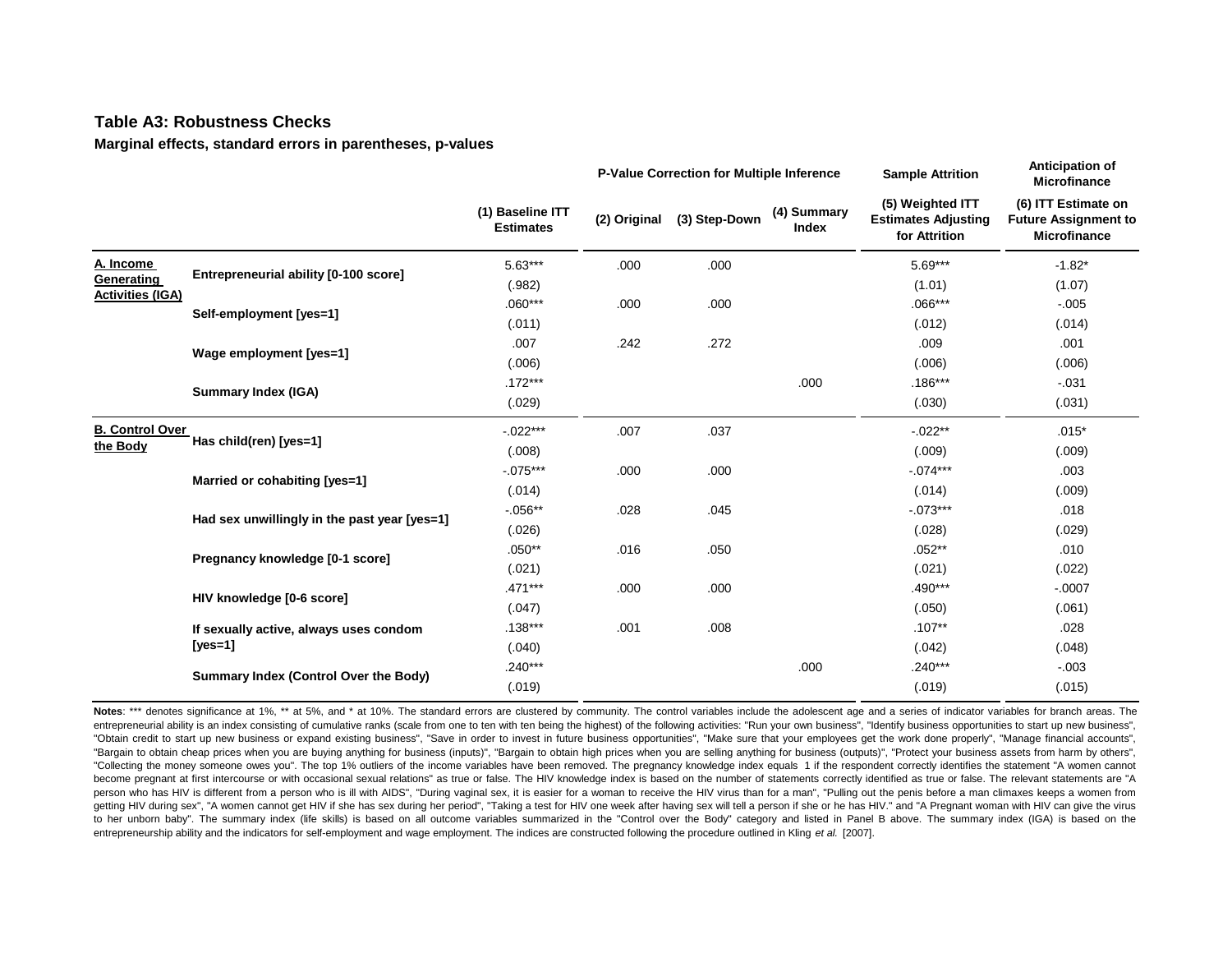#### **Table A4: Impact Heterogeneity**

**Marginal effects, standard errors in parentheses, p-values**

|                                 |                                                    | (1) Baseline ITT<br><b>Estimates</b> |           | (2) Rural (3) Urban | (4) Above<br><b>Median HH</b><br><b>Asset Value</b> | (5) Below<br>Median HH<br><b>Asset Value</b> | (6) Younger<br>than 16yrs | (7) Older<br>than 16yrs |
|---------------------------------|----------------------------------------------------|--------------------------------------|-----------|---------------------|-----------------------------------------------------|----------------------------------------------|---------------------------|-------------------------|
| A. Income Generating            | Summary Index (IGA)                                | $.172***$                            | $.131***$ | $.216***$           | $.186***$                                           | $.156***$                                    | $.166***$                 | $.181***$               |
| <b>Activities (IGA)</b>         |                                                    | (.029)                               | (.034)    | (.045)              | (.038)                                              | (.036)                                       | (.031)                    | (.038)                  |
| <b>B. Control Over the Body</b> | Summary Index (Control Over the Body)              | $.240***$                            | $.237***$ | $.237***$           | $.230***$                                           | $.241***$                                    | $.246***$                 | $.228***$               |
|                                 |                                                    | (.019)                               | (.026)    | (.027)              | (.023)                                              | (.023)                                       | (.020)                    | (.026)                  |
| <b>C.</b> Education             | Currently enrolled in school [yes=1]               | $-021$                               | $-0.36$   | $-.011$             | $-0.028$                                            | $-.011$                                      | $-023$                    | $-.021$                 |
|                                 |                                                    | (.020)                               | (.027)    | (.028)              | (.023)                                              | (.028)                                       | (.017)                    | (.027)                  |
|                                 | If enrolled, hours spent on going to and attending | $1.59*$                              | 2.16      | .969                | 1.89                                                | 1.18                                         | 1.39                      | 1.78                    |
|                                 | school, homework and study per week                | (.892)                               | (1.44)    | (1.02)              | (1.30)                                              | (.950)                                       | (.957)                    | (1.57)                  |
|                                 | If dropped out, plan to start/go back to school    | $.080**$                             | .038      | $.142***$           | .036                                                | $.108***$                                    | .898                      | $.065*$                 |
|                                 | [yes=1]                                            | (.039)                               | (.053)    | (.053)              | (.072)                                              | (.042)                                       | (.166)                    | (.039)                  |

Notes: \*\*\* denotes significance at 1%, \*\* at 5%, and \* at 10%. The standard errors are clustered by community. The control variables include the adolescent age and a series of indicator variables for branch areas. The summary index (life skills) is based on indicators for reported motherhood, being married or cohabiting, having had sex unwillingly in the past one year and always using a condom (if sexually active) as well as a pregnancy and HIV related knowledge scores. The summary index (IGA) is based on the entrepreneurship ability and the indicators for self-employment and wage employment. The indices are constructed following the procedure outlined in Kling et al. [2007]. The rural sample comprises respondents from BRAC's Njeru, Iganga, Busia, Bugembe and Buwenge areas. Protein intake is derived from the indicated household consumption of eggs, fish and meat.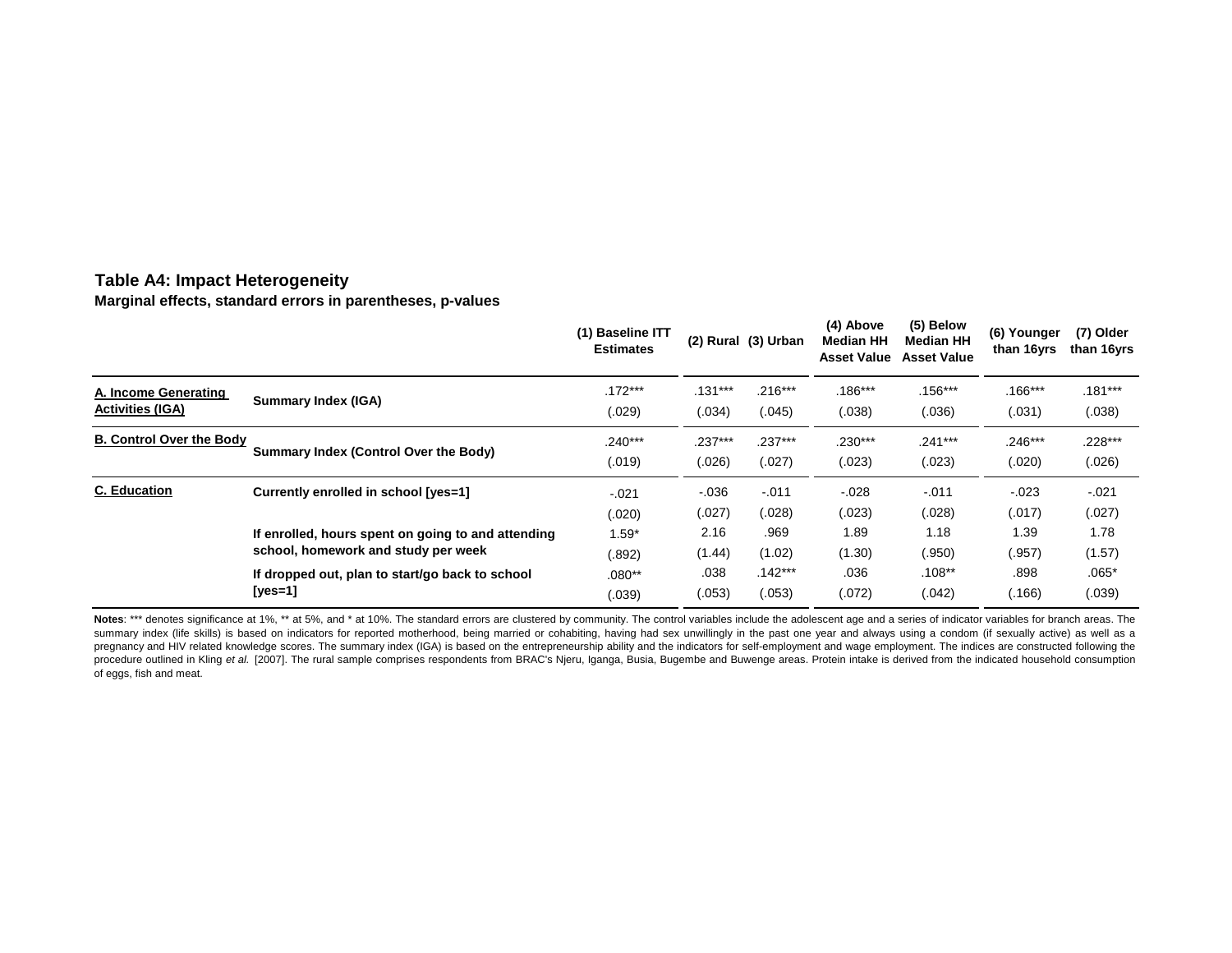





**Figure 1B: Unemployment Rates (%), by Age and**

**Notes:** The data stems from the 2010 UN World Population Prospects data base. More developed regions comprise Europe, Northern America, Australia/New Zealand and Japan.

**Notes:** The data source is the Uganda National Household Survey (UNHS). Unemployment is defined as those who actively wanted a job but did not participate in any employment activities, inclusively self-employment and agricultural works). The UNHS is a nationally representative sample of 7246 households.



#### **Figure 1C: Age-Specific Fertility Rate, 1995-2010**

**Notes:** The data stems from the 2010 UN World Population Prospects data base. The fertility rate is measured by the number of births per 1,000 women. More developed regions comprise Europe, Northern America, Australia/New Zealand and Japan.